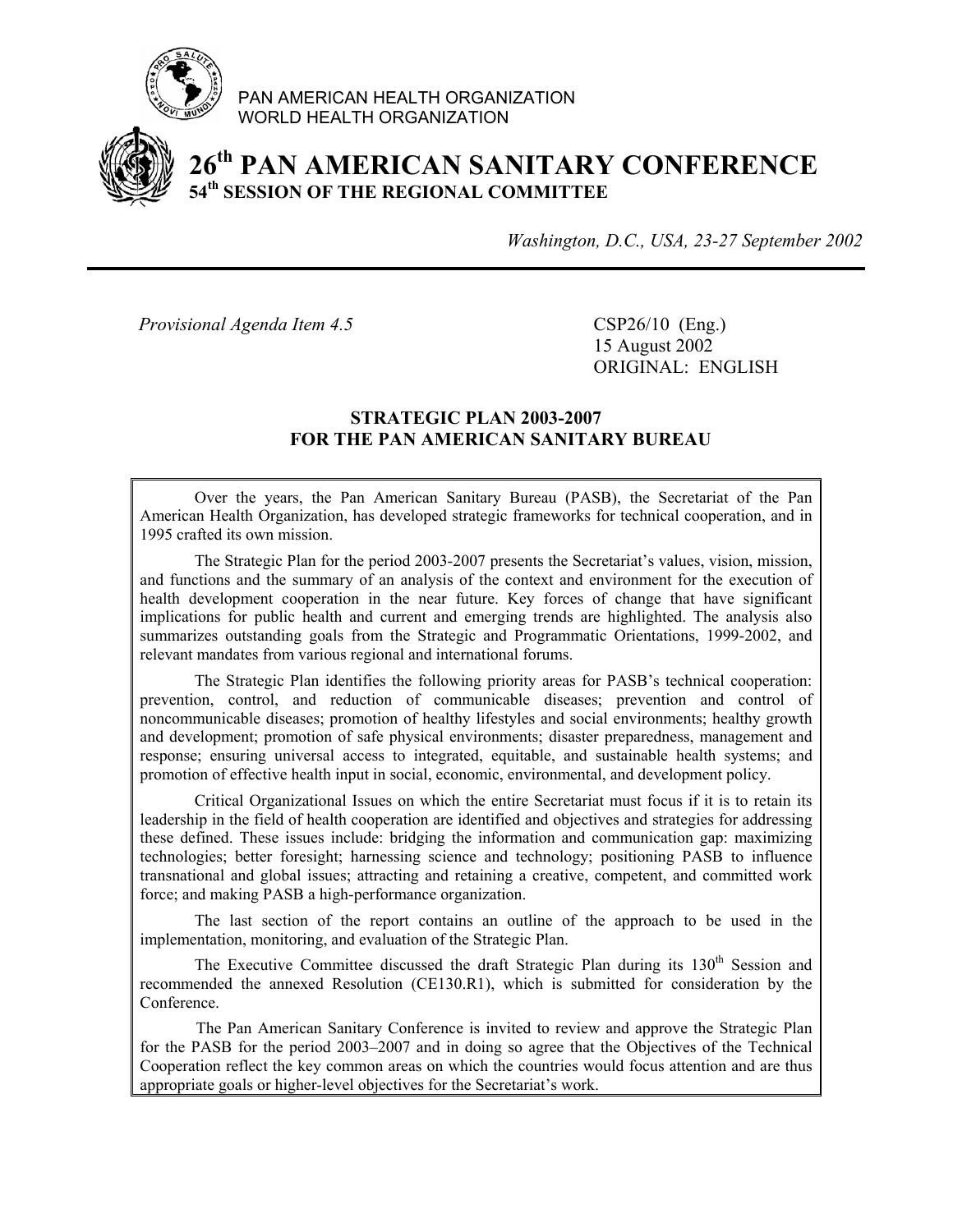# **CONTENTS**

| $\mathbf{1}$ .   |                                                                        |  |  |  |  |
|------------------|------------------------------------------------------------------------|--|--|--|--|
| 2.               | 2.1                                                                    |  |  |  |  |
|                  | 2.3                                                                    |  |  |  |  |
|                  |                                                                        |  |  |  |  |
| 3.               | Functions 177<br>3.1                                                   |  |  |  |  |
| $\overline{4}$ . | Context and Environment for the Development and                        |  |  |  |  |
|                  |                                                                        |  |  |  |  |
|                  | 4.1                                                                    |  |  |  |  |
|                  |                                                                        |  |  |  |  |
|                  | 4.3                                                                    |  |  |  |  |
|                  | 4.4                                                                    |  |  |  |  |
|                  | 4.5                                                                    |  |  |  |  |
|                  | 4.6                                                                    |  |  |  |  |
| 5 <sub>1</sub>   |                                                                        |  |  |  |  |
|                  | Response of the Pan American Sanitary Bureau                           |  |  |  |  |
| 6.               |                                                                        |  |  |  |  |
|                  | 6.1                                                                    |  |  |  |  |
|                  | 6.2                                                                    |  |  |  |  |
|                  | 6.3                                                                    |  |  |  |  |
| 7.               |                                                                        |  |  |  |  |
|                  | Bridging the Information and Communication Gap: Maximizing the<br>7.1  |  |  |  |  |
|                  |                                                                        |  |  |  |  |
|                  | 7.2                                                                    |  |  |  |  |
|                  | 7.3                                                                    |  |  |  |  |
|                  | Positioning PASB to Influence Transnational and Global Issues43<br>7.4 |  |  |  |  |
|                  | Attracting and Retaining a Creative, Competent, and Committed<br>7.5   |  |  |  |  |
|                  |                                                                        |  |  |  |  |
|                  | 7.6                                                                    |  |  |  |  |
| 8.               | Implementation, Monitoring, and Evaluation of the Strategic Plan46     |  |  |  |  |
| 9.               |                                                                        |  |  |  |  |
|                  |                                                                        |  |  |  |  |

Annex: Resolution CE130.R1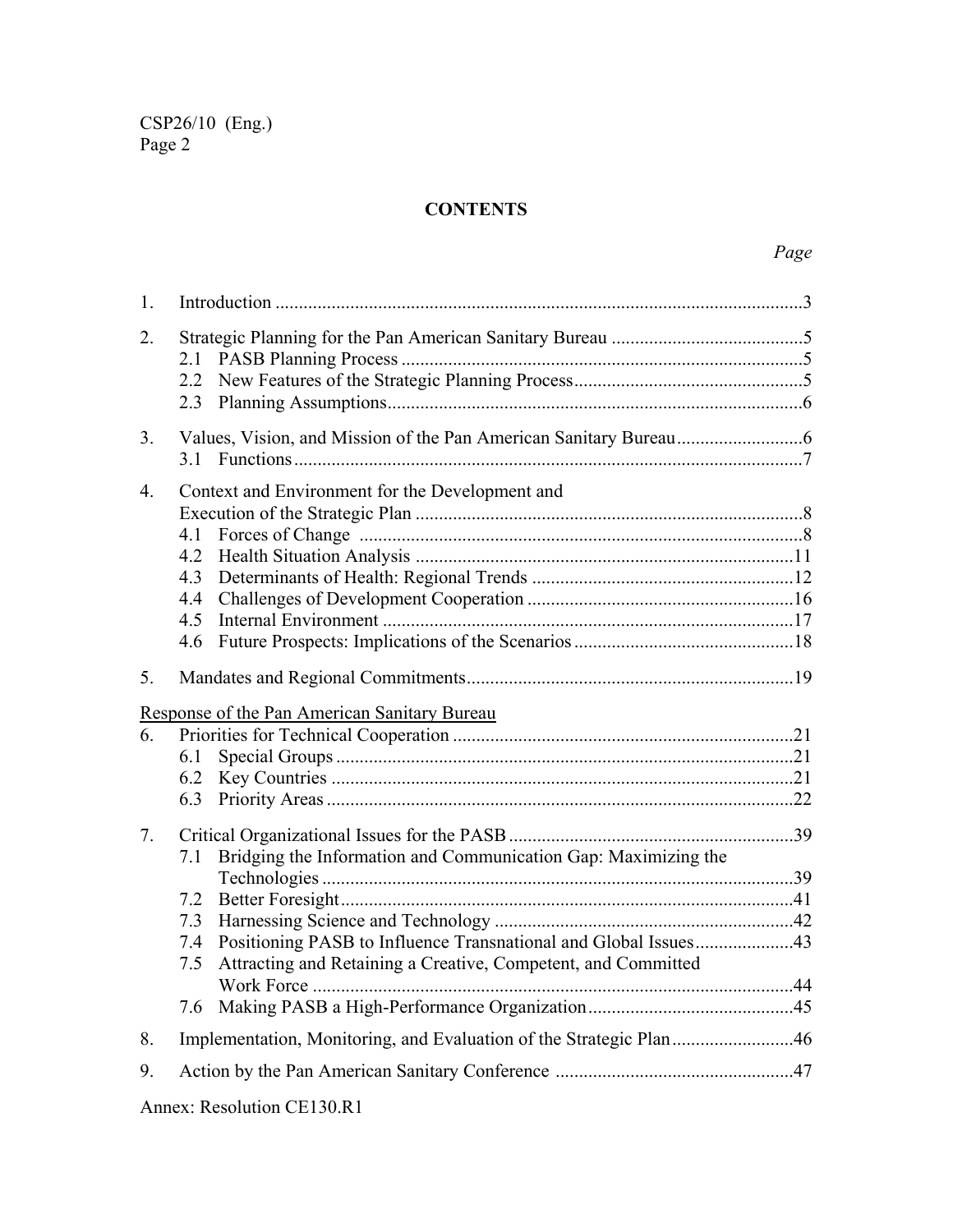#### **1. Introduction**

The Pan American Sanitary Bureau (PASB) was founded in 1902 to bring countries together in the fight against the spread of pestilence and disease. In the middle of the twentieth century, the Bureau became the Pan American Health Organization (PAHO) and in 1949 agreed to function as the Regional Committee of the World Health Organization (WHO) for the Americas. At that time, PASB retained its legal identity as the Secretariat of PAHO.

The fundamental purpose of PAHO as established in the Constitution is "to promote and coordinate efforts of the countries of the Western Hemisphere to combat disease, lengthen life, and promote the physical and mental health of the people."

Over the past 16 years, PAHO has approved strategic and programmatic orientations to guide technical cooperation with Member States. This present iteration, hereafter referred to as the Strategic Plan, was developed specifically for the Bureau. It defines the focus of the regional work of the Bureau and guides the programming of technical cooperation at the country level for the period 2003-2007. More specifically, the Strategic Plan:

- Clarifies the priorities for technical cooperation and sets objectives by which the Bureau's performance will be evaluated; and
- Focuses attention on critical issues that must be addressed by the entire Secretariat in pursuit of its vision to be the most valued change agent for health in the Americas.

The Plan will allow the Bureau to assign and use its resources more effectively.

While the policy orientations are designed for the Bureau, the Plan can also serve as a useful reference for countries in their own planning efforts and for partners in the development of shared agendas or joint initiatives toward the common goal of improved health in the Americas.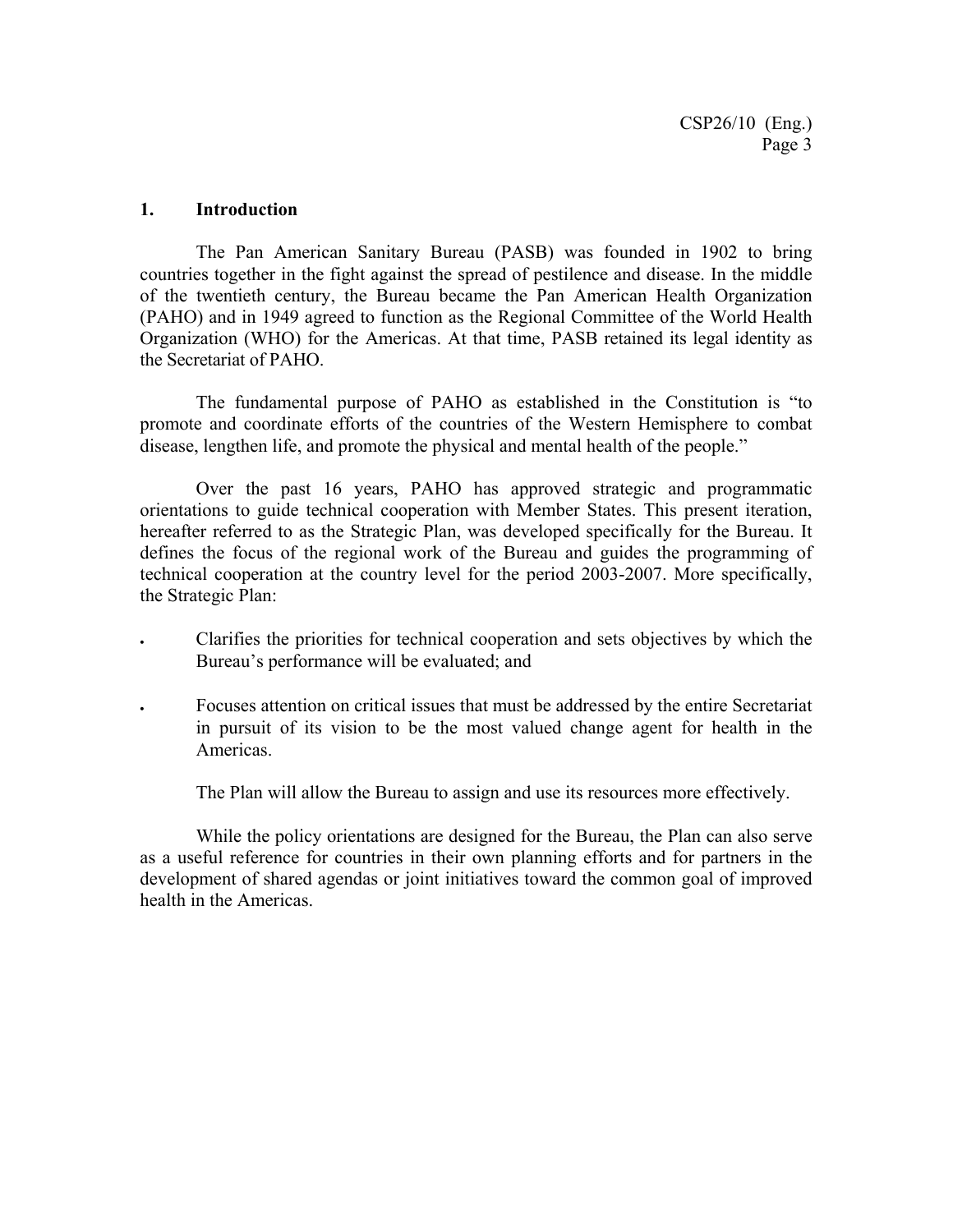The formulation of the Plan was guided by the two principles that guide PAHO:

#### **EQUITY AND PAN AMERICANISM**

Equity in health is defined as the concept of distributing the means necessary to ensure health in a fair manner. It is a principle underpinning the goal of Health for All and is reflected explicitly in the values, vision, and mission of the Secretariat. As it promotes health equity, the Secretariat seeks to work with Member States to reduce differences or disparities that are non-volitional and avoidable, and where a responsible agent can clearly be identified.

Pan Americanism is the principle on which PAHO was founded, and this is now expressed in Member States' commitment to working together to improve the state of health in areas of common interest and to support those countries in greatest need, directly and indirectly. The recognition that many health problems require a collective effort, and that the health of one's neighbor, as well as public health, are a shared responsibility, is even more relevant in today's world of free trade and movement of people.

The Strategic Plan represents the product of work undertaken by the entire Bureau. A select group of technical advisers who comprised the Strategic Planning Working Group was critical to the process, particularly in finalizing the planning approach and exploring the field of futures and the use of scenarios in strategic planning. Staff at all levels of the Organization participated throughout the process, and selected Member States and the subregional integration agencies were consulted prior to finalizing this document.

The Strategic Plan is organized as follows:

- Strategic planning for PASB;
- Values, vision, and mission of the Bureau;
- Context and environment for the development and execution of the Strategic Plan;
- Mandates and regional commitments;
- Response of the Pan American Sanitary Bureau (priorities for technical cooperation and critical organization issues); and
- Implementation, monitoring, and evaluation of the Plan.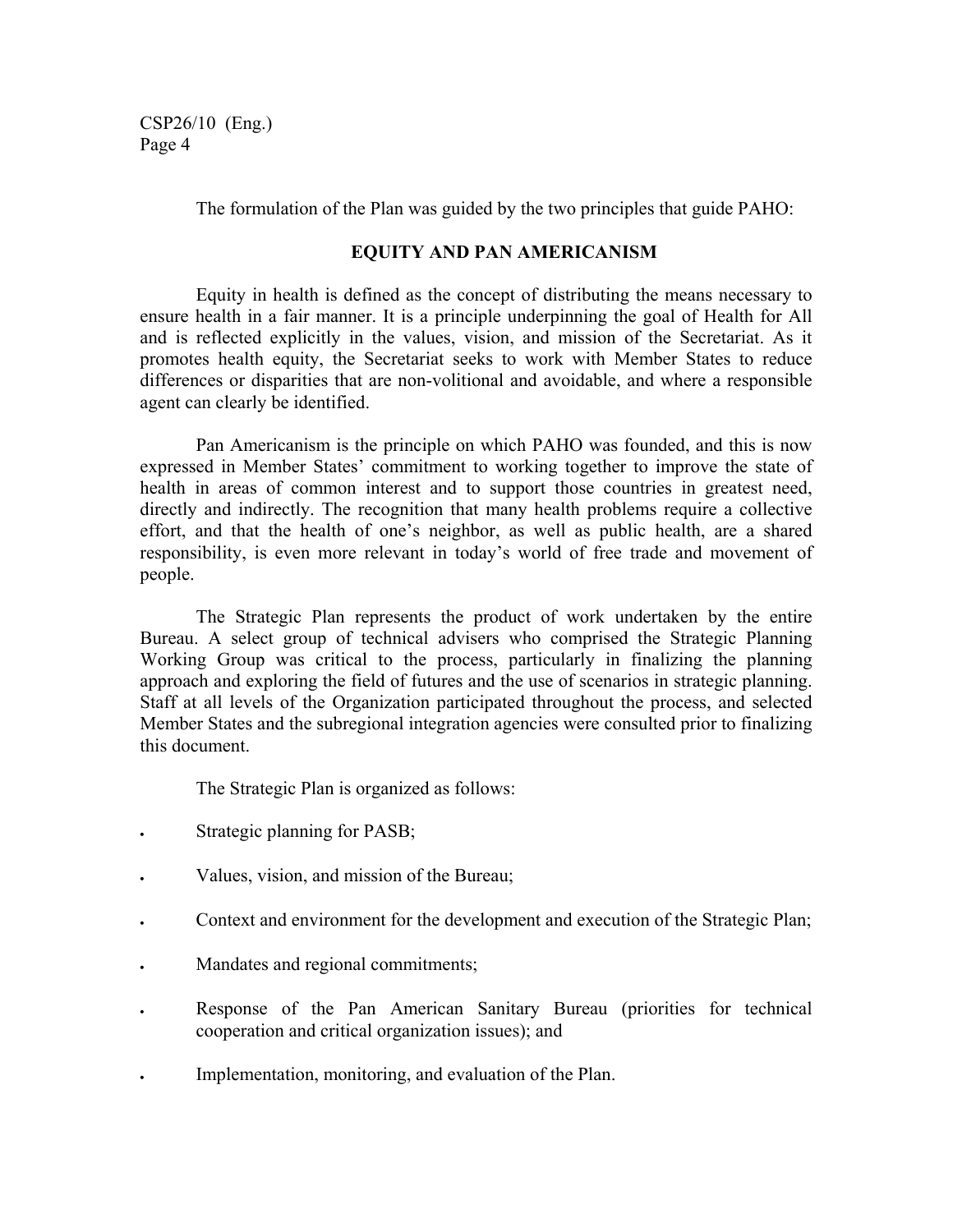#### **2. Strategic Planning for the Pan American Sanitary Bureau**

PASB recognizes the importance of maintaining and enhancing its added value to its clients through the continuous search for quality, high performance, and responsiveness to change. It has accomplished this through a continuous, future-oriented, strategic planning process, in order to make decisions that guide the Organization and its work.

Strategic planning for PASB is an essential process for the definition of priority areas of technical cooperation, which respond to the needs of Member States for improving the health situation in the Region as a whole, and for identifying organization-wide issues that will enhance the quality and value of cooperation. This framework guides but does not limit the scope of technical cooperation, as flexibility and relevance are central to joint programming with individual Member States.

### **2.1** *PASB Planning Process*

The Organization has a history of planning, including long-term planning, and these processes have had different iterations throughout the years. While early plans were frameworks for action by countries as well as the Bureau, starting with the Strategic and Programmatic Orientations (SPO), 1999-2002, the focus has been on defining the scope of technical cooperation of the Secretariat. The process used for the development of this plan was different from that used previously. Its design benefited from several internal and external studies which revealed a need for: rethinking the way the Bureau operates; incorporating anticipatory approaches that increase capacity to respond to changing internal and external environmental needs; defining and focusing more on goals for which the Bureau can be fully responsible; developing a more concise and user-friendly document; and improving communication.

The process sought not only to produce a plan, but also to increase foresight, creativity, and strategic thinking in the Bureau and to integrate organizational development.

#### **2.2** *New Features of the Strategic Planning Process*

- The mission, vision, and values were collectively developed, explicit, and shared throughout the Bureau.
- The analysis included assessment of the internal as well as the external environment.
- Anticipatory tools, including visions, and scenarios were used.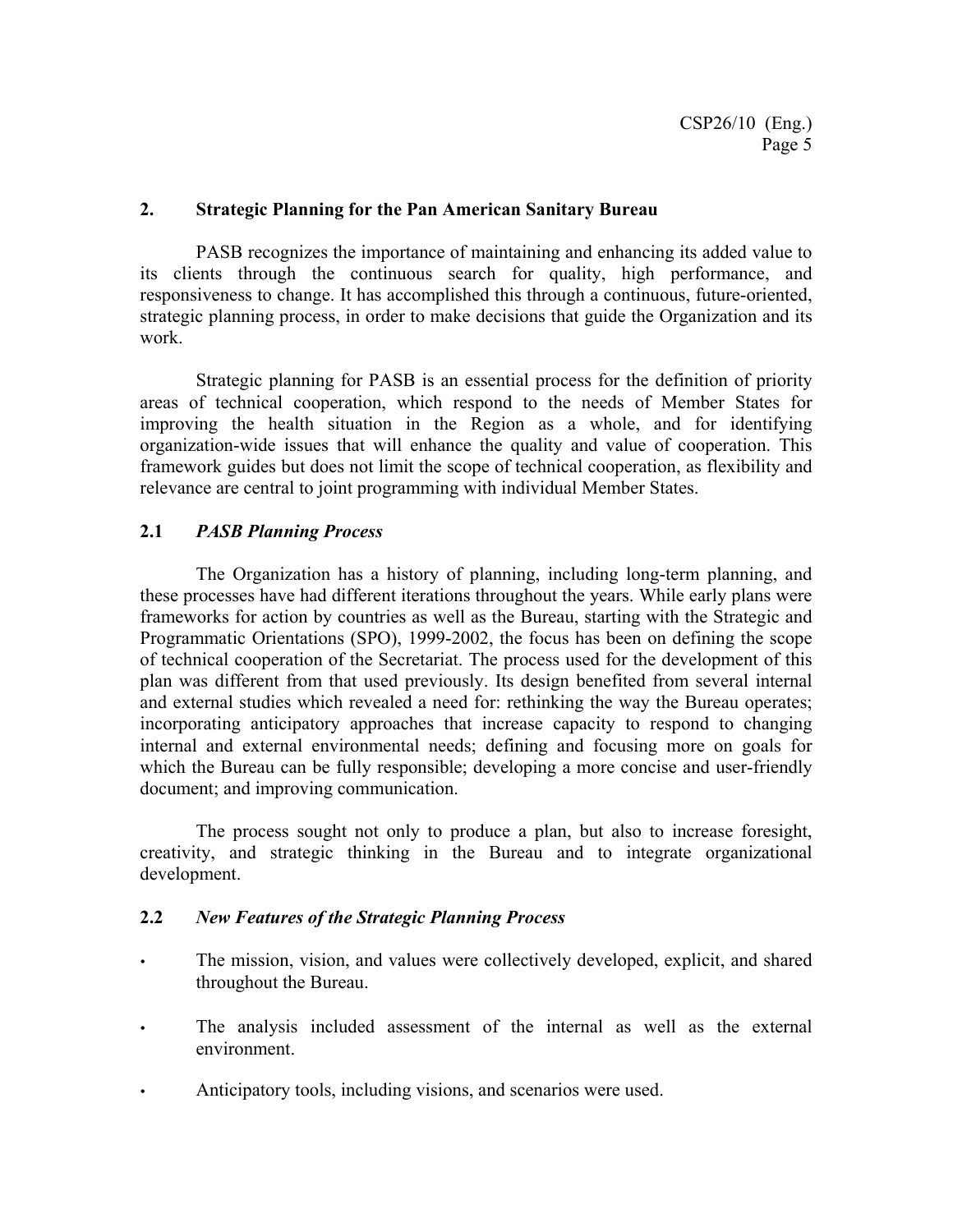- Inclusive internal and external stakeholders participation, and there was increased communication throughout the Organization.
- Objectives and strategies were developed for addressing cross-cutting organizational issues as well as for the priority areas for technical cooperation.
- Performance measures will be defined, and continuous monitoring will facilitate early adjustments, where necessary.
- There will be clear links to the organizational development of the Bureau as a means to ensure institutional realignment, where necessary.

#### **2.3** *Planning Assumptions*

- The vision of Health for All is noble and worth pursuing.
- Commitment of Member States to equity and Pan Americanism remains unchanged.
- <sup>y</sup> PASB, while focusing its cooperation on collective needs of health development, remains committed to the regional and international mandates that emanate from various sources and for which it has shared responsibility with Member States.

This Strategic Plan communicates to stakeholders, and in particular the staff, what PASB is, what it seeks to achieve, and how it will achieve it.

#### **3. Values, Vision, and Mission of the Pan American Sanitary Bureau**

PASB, the oldest international health agency in the world, is the Secretariat of PAHO. The Bureau is committed to providing technical leadership and support to PAHO Member States as they pursue their goal of Health for All and the values therein. Toward that end, the following values, vision, and mission guide the Bureau's work.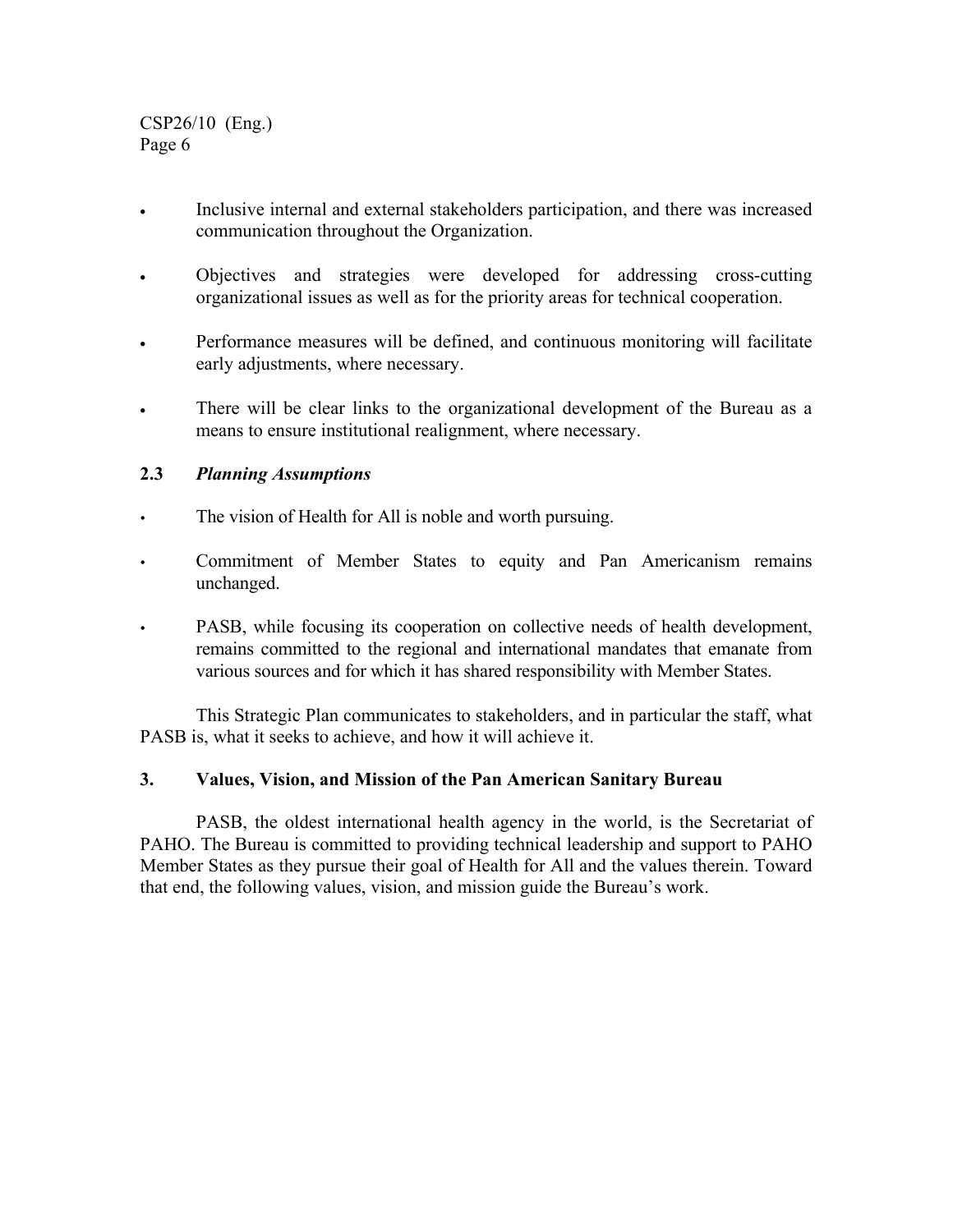#### *Values*

*Equity*: Striving for fairness and justice by eliminating differences that are unnecessary and avoidable.

*Excellence*: Achieving the highest quality in what we do.

*Solidarity*: Promoting shared interests and responsibilities and collective efforts to achieve common goals.

*Respect*: Embracing the dignity and diversity of individuals, groups, and countries.

*Integrity*: Assuring transparent, ethical, and accountable performance.

#### *Vision*

PASB will be the major catalyst for ensuring that all the peoples of the Americas enjoy optimal health and contribute to the well-being of their families and communities.

#### *Mission*

To lead strategic collaborative efforts among Member States and other partners to promote equity in health, to combat disease, and to improve the quality of and lengthen the lives of the peoples of the Americas.

### **3.1** *Functions*

 In order to achieve its mission, **PASB helps countries to help themselves and one another to improve health and related conditions and systems.** In collaboration with Member States, the Bureau carries out the following functions:

- Provides strategic vision for health development in the Americas;
- Generates and shares information in order to: monitor health conditions, risks, and disparities in the population and the environment; inform, advocate, and educate about regional health issues; and produce knowledge and find innovative solutions;
- Mobilizes resources and partnerships, nationally, regionally, and internationally, to increase cooperation in the search for shared solutions;
- Builds national and regional capacity;
- Customizes integrated and innovative technical solutions to address national and community health goals; and
- Develops norms and standards that protect health and ensure safety.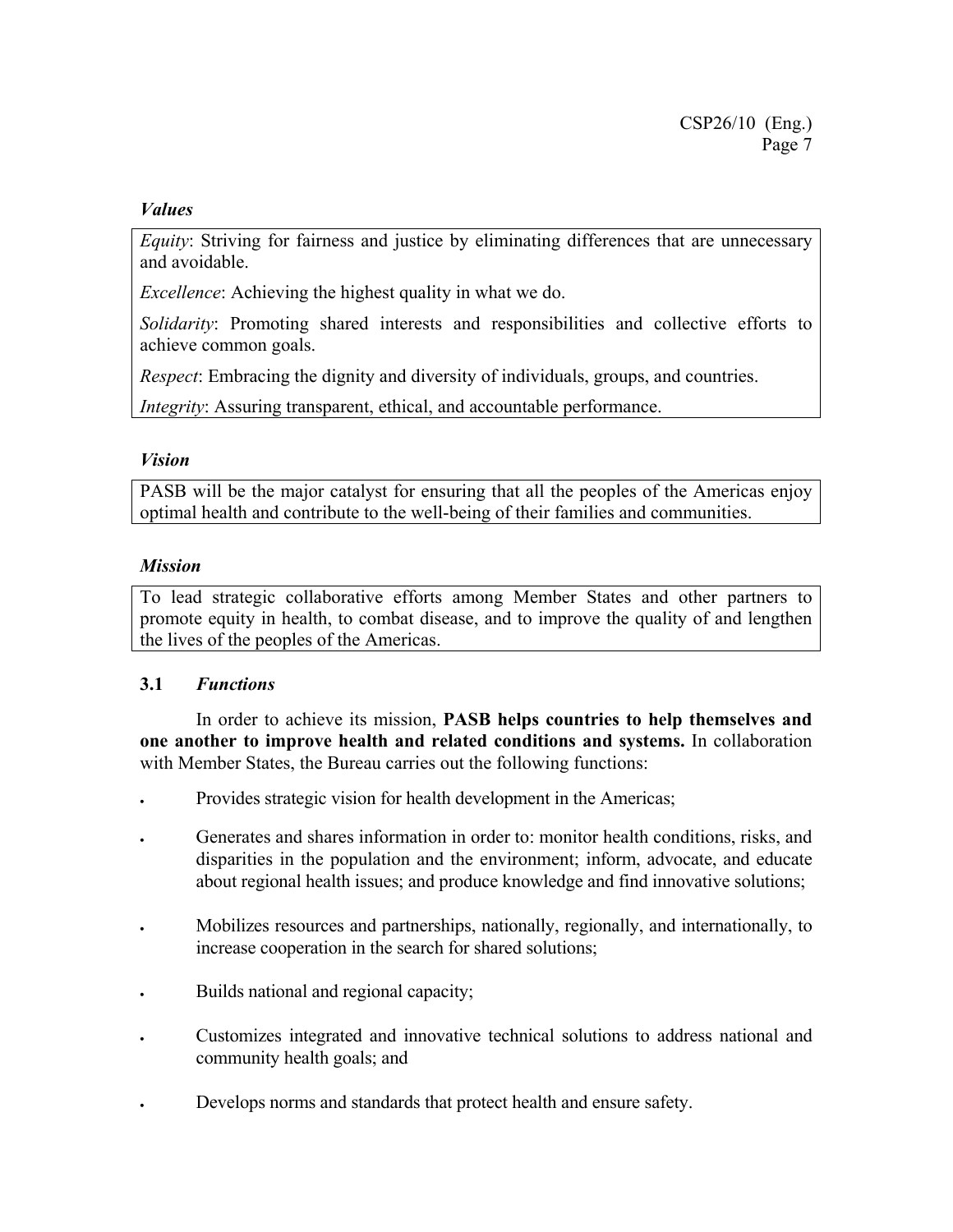*PASB's unique role is one of its major strengths.* As an intergovernmental technical cooperation agency, PASB benefits from a fruitful and close relationship with Member States. While the ministries of health are recognized as primary partners, PASB is free to develop linkages, partnerships, and joint projects with a wide range of sectors and agencies to assist in the achievement of national health-related goals. PASB serves Member States while maintaining the objectivity that is critical to its technical leadership. Because of this, PASB is often called upon to play the role of broker in the multi-actor environment of development cooperation.

#### **4. Context and Environment for the Development and Execution of the Strategic Plan**

The context of the Plan refers to the complex and inter-related factors and forces that influence the pursuit of health by individuals and communities, as well as the environment in which the Bureau cooperates with Member States. Therefore, a comprehensive perspective necessitated taking a look at the internal as well as external environment. Further, because the external environment is rapidly changing, the analysis included consideration of the key forces of change and possible future scenarios as well as the current health situation. Presented below are the results of pertinent assessments and analyses, including: the forces of change; trends in health status and determinants of health; challenges of development cooperation; assessment of the internal environment; future studies; review of mandates and commitments of PAHO Member States; and the internal organizational environment.

#### **4.1** *Forces of Change*

Key forces shape the nature and quality of human interactions, and redefine practices, beliefs, and attitudes. The three most relevant to the environment affecting health and to understanding the challenges that the Strategic Plan must address are globalization, environmental change, and science and technology. These forces featured significantly in the selection of critical organizational issues and priorities for technical cooperation.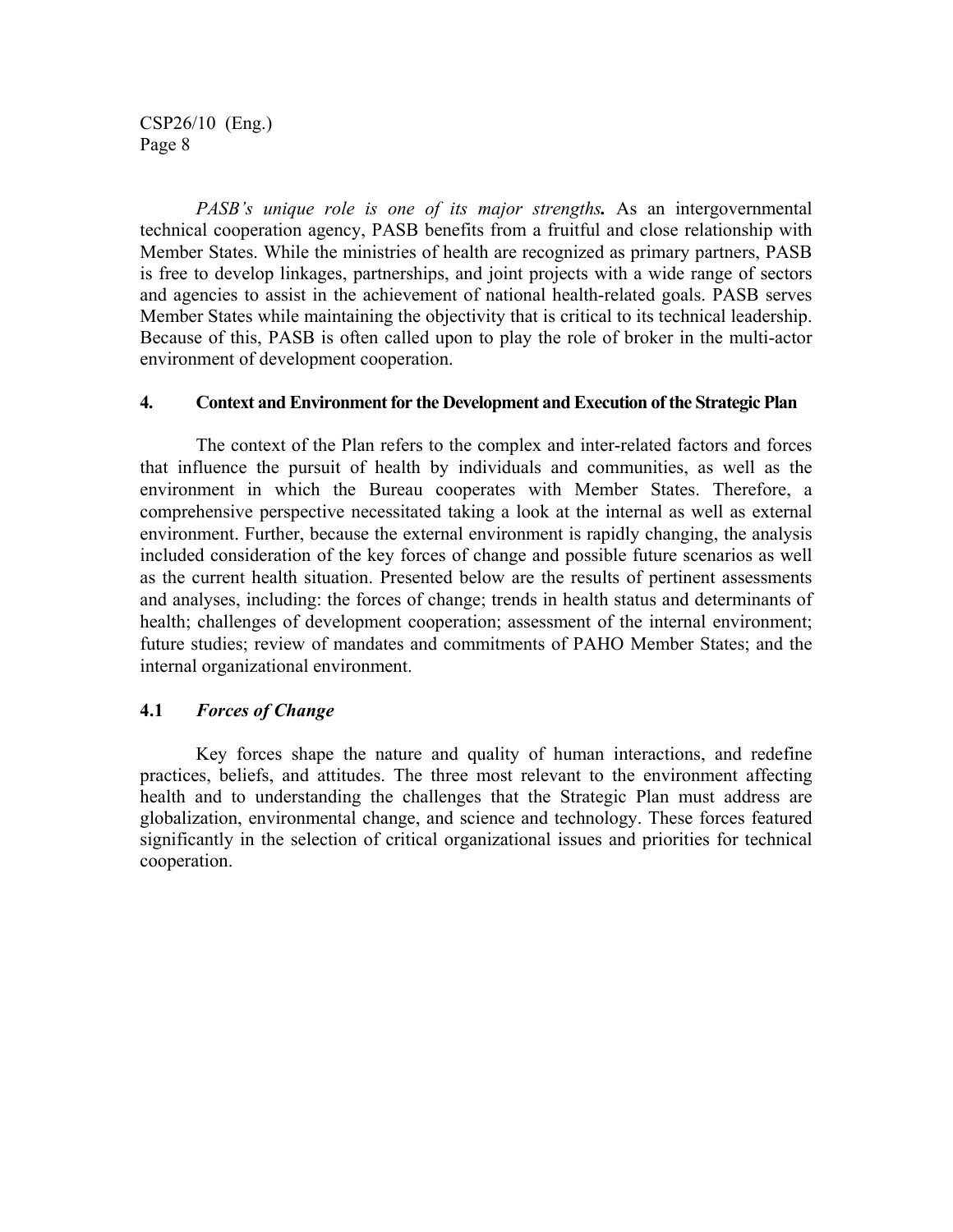#### 4.1.1 *Globalization*

The long-term implications of globalization extend well beyond economics and the liberalization and elimination of trade barriers. Globalization is a critical, complex, and uncertain driver of economic, political, environmental, social, cultural, and technological cognitive transformations, changing life, work, and leisure, and causing tensions that affect society in fundamental ways. There are many benefits of an interconnected world of decentralized power, information, technology, and knowledge. For example, communities are able to learn of new drugs and technologies much faster than before and have direct and ongoing access to related expertise. The advantages of this have been most visibly demonstrated in the case of the accelerated access to drug treatment for AIDS. Telemedicine has contributed to the improvement in the access to and quality of care in remote areas or small countries in Latin America and the Caribbean. Unfortunately, such advantages sometimes are offset by the negative effects of the globalization process, such as, the deepening gaps between the rich and the poor, increased inequalities, greater vulnerability and exclusion, and unsafe human settlements and working conditions for many.

### *Possible implications of globalization for public health:*

- The competition for goods and services in a globalized but unequal world has a negative impact on the noncompetitive economies in the developing world, with consequent migration of people from those countries to the countries where there are jobs. The movement of people and goods leads to the spread of disease.
- The health impact of the decisions relating to international trade liberalization has not received adequate attention. The new forms of trade modify the patterns of distribution of pharmaceuticals and health supplies, as well as food. While as a result consumers can purchase drugs at a lower cost, not all countries have the systems and infrastructure in place to ensure the quality of the products entering the country. The new patterns of consumption of food and other products (tobacco, alcohol, and psychoactive drugs) result in the exacerbation of unhealthy lifestyles.
	- The creation of common virtual spaces and the application of information and communication technologies transform all forms of knowledge and have the potential for "real-time" epidemiological surveillance and improved public health communication, resource mobilization, and advocacy.

### 4.1.2 *Environmental Change*

Population shifts, technological change, and sociocultural and economic forces shape environmental transformation that affect where people live, as well as their places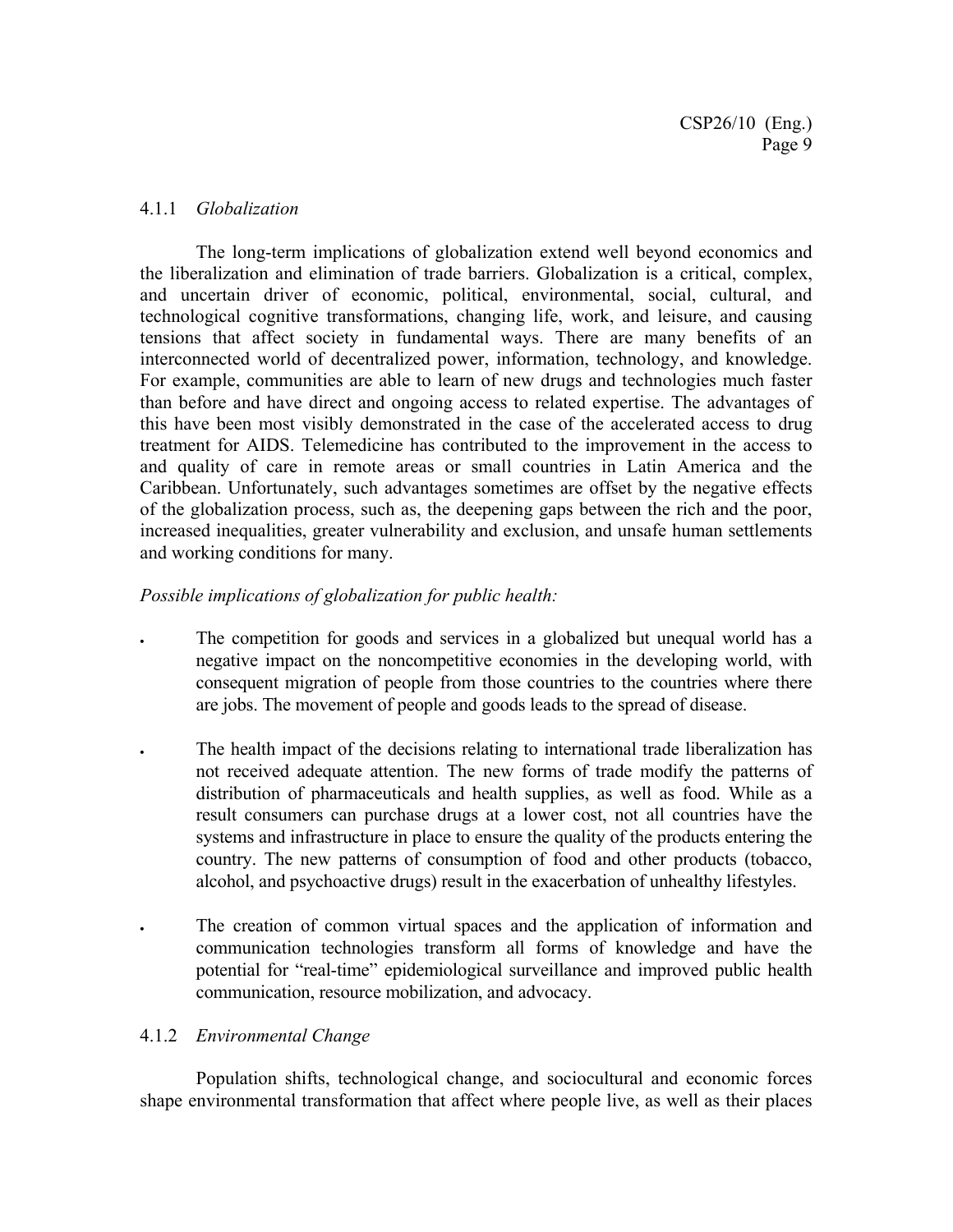of work and leisure. Rapid urbanization in the Americas has generated pressure in urban and particularly in peri-urban areas, which are unprepared to respond to needs for water supply, and liquid and solid waste disposal. Other human activities, such as industrialization and the use of environmentally disruptive technologies, are altering the climate and the quality of water, land, and air, and therefore the quality of agricultural production and livestock. Nonrenewable resources are progressively being depleted and the contamination of water by the growing use of pesticides and other chemicals contributes to disruption of the ecosystem and extinction of species. Different levels of exposure to environmental health risks determine the nature and degree of disparities between groups by geographic location, social strata, labor affiliation, gender, and age.

#### *Possible implications of environmental change for public health:*

- Pollution of water, soil, and air results in increased diarrheal and respiratory diseases and the increasing incidence of diseases such as dengue fever. Other environmental and occupational exposure to chemical and biological pollutants has been linked to respiratory diseases, cancers, and birth defects.
- The effects of changes in climate patterns may contribute to the appearance of vector-borne diseases in new zones, where previously these vectors could not normally survive.
- Disrupted ecosystems and loss of biodiversity compromise human and animal health, negatively affecting agricultural production, with the concomitant impact on the economic productivity and the sustainability of food sources for individuals and communities.
- Some climate changes increase the frequency and/or severity of natural disasters, leading to an increase in population displacements, injuries, and loss of social and economic capital.
- The emergence of biosecurity issues is demanding new attention because of their effect on environmental and human health.

#### 4.1.3 *Science and Technology*

Science and technology dramatically influence our lives, and their long-term effects often bring unexpected consequences for equity, health, well-being, and happiness. Innovations are characterized by, among other things, economies of speed replacing economies of scale, customization of products and services, and maximization of convenience and "real time" processes where convenience and safety are favored over price. Selection and utilization of innovations in biotechnology, nanotechnology, and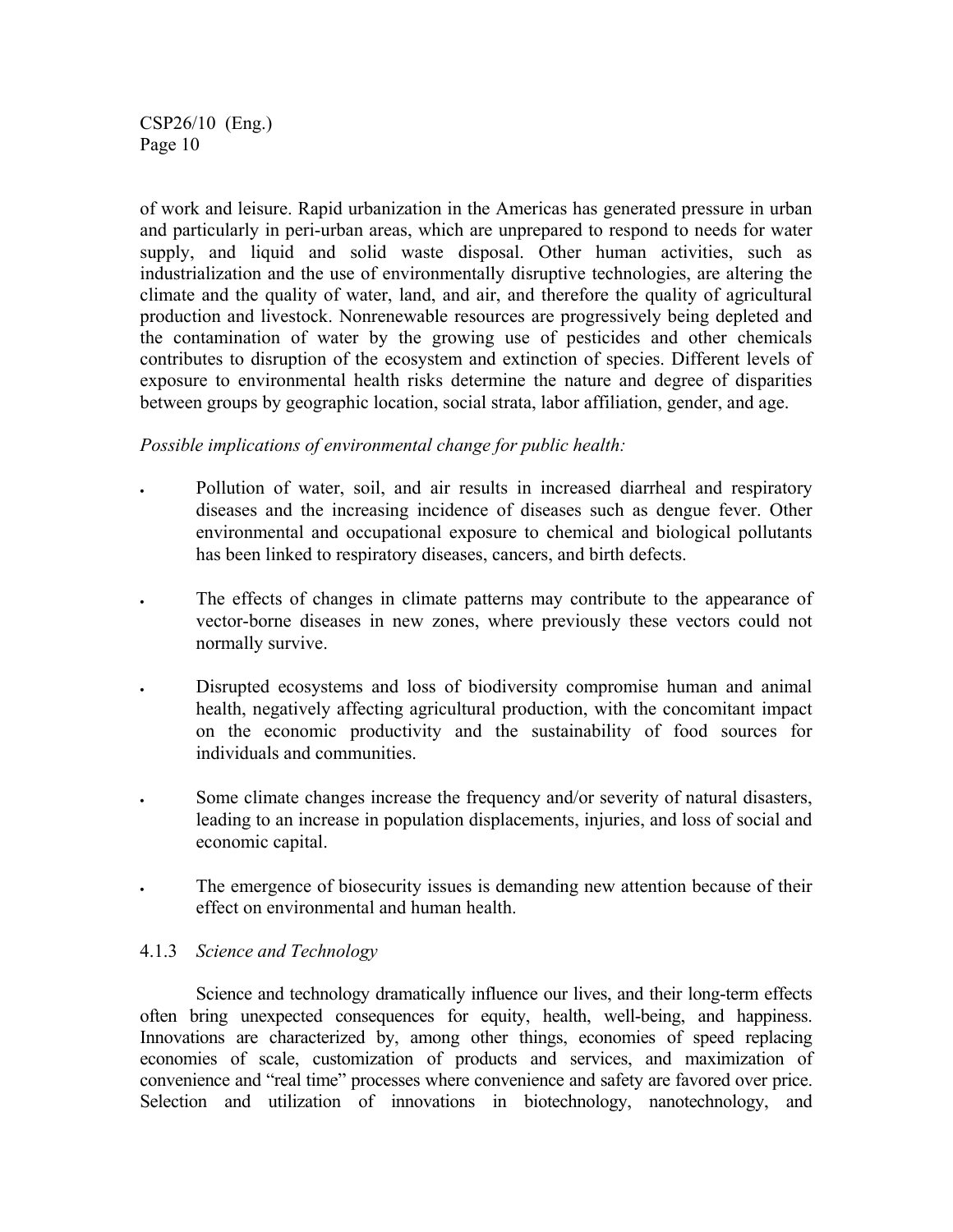pharmacogenetics for prevention, diagnosis, and treatment will change the practice of medicine. Health-oriented telecommunications, medical imaging, massive databasing, and satellite technology will radically transform health care organization and medical practice through teleradiology, telemedicine, and telehealth care. The deployment of scientific and technological innovations has raised concerns about ethics, security, and confidentiality. The current and expected transformations in the fields of genetics, information, and therapeutics, and their effects on access and availability of quality care pose new ethical issues about their deployment. Cyber threats, industrial espionage, and data theft have become real threats to security and health.

#### *Possible implications of science and technology for public health:*

- The widening gap between Internet users and non-users alienates those who could most benefit from public health communications.
- The identification and management of bioethical risks in the deployment of science and technology, as well as regulation of medical products, need to become critical pillars in the quest for health equity.
- On the other hand, the trends in science and technology offer opportunities for their application in health and medicine, particularly to identify and develop equityenhancing technologies, and to forecast and manage health problems.

### **4.2** *Health Situation Analysis*

#### 4.2.1 *Health Situation*

The estimated population of the Region in 2000 was 832.92 million, and it is expected to increase by 12.4% by the year 2010. Six percent of the population is indigenous. Fertility and mortality rates continue to decline, and overall life expectancy for both sexes and for all ages is increasing, with the consequent aging of the population. However, the pace of aging has slowed in some countries, due primarily to injuries and death from external causes. Motor vehicle accidents, violence, and drug abuse are growing causes of morbidity and mortality. It is estimated that 8% of the population in Latin America and the Caribbean (LAC) countries are over the age of 60, and aging of the population is an emerging priority in 5 of the 48 countries where 15% are over the age of 60.

Countries exhibit four distinct patterns of demographic transition depending on the relative levels of the birth and mortality rates. In all countries however, communicable and non-communicable diseases coexist, and the patterns of variation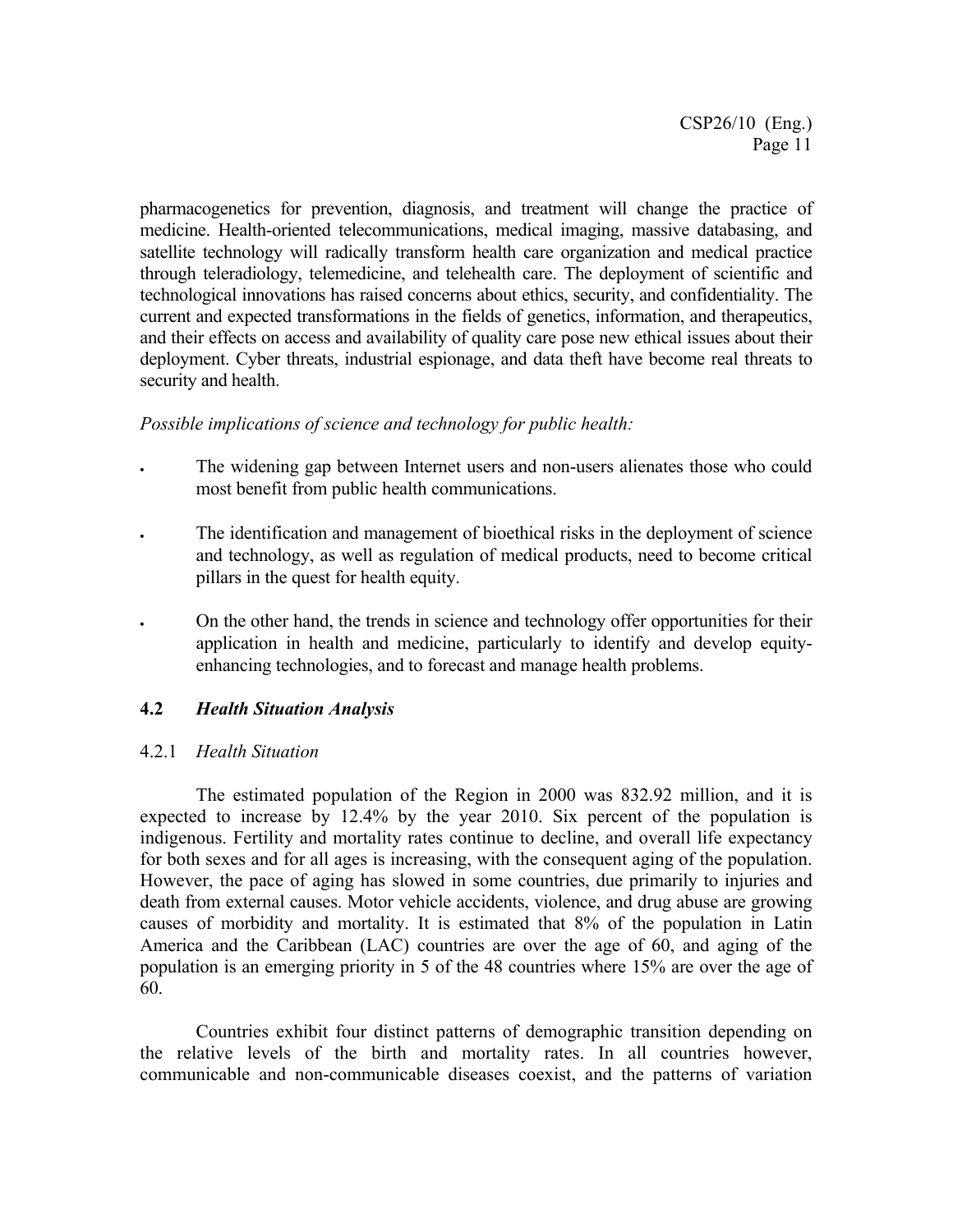within the epidemiological mosaics relate to the living conditions and reflect persistent disparities in health outcomes among the groups for which information is available.

Non-communicable diseases, injuries, and disabilities are responsible for twothirds of reported mortality. Cardiovascular diseases, malignant neoplasms, and endocrine disorders such as diabetes mellitus type 2 are of particular importance.

In addition, nutrition-related conditions affect millions of people in the Region. Anemia is widespread among women of childbearing age and children, and possibly among the low-income elderly in an increasing number of countries. Obesity is recognized today as a risk factor for several noncommunicable diseases (NCDs) and as a major public health problem among adults, and increasingly among adolescents due to more sedentary lifestyles and unhealthy diets.

Some population groups have specific needs and generate demands that are not adequately addressed by the health care system. This is the case, for example, for most ethnic and racial groups (approximately 10% of the population of the Americas) who have shorter and lower quality lives; children who are disproportionately affected by inequities; adolescents, with whom it is critical to promote the healthy lifestyles desirable in adulthood, women, the poor, and uninsured. The needs of the growing elderly population who are living longer with NCDs, and segments of the working population (particularly migrant populations and informal workers who are exposed to a variety of chemical, biological, mechanical, and ergonomic risks) need to be given higher priority in some countries.

Malaria, cholera, dengue fever, and sexually transmitted infections (STIs), including the continuous spread of HIV/AIDS and tuberculosis, remain significant problems in many countries and among certain population groups, and they are expected to continue to cause a large percentage of morbidity and mortality. Some countries continue are yet to eliminate neonatal tetanus, congenital syphilis, and Chagas' disease.

Demographic and epidemiological transformations shift population demands and needs and add pressure to an already debilitated public health infrastructure. Countries are grappling with finding appropriate responses to the newer demands for treatment of disabilities, long-term care, new or emerging diseases, and conditions that were previously not given priority, like mental health.

#### **4.3** *Determinants of Health: Regional Trends*

Health, as reflected in individual and community health status and outcomes, is conditioned by structural and process determinants. Structural determinants include: the genetic endowment of individuals (considered not modifiable until recent innovations in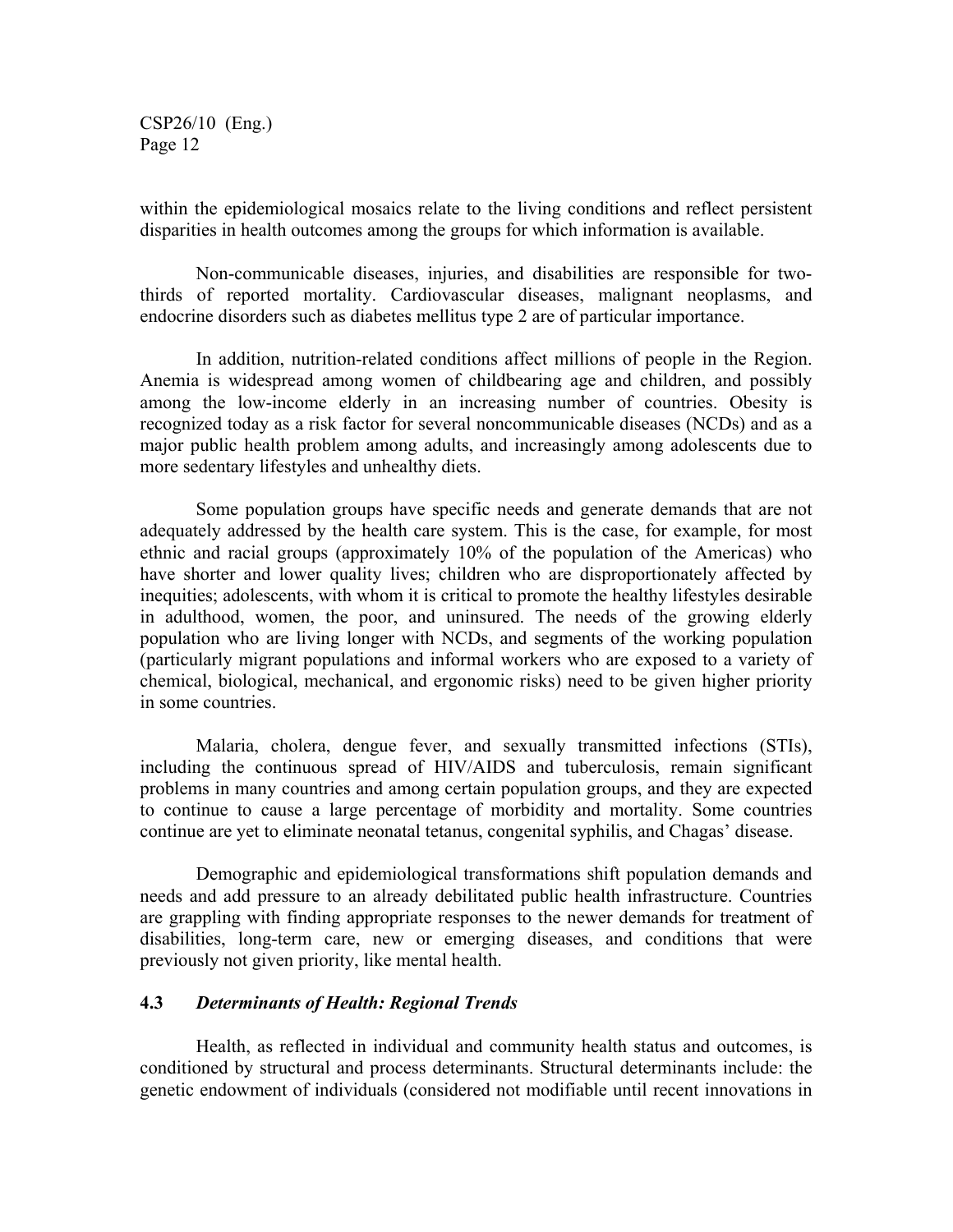the field of genomics); the socioeconomic and political environment; and the physical environment, such as water, air, buildings, parks, and roads, in areas where people live, work, and play. Process determinants include knowledge, attitude, behavior, practices of individuals and communities, and health care.

#### 4.3.1 *Socioeconomic and Political Trends*

Persistent and severe poverty is perhaps the most pervasive trend that affects approximately 211 million people and generates disparities in access to public services and in health outcomes within and between countries. The concept of poverty implies a lack of necessary income to satisfy individual and family needs, but it also reflects educational deprivation, and the inability to exercise citizenship rights and participate in global markets. In spite of higher social expenditures in some countries, economic reforms with conservative fiscal policies have, in some cases, exacerbated poverty and inequality. This Region remains the most unequal, with young people with few years of schooling and low levels of health literacy continuing to contribute to household poverty, thus creating a vicious circle from which it is difficult to escape.

One of the causes of poverty is unemployment. Unemployment, inappropriate employment, and underemployment have deleterious effects on physical and psychological health. Greater participation of women in the labor force has not ensured equal opportunities, income, or greater social benefits, as many women remain underemployed. There is concern for the growing number of children involved in the labor force, because this is a violation of their human rights and also exposes them to environmental and social risks, which jeopardize their development and opportunities for the future.

Peace, political stability, and economic growth contribute to individual, community, and societal health. Reinstatement or establishment of pluralistic governments in many countries over the past 20 years, has brought tolerance of social movements whose activities have resulted in the improvement in the rights of special groups like workers, women, and ethnic groups, and in the improvement of the environment. Innovative institutional development processes such as decentralization and deconcentration have contributed to increased citizen participation at the local level, but the changes have been insufficient to reduce the social and economic inequities that threaten social integration. In addition, many studies have identified Latin America as one of the most violent regions in the world.

On the other hand, democratization and decentralization have allowed communities and civil society to play a key role in planning and managing health systems and services. Social participation now features in the political agendas and health agendas in the Region. One indicator of this is the increased participation of indigenous people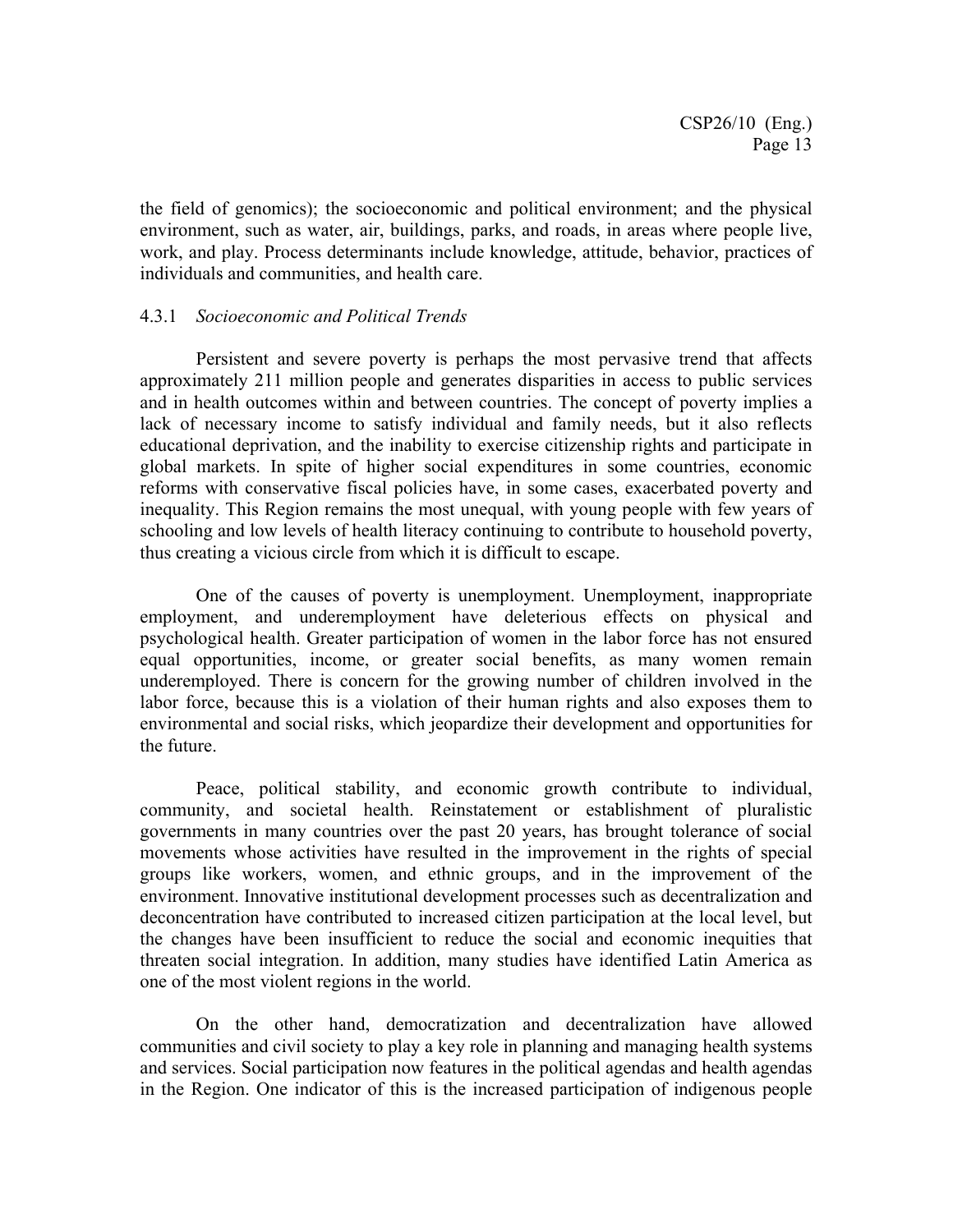and the willingness of countries to incorporate traditional and alternative medical practices.

Governments continue to make special efforts to modernize the state apparatus and strengthen their regulatory systems, with mixed results. The unevenness of the process, coupled with the effects of globalization and economic and political instability, often put the role of the state in ensuring equity into question. This is particularly true when economic decision-making moves to the private and global spheres.

The economic trade liberalization process has not benefited all countries to the same extent, but national economies are increasingly connected through trade, finance, and production in a global marketplace. According to the World Bank, the economic situation is characterized by volatility and uncertainty. The forecasted modest economic growth in the Region for 2001-2002 may not be attained as a result of severe politicoeconomic crises in some countries, natural disasters, and, last but not least, the September 11 events in the United States of America. Since recovery will be delayed in higher income countries, the rest of the countries may suffer the enormous losses resulting from declining tourism, exports, and foreign investments, and higher costs of trade in general.

#### 4.3.2 *Trends in the Physical Environment for Health*

The prevalence of certain communicable diseases, occupational injuries, and chronic diseases are associated with the quality of the physical environment. While there has been improvement, gaps remain in the provision of clean water and sanitation services. It is estimated that 15.4% of the population still does not have access to safe water; and while an increasing number of the poorest households have water and sanitation services, they spend proportionately more of their income on these services. Today, about 20.8% of the Latin American and Caribbean population still lack access to sanitation options, and only 13.7% of the wastewater collected by sewerage systems is treated before discharge. Adequate and environmentally safe solutions for the collection, transport, treatment, and final sanitary disposal of the more than 350,000 tons of waste produced daily in urban areas remain a challenge.

The leading causes of biological, chemical, and physical contamination of the air, water, and soil are related to the effects of urbanization, industrialization, transportation, and consumption patterns. The quality of life of large city dwellers, now 80% of the population in LAC countries, is affected by the discharge of contaminated solid and liquid waste into rivers, lakes, and oceans. The conditions are similar for household, hospital, and industrial solid waste. The extensive use of pesticides and fertilizers in agriculture is another major cause of pollution that presents direct risks to agricultural workers, populations living close to the fields, and the consumers of agricultural products.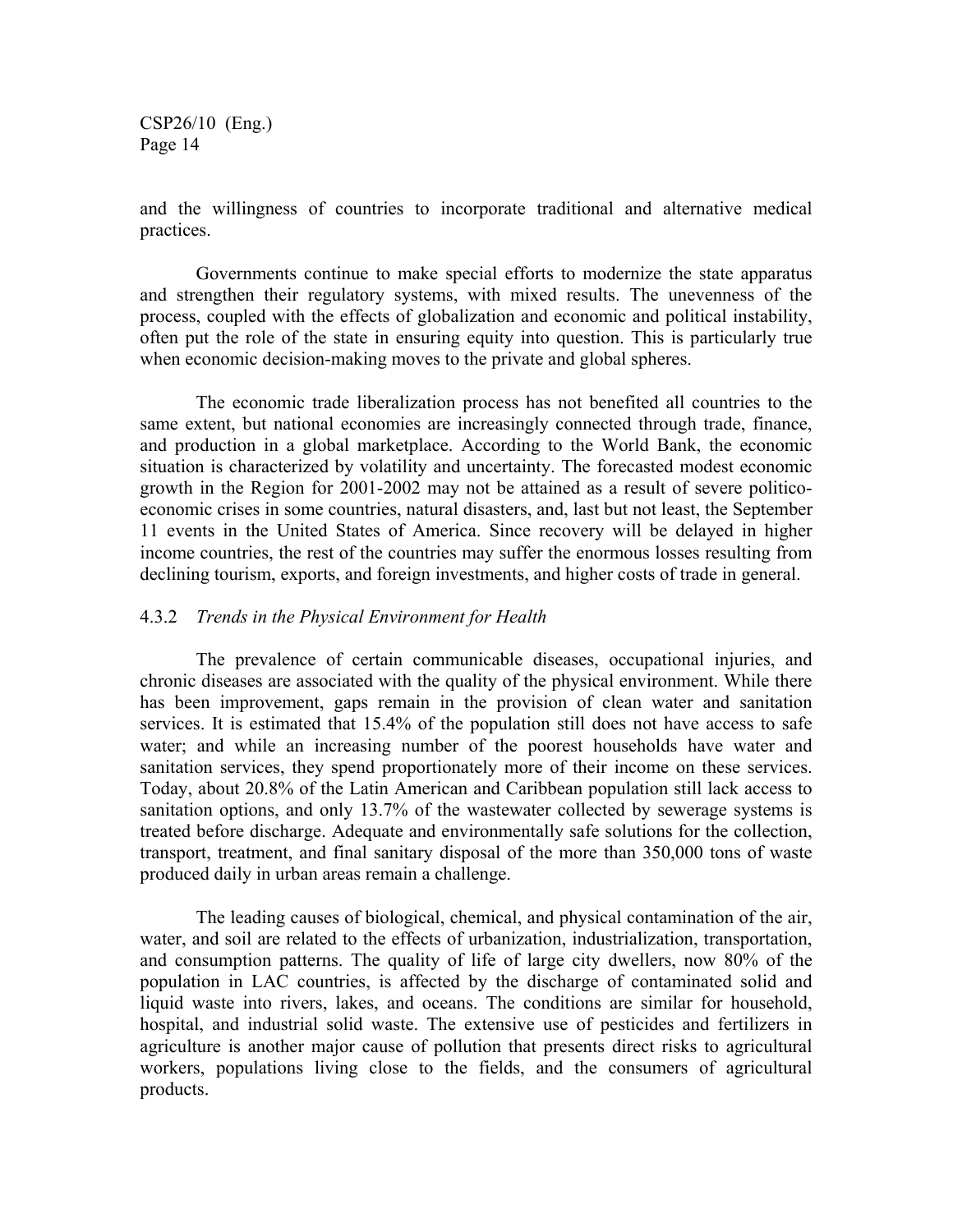Approximately 37% of the population of LAC countries live in unsafe housing and are exposed to a greater risk of diseases associated with poor housing and indoor pollution, mainly in rural and marginal urban areas. Dwellings cluster very near industrial areas, thus exposing people to toxins released into the air, water, and soil, and increasing risks related to traffic and to vehicle lead emissions. The pollution caused by the use of coal for cooking and heating can retard the growth of children and make them vulnerable to a higher number of acute respiratory infections. Vulnerability increases in areas where vector-borne diseases are endemic, and these populations are exposed to other infectious diseases, both gastrointestinal and respiratory. Some countries have begun to take steps to prevent and reduce pollution, through assessment of the impact of investments in the environment and health, and the introduction of mandatory mitigation and control measures.

The Region is particularly prone to natural disasters. Between 1972 and 1999, approximately 82,000 people died and another 11.9 million were left homeless as a result of disasters. Natural disasters have affected low-income populations disproportionately, because they often live in makeshift shantytowns in extremely vulnerable sites, in ravines, or on volcanic slopes. In addition to immediate sanitary vulnerability, the disasters revealed the fragility of social structures and fatalism that keeps prevention from receiving the emphasis it is due.

#### 4.3.3 *Trends in Process Determinants of Health*

Some of the process determinants of health include those related to health systems and services, as well as those related to individual responses to health. In Latin America, the initial impetus and direction for health sector reform was provided by the reform of the state, and progressively health system and services began generating autonomous transformations. Efforts of countries have focused on policy formulation and enforcement; the structure and organization of service delivery systems; financing and regulation; and the increased participation of the private sector and private insurance groups in the design and implementation of new models of health care and delivery. However, health system and service reforms have had less impact than expected and the following areas continue to need attention: the lead role of health authorities; the public health infrastructure; the discharge of essential public health functions; fair and sustainable financing mechanisms; social participation and accountability; social protection in health; equity in access to health services; human resources development; effectiveness of health interventions; and quality of care, including health technology management and evaluation.

Human resources are the most important and valuable assets of health systems, and the capacity for their management is weak throughout the Region. Old problems, for example, inadequate distribution, migration, low salaries, poor working conditions, and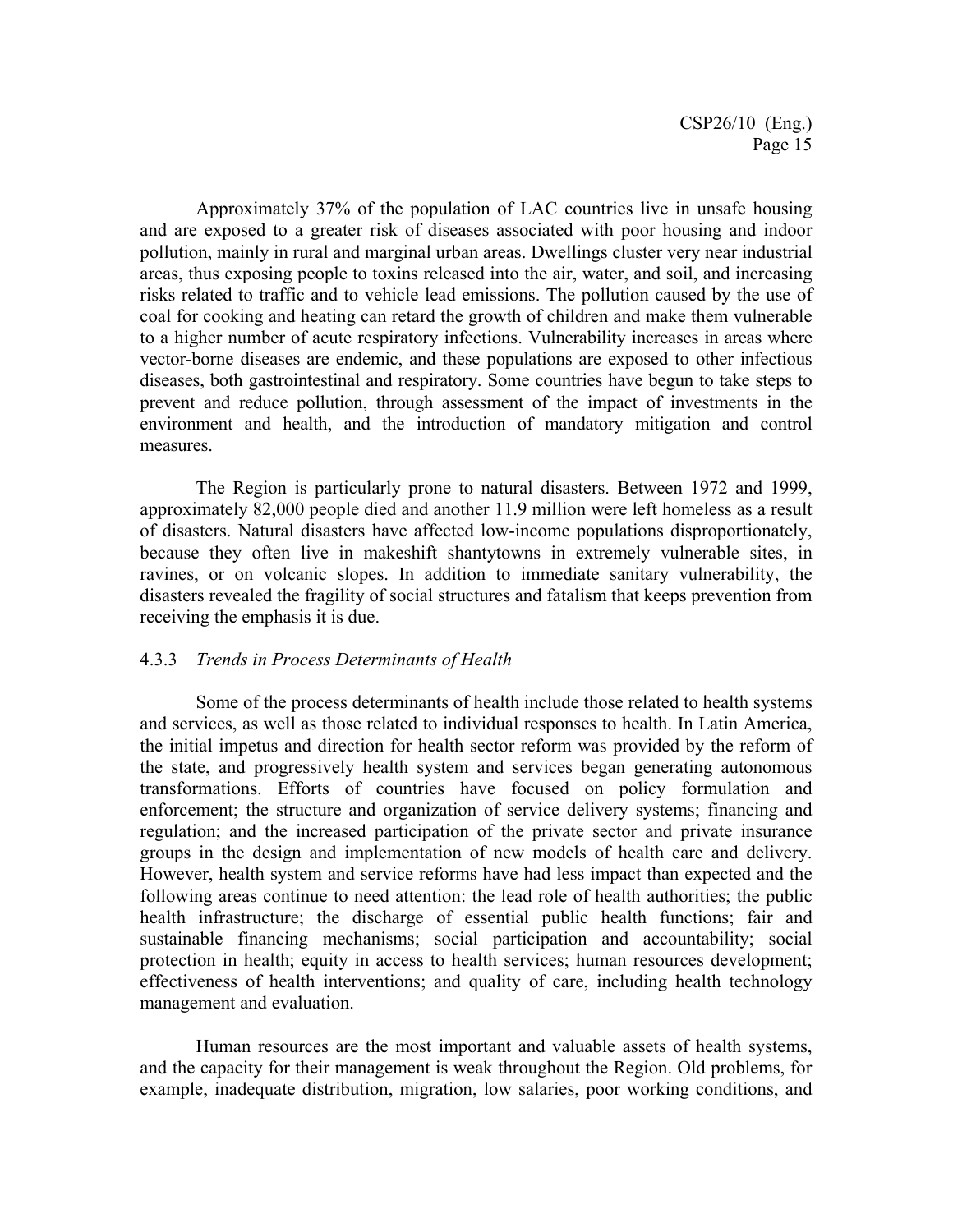the lack of connection between training and the needs of the health services, persist. In addition, there are new concerns related to the transformations generated by the reform of the health sector, for example, the inadequacy of the professional health profile as it relates to the new work requirements and to issues resulting from globalization, such as increased mobility of health professionals.

Notwithstanding the growing popular interest in health issues, general well-being, and diets and self-managed care, the impact on individual lifestyles has been limited. Except for the healthy communities/municipalities initiatives, efforts to influence individual lifestyles touch mainly those who have levels of education and socioeconomic situations that allow them to modify their behavior.

Public health has also been changing during the past decade, and for the most part there is a greater understanding of the determinants of health and disease. More emphasis still needs to be placed, however, on population health, prevention, proactive actions that focus on opportunities, self-care, wellness, healthy communities, public health infrastructure, and accessible, quality, integrated delivery systems. Awareness about disparities and inequities in health has made it possible for many to accept that people of dissimilar social class, income, ethnicity, gender, and age, or those living in different geographical localities, perceive health, promote well-being, and identify and treat illness differently. Public health is facing new and unexpected challenges represented by the real threat of biological and chemical attacks and their devastating consequences for national economies and health.

#### **4.4** *Challenges of Development Cooperation*

While official development assistance (ODA) to the Americas, including for health, has been relatively stable, the global trends do not augur well for the Region. The flow of total net ODA has declined by approximately US\$ 3 billion to \$53.1 billion in 2000. At the same time, the four major donors (Denmark, Netherlands, Norway, and Sweden) have decreased the proportion they spend on education, health, and population in the past few years. The goals of dedicating 0.7% of gross national product (GNP) to ODA have not been achieved. This has become even more critical in light of the conclusion of the Commission on Macroeconomics and Health which states that the external assistance needed for lower income countries to address targeted programs must increase from \$6 billion to \$27 billion per year.

Over the past 10 years, donors and recipients of development cooperation have increased their call for improvements in the effectiveness and efficiency of the process used to assist countries in development efforts and in addressing shared world problems. In this regard, the reform of the United Nations has been a long process that is evolving towards providing more comprehensive and coordinated responses of its agencies to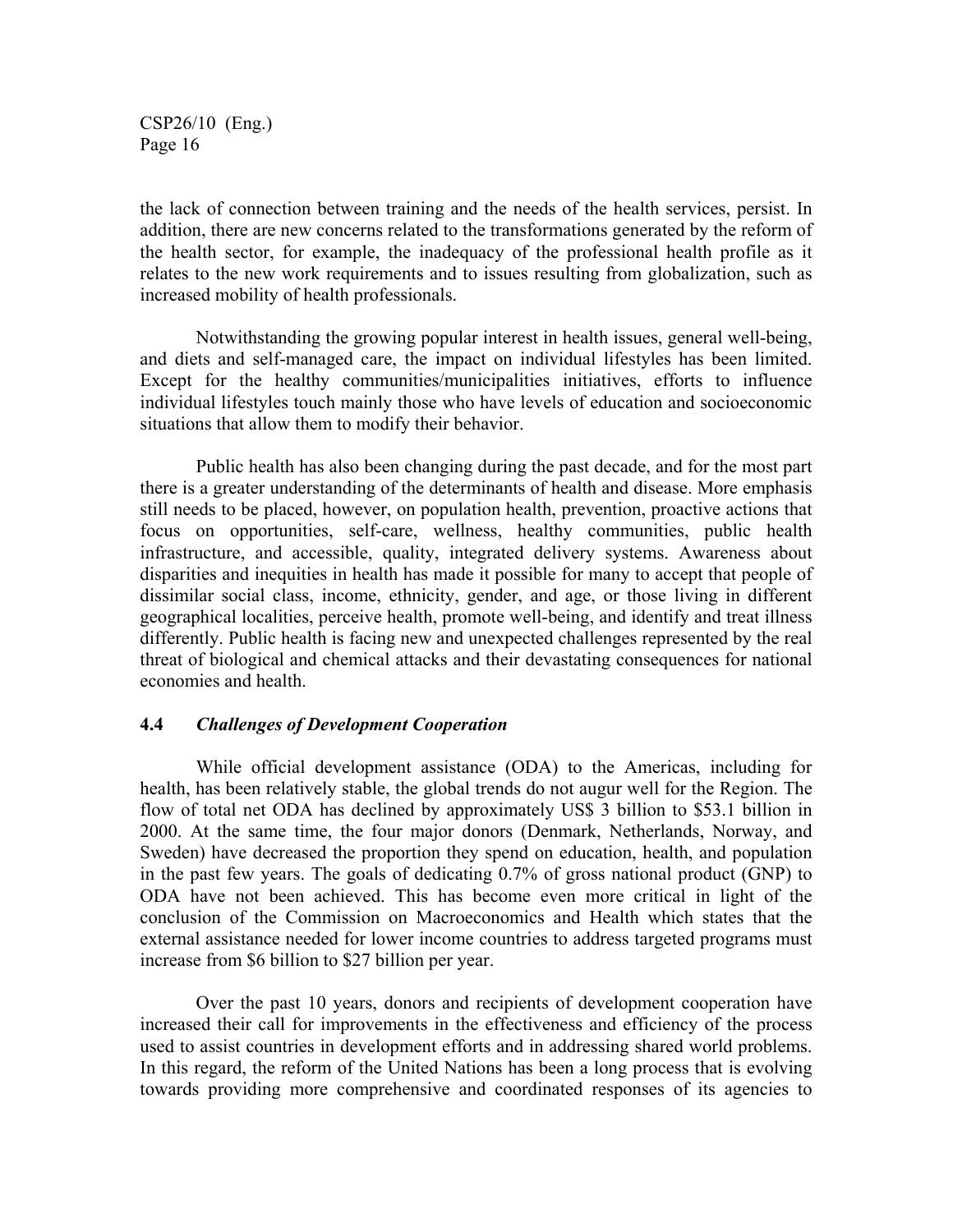countries' needs. WHO, as one of its specialized agencies, participates optimally, within the mandate of its Constitution. The emergence of new types of institutions and funding arrangements within the United Nations for addressing health and other social problems is a trend that must be monitored closely.

More recently, health has been given priority on the international development agenda, as its contribution to economic and social development and to national and international security is becoming better understood. Although international lending institutions continue their upward trend in health lending, delivering capital loans and healthrelated cooperation, bilateral funding remains the major source of external funding. Bilateral assistance emphasizes greater programmatic, sector-wide support which maintains that explicit policy frameworks will lead to more effective organizational structures, and therefore to the achievement of better, longer-term outcomes. The development of Poverty Reduction Strategy Papers (PRSP) provides an opportunity for greater attention to the major health problems of the poor and improving equitable access to health services within the national development agenda. PSRPs promote increased allocation for health in within programs of the International Financial Institutions as well as among the public expenditures. Fortunately, PAHO's project approach to technical cooperation does not preclude its participation in these wider program or sector approaches to international cooperation. Further, the WHO Country Cooperation Strategy initiative has the potential for enhancing the strategic nature of its work in this environment.

#### **4.5** *Internal Environment*

Two self-assessments provided complementary information on the effectiveness and efficiency of the Bureau: the survey on the perception of managers regarding strengths and weaknesses that affect the achievement of the PASB mission and the Rapid Organizational Assessment and Diagnosis (ROAD) of the Bureau. In the first exercise, the history and prestige of PASB and PAHO, its physical presence in countries and its values were identified as strengths; however, human resources, managerial processes, and planning, programming, and evaluation were considered weaknesses. In the second exercise, the following areas were identified as priority for actions that would be beneficial for improving the performance of PASB: client/stakeholder satisfaction, technical cooperation outcomes, Bureau-specific improvements, resources allocation and mobilization, and human resources.

The study of the value added by the American Regional Planning, Programming, Monitoring, and Evaluation System (AMPES), conducted by the External Auditor, identified AMPES as one of the best practices for the international development sector. It pointed to a clear link between the budgetary process and the programming process; the computerization of much of the planning process and outputs; and the emerging link between the activity planning system and the staff appraisal system. However, that evaluation noted that there were areas in which the programming, monitoring, and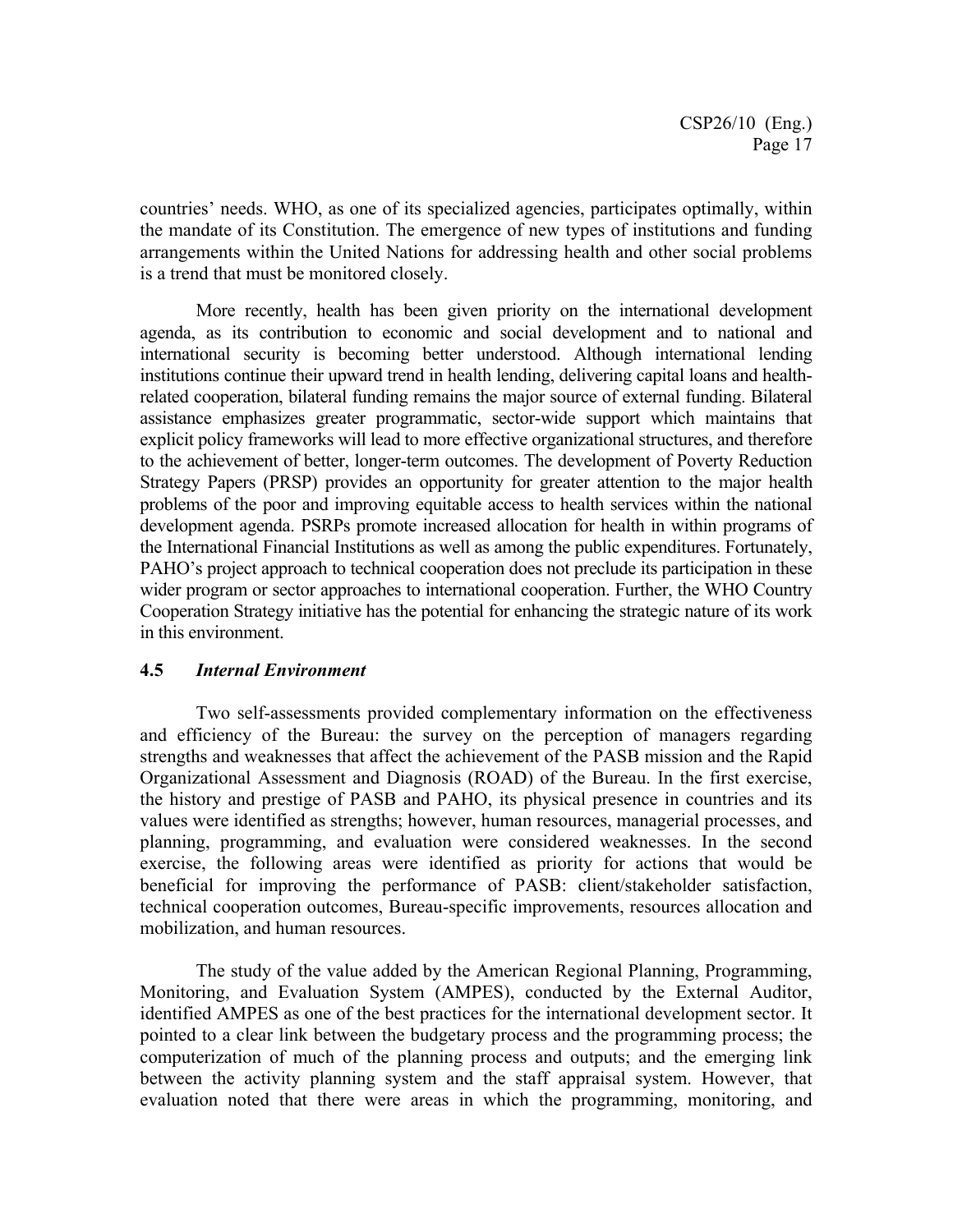evaluation of technical cooperation projects could be improved. The conclusions of the three studies provided valuable information that contributed to the selection of the critical **issues** 

#### **4.6** *Future Prospects: Implications of the Scenarios*

PASB uses scenarios as images of possible, plausible, desirable, and undesirable futures for encouraging new ways of thinking to support the development of organizational foresight, a task at the heart of facilitating strategic thinking. The scenarios are not predictions, and it is possible that no single scenario will occur in its entirety.

Four alternative scenarios have been developed for PAHO, each of which includes three main dimensions: the big picture of macro-trends (population and society, economics, politics and governance, globalization, and science and technology); the environment and health care; and international cooperation in health, examining the role of PAHO.

Although development of the scenarios focused on PAHO as a whole, it was clear that there were implications for the Bureau. The emerging trends of importance to public health were:

- The effect of interactions of geopolitics, economics, religion, and technology on the people and the environment;
- Public health effects of urbanization, environmental distress, and terrorism;
- The increasing threat of more destructive terrorism and the difficulty of controlling it;
- The importance of peace for human development and environmental sustainability; and
- Intersections of ethnicity, race, and social class.

The scenarios were among the many sources of information that guided the definition of the strategic issues and will contribute to the identification of competencies to be developed for the successful implementation of the Plan. The scenarios also revealed some trends in the external environment that PASB will need to monitor, because their effects, while beyond the realm of PASB intervention, affect health and environmental outcomes: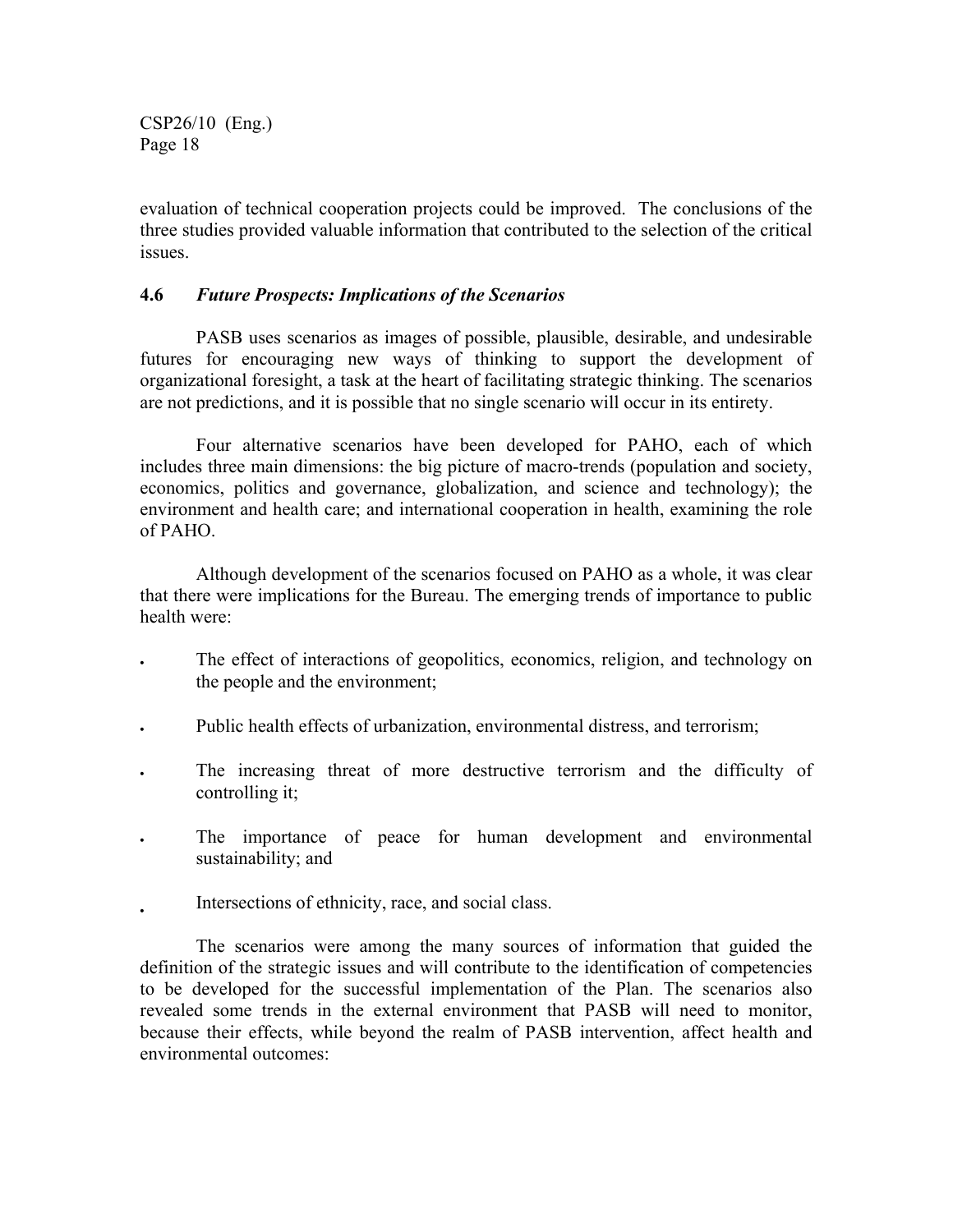- Global and regional environmental changes;
- Respect for human rights (including discrimination on the basis of race, ethnicity, age, and sexual orientation);
- Economic, social, and environmental globalization;
- Nature and dimensions of social exclusion;
- Extent, dimensions, and severity of poverty;
- Violence (social, environmental, political, and interpersonal);
- Rates of unemployment, and developments in the informal sector;
- Levels of education; and
- Science and technology (equity and ethical use).

#### **5. Mandates and Regional Commitments**

The Bureau takes its regional mandates from many sources, but mainly the resolutions of the Governing Bodies of PAHO, of the Organization of American States (OAS), of WHO, and of other bodies of the United Nations system. Mandates also come from regional or international meetings in which WHO or PASB has assumed specific responsibility. In identifying the priorities of the Region, the following were considered:

PAHO Regional Goals known or estimated to remain outstanding from the last planning period, related to:

- child mortality and stunting of children under 5 years;
- iron deficiency among women in the reproductive age group; vitamin A deficiency in children under 5 years; and iodine deficiency in the general population;
- access to contraceptives; maternal mortality; low birth weight; perinatal mortality; and late neonatal mortality; and
- national policies to prevent tobacco consumption by children and adolescents.
- The eleven WHO priorities for the period 2002-2005;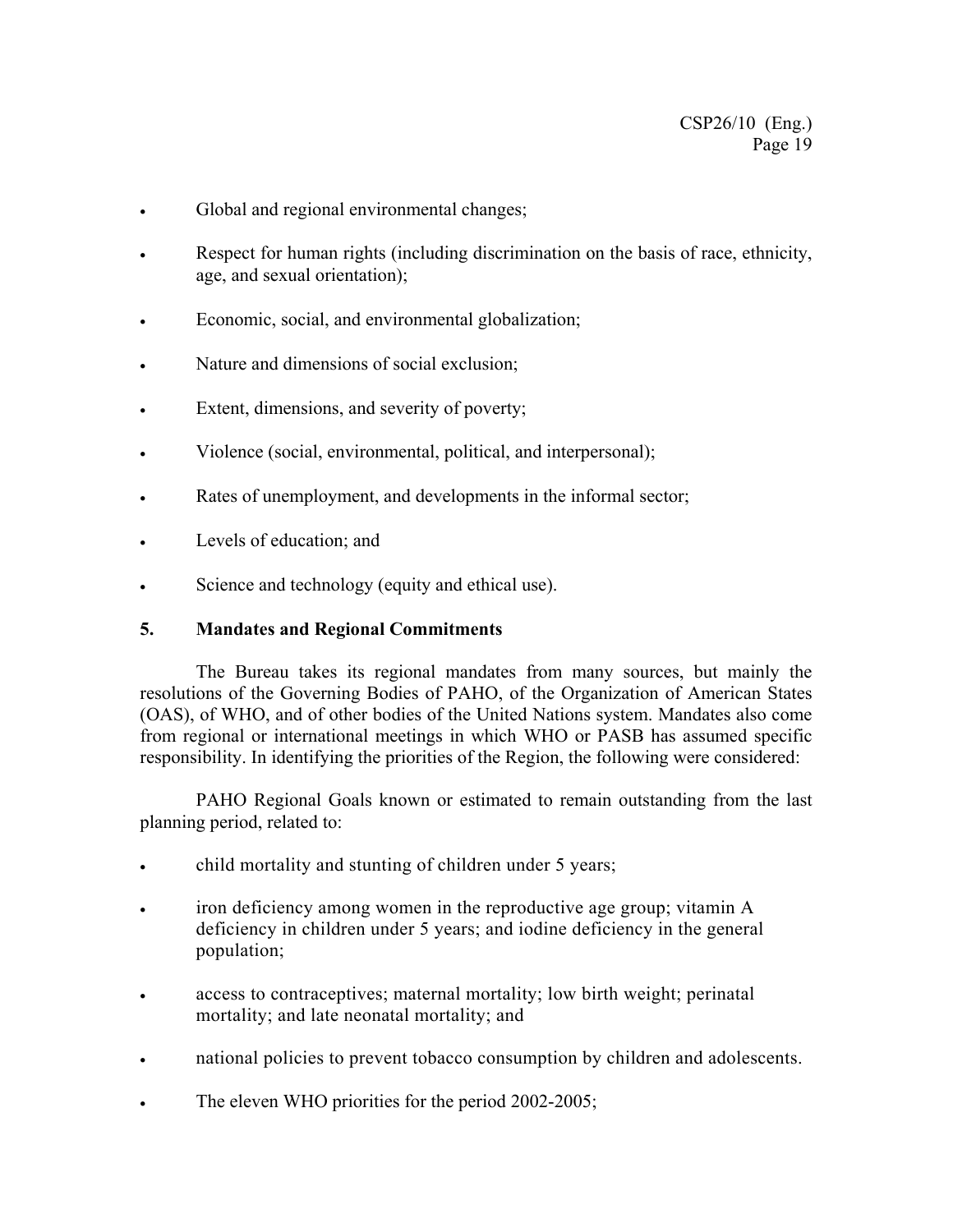- United Nations Millennium Declaration goals;
- Commitments made at the Summits of the Americas held in Miami, United States, in 1994; Santiago, Chile, in 1998; and Quebec, Canada, in 2001;
- Commitments made at the Ibero-American Summits; and
- Outstanding agreements from the global conferences held to discuss population and health, social development, and the environment, in Cairo, Copenhagen, and Rio de Janeiro, in 1990, 1995, and 1997, respectively.

A review of these indicates a series of general goals to which the Region is committed: reducing extreme poverty; equity in development; human rights and democracy; sustainable human development; and protection of vulnerable groups.

Further, significant commonality emerges among the specific health development issues being given attention at the various international forums: reduction in mortality of children under 5 years of age and in mothers; food security and reduction in malnutrition; increase in the population with access to safe water; natural disasters and more recently bioterrorism; universal access to care; increased access to technology and essential drugs, especially those for treatment of HIV/AIDS; and increased access to information on health.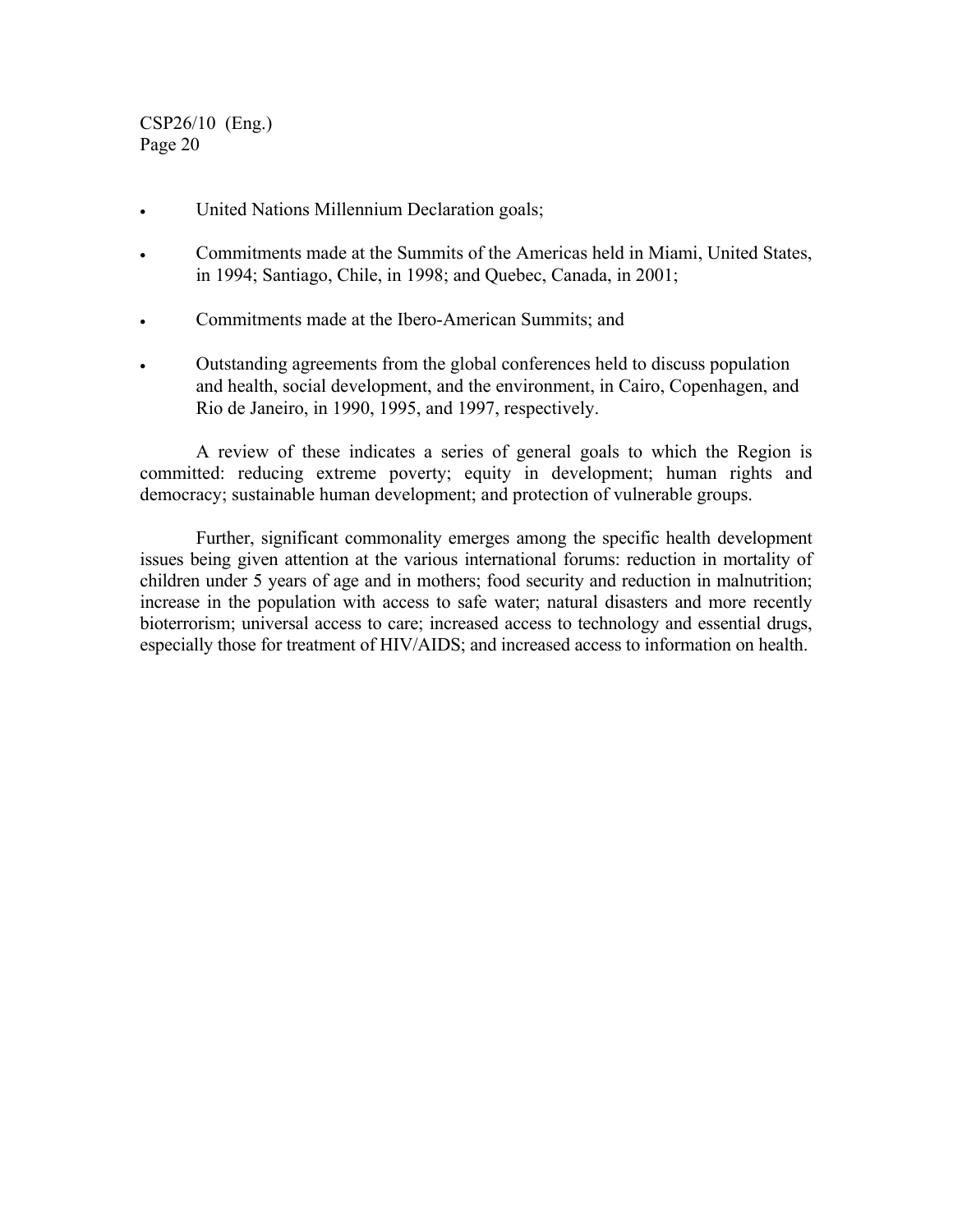#### **RESPONSE OF THE PAN AMERICAN SANITARY BUREAU**

Given the health-related needs of the Region, and the ever-expanding magnitude of the global and regional agenda, it is evident that PASB cannot operate independently and must, rather, enhance the value of its work through cooperation with its many partners. PASB must be able to demonstrate that its work contributes to combating disease, improving environments of communities, improving health and related systems and changing behavior of individuals, so that the quality of life for many in the Americas is improved. The fundamental challenge is to identify and reduce the related inequalities.

**The Bureau will respond to the needs of the Region by a) focusing on priorities for technical cooperation and b) addressing critical organizationwide issues. Priorities are identified among population groups, countries, and technical areas.** 

#### **6. Priorities for Technical Cooperation**

#### **6.1** *Special Groups*

While inequities are to be reduced throughout the life cycle, PASB must work with countries to identify those groups for whom inequalities in health outcome or in related access to services can be addressed with available, cost-effective interventions. To this end, the Bureau will focus on low income and poor populations, ethnic and racial groups, especially indigenous people, women, and children.

#### **6.2** *Key Countries*

While PASB cooperates with all countries, it must give special attention to key countries in which the health status remains intolerable to the Members States of PAHO. Initially those are the Highly Indebted Poor Countries (HIPC), where the rate of debt payment leaves little national income for increasing expenditure in the development of the social sectors. In these countries, the health institutions and infrastructure are extremely weak. In the case of Haiti, while not an HIPC, its maternal and infant mortality rates, two of the most sensitive health development indicators, are the highest in the Region and among the highest in the world. PASB will, therefore, lead strategic collaborative efforts among countries and partners and maximize wider development initiatives like the PRSPs to accelerate the health improvements in Bolivia, Haiti, Honduras, Guyana, and Nicaragua.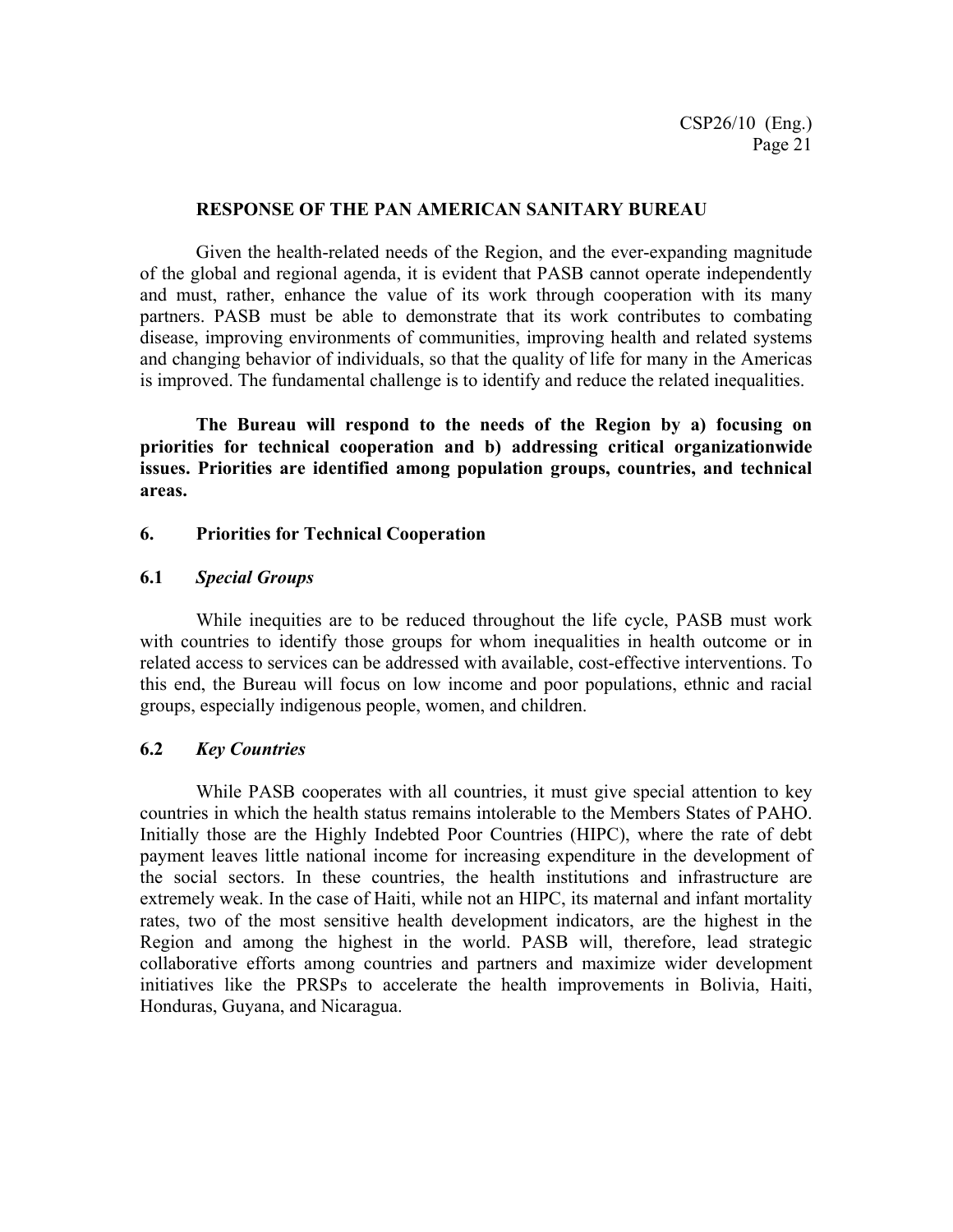#### **6.3** *Priority Areas*

The priorities take into consideration the results of analyses of different epidemiological measures, application of agreed criteria, and the strategic direction provided by the results of analyses of the external environment, WHO medium-term priorities, the mandates of the Summits, and relevant global and millennium goals.

The selection of the priority areas was based on the population health approach, which addresses and acts upon the determinants of health, that is, those conditions and factors that through complex interactions and relationships influence and predict health status and outcomes. The selection, driven by the mission of PASB, emphasizes the diseases, health-related problems, and health conditions for which inequities are greatest among the countries and for which at least part of the solution requires the collective action of many countries. More specifically, the overall goal of the PASB's technical cooperation is to promote health, and reduce excess mortality, morbidity, and disability throughout the life cycle, especially among the poor and other groups that experience inequities in health.

PASB will achieve its mission during the period 2003-2007 by focusing its technical cooperation on the following priority areas:

- **Prevention, control, and reduction of communicable diseases;**
- **Prevention and control of noncommunicable diseases;**
- **Promotion of healthy lifestyles and social environments;**
- **Healthy growth and development;**
- **Promotion of safe physical environments;**
- **Disaster preparedness, management, and response;**
- **Ensuring universal access to integrated, equitable, and sustainable health systems; and**
- **Promotion of effective health input into social, economic, environmental, and development policies.**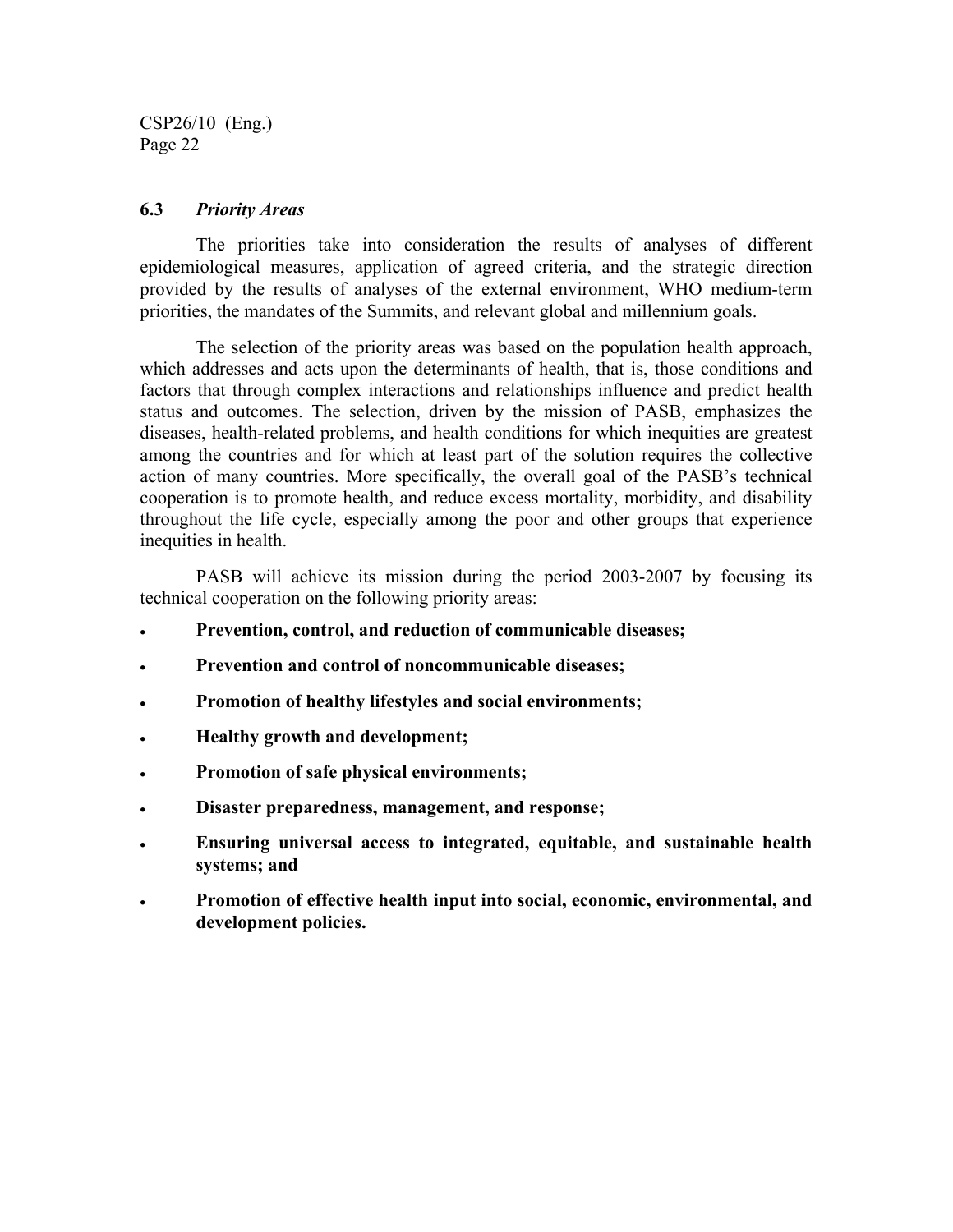**An overarching consideration must be the collection, analysis, and dissemination of information on and about health in the Americas. The success of activities and monitoring of results in all areas of technical cooperation will in large measure depend on the establishments of systems that assure the availability of reliable vital statistics, the collection and analysis of data and the timely provision of information on the state of health and health systems in the Americas.** 

The priorities for technical cooperation reflect the collective responsibility of the Bureau at all levels. While they form the agenda of work for the regional units, they also guide the setting of priorities at the country level in response to national priorities.

At the time of preparation of the biennial program budgets (BPBs) within the planning period of 2003-2007, further prioritization may take place, among or within the priority areas, in order to respond to the changing environment.

For each of the priority areas of technical cooperation, the following sections summarize the issues and challenges; set, as far as possible, outcome objectives for the Secretariat's technical cooperation to be achieved by the end of 2007; and highlight the opportunities for action and the relevant strengths and experience of PASB.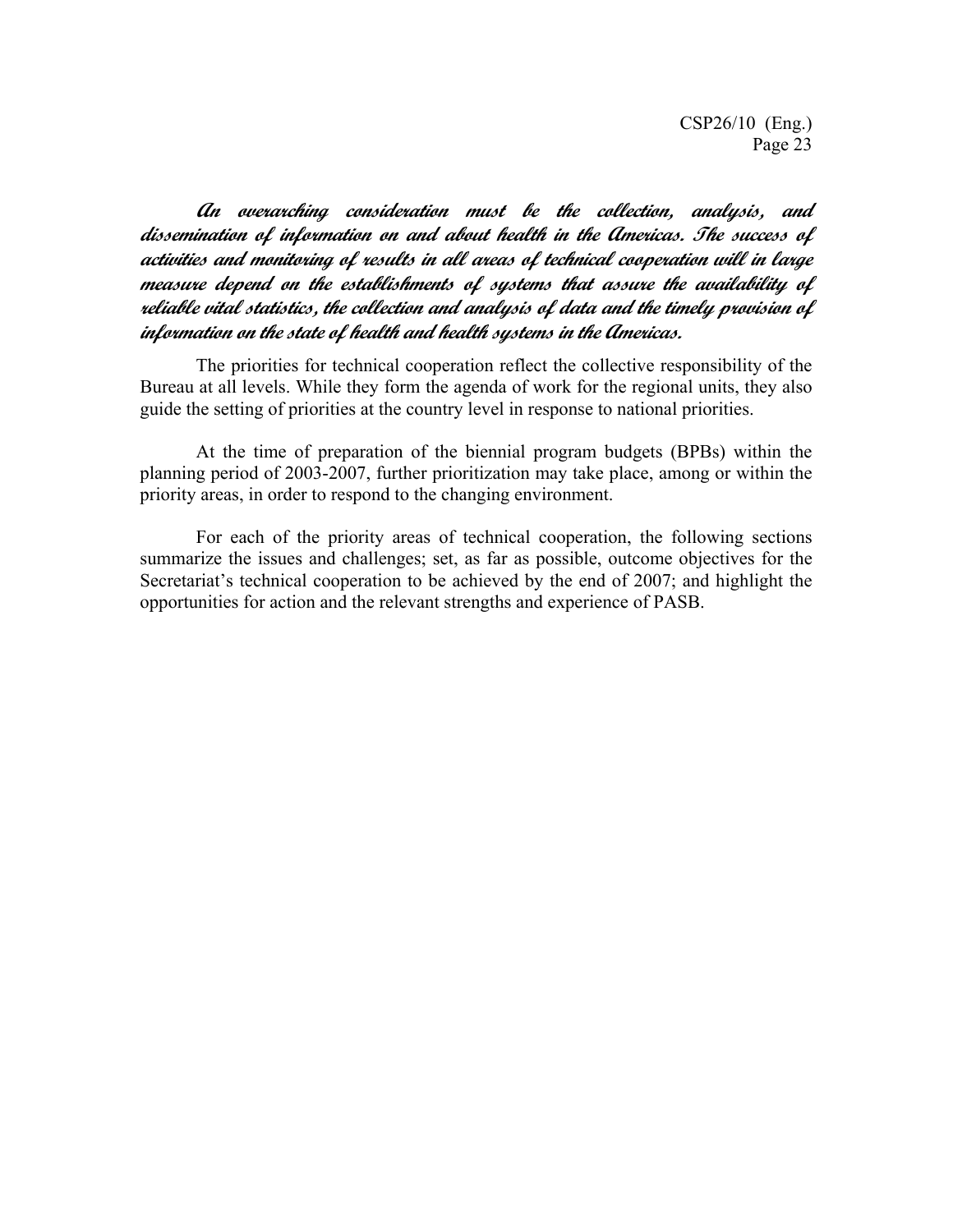# 6.3.1 *PREVENTION, CONTROL, AND REDUCTION OF COMMUNICABLE DISEASE*

| <b>ISSUES</b><br><b>CHALLENGES</b> | Communicable diseases exist in all countries, and their control is central to the<br>promotion of health. A wide range of diseases must be addressed, such as vector-<br>borne diseases, STIs, HIV/AIDS, diarrheal diseases, respiratory infections, TB,<br>emerging diseases, including anti-microbial resistance, vaccine-preventable<br>diseases and other diseases targeted for elimination such as leprosy.                                                                                                                                                                                                                                                                    |
|------------------------------------|-------------------------------------------------------------------------------------------------------------------------------------------------------------------------------------------------------------------------------------------------------------------------------------------------------------------------------------------------------------------------------------------------------------------------------------------------------------------------------------------------------------------------------------------------------------------------------------------------------------------------------------------------------------------------------------|
|                                    | In some cases, the rates of mortality and/or morbidity are among the highest in the<br>world. The rate of mortality due to HIV/AIDS in the Caribbean is surpassed only<br>in sub-Saharan Africa, and morbidity due to dengue fever is continually rising.                                                                                                                                                                                                                                                                                                                                                                                                                           |
|                                    | Communicable diseases do not recognize borders; therefore, increased travel and<br>migration and the changing endemic patterns of vectors brought about by global<br>environmental change require that even more emphasis be placed on surveillance<br>and control of these diseases.                                                                                                                                                                                                                                                                                                                                                                                               |
|                                    | New approaches are needed to address the fact that measures for the control of<br>$\bullet$<br>vector-borne diseases are not as effective in the areas inhabited by the poor. While<br>human rabies is declining and other zoonoses like bovine tuberculosis are<br>generally under control, many emerging diseases, e.g., Hanta virus and West Nile<br>virus, are zoonotic. With the outbreaks of foot-and-mouth disease (FMD) in<br>Argentina, Brazil, and Uruguay in 2001, there has been a heightened interest in the<br>control of this disease in the Southern Cone, where meat is a major export and<br>adherence to global trade regulations a matter of economic survival. |
|                                    | Most of the inequity observed in controlling communicable diseases is due to<br>unequal access to health services, even for immunization programs. Unequal<br>access to education and to health-related information also contributes to the<br>inequities in the case of STIs and HIV/AIDS. The poverty-driven practice of<br>selling blood, coupled with weak quality controls in poor and rural areas, results in<br>the inequitable distribution of safe blood.<br>The control of communicable diseases is not possible without the collective and<br>$\bullet$<br>coordinated efforts of countries within the Region.                                                           |
|                                    |                                                                                                                                                                                                                                                                                                                                                                                                                                                                                                                                                                                                                                                                                     |
| <b>OBJECTIVES</b>                  | Reduce morbidity due to TB, to malaria, and to dengue fever.<br>$\bullet$                                                                                                                                                                                                                                                                                                                                                                                                                                                                                                                                                                                                           |
| OF PASB<br><b>TECHNICAL</b>        | Eliminate measles and at least two other selected vaccine-preventable or targeted<br>$\bullet$<br>"eliminatable" diseases.                                                                                                                                                                                                                                                                                                                                                                                                                                                                                                                                                          |
| <b>COOPERATION</b>                 | Reduce mortality and morbidity due to childhood diseases (including diarrheal and<br>respiratory infections) among children under 5 years of age in all countries by 10%<br>of the 2002 level.                                                                                                                                                                                                                                                                                                                                                                                                                                                                                      |
|                                    | In all countries, decrease the incidence of new AIDS cases and of at least one other<br>$\bullet$<br>STI and reduce mother-to-child transmission of HIV.                                                                                                                                                                                                                                                                                                                                                                                                                                                                                                                            |
|                                    | Ensure that all transfused blood meets the minimum standards.<br>$\bullet$                                                                                                                                                                                                                                                                                                                                                                                                                                                                                                                                                                                                          |
|                                    | All national systems monitoring key diseases, anti-microbial resistance, and food-<br>$\bullet$<br>and water-borne disease outbreaks, and the information is shared in real time.                                                                                                                                                                                                                                                                                                                                                                                                                                                                                                   |
|                                    | Extend the number of FMD-free countries and/or areas and reduce morbidity and<br>$\bullet$<br>mortality from common zoonotic diseases.                                                                                                                                                                                                                                                                                                                                                                                                                                                                                                                                              |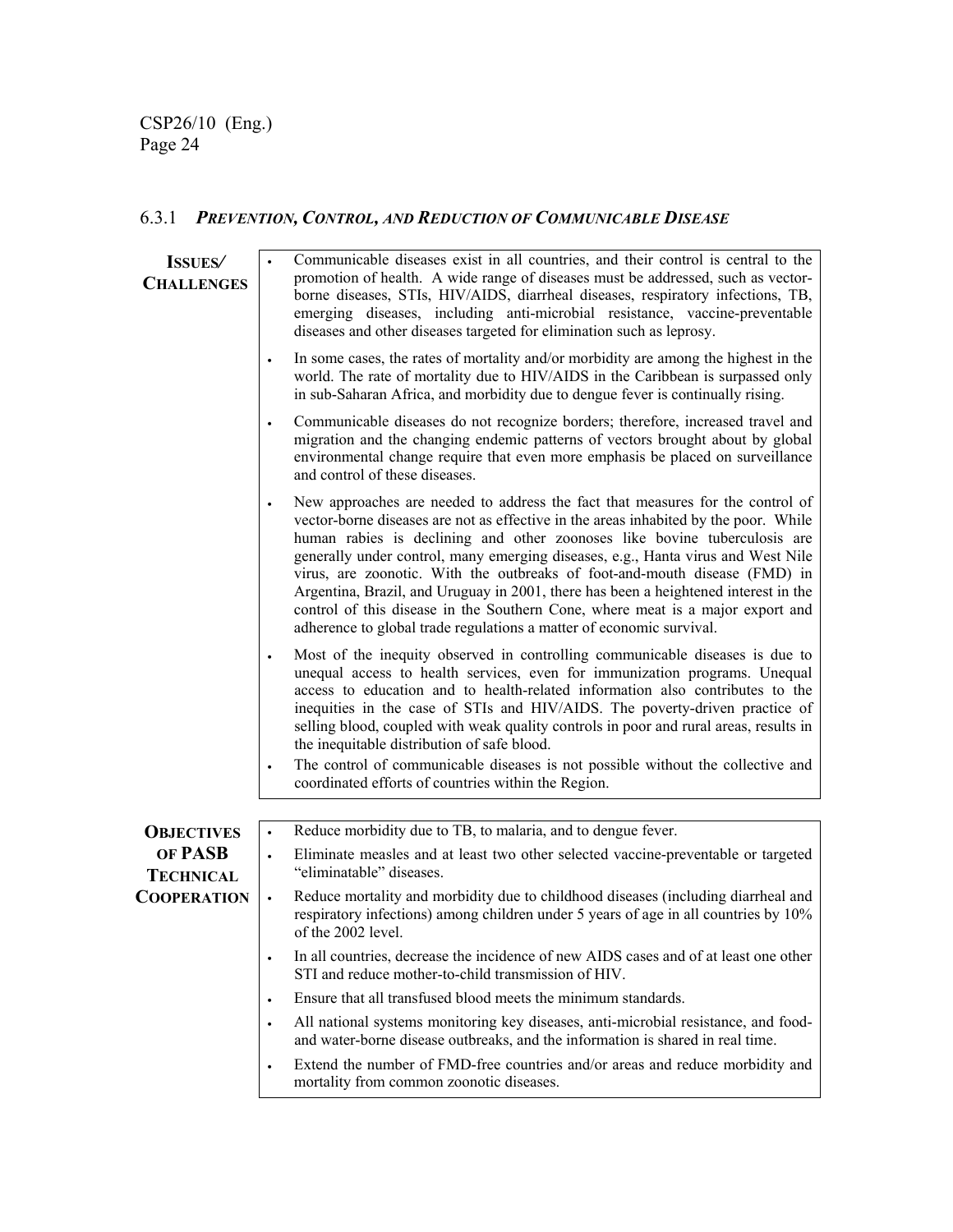#### **STRENGTHS/ EXPERIENCE oF PASB AND OPPORTUNITIES FOR ACTION**

- Wealth of experience in the clinical and social communication approaches, and is leading initiatives to test and prove interventions for the emerging and reemerging problems.
- Successful application if country-driven, multi-sector planning approach and building of national capacity for the control of vaccine-preventable diseases: these practices transferable to other programs, e.g., national AIDS expanded response programs.
- Effective adaption of global strategy of Integrated Management of Childhood Illness (IMCI).
- All components of the safe blood initiative are in place, and expanding coverage to all countries is considered feasible.
- HIV/AIDS is now recognized as a priority regional and global problem and is the focus of attention of funding sources and many other partners.
- Outstanding management of vaccine procurement by the Bureau ; new Regional Revolving Fund for Strategic Public Health Supplies will decrease the costs of supplies for the control of some of the other diseases. The Global Alliance for Vaccines and Immunization (GAVI) will assist some of the key countries selected countries.
- The mandate of the Pan American Foot-and-mouth Disease Center (PANAFTOSA) was expanded at the Inter-American Ministerial Meeting on Health and Agriculture in 2001 to improve the effectiveness of inter-country surveillance.

# **STRATEGIES** • Strengthen surveillance systems, conduct regional analyses regularly, and share information widely. • Maximize global strategies, such as DOTS, Roll Back Malaria and IMCI. • Build national capacity to implement social communication programs. Locate and provide supplies and vaccines at affordable costs.

- Train health manpower and communities in prevention and control methods, and expand the use of patient care protocols; integrate vector-borne disease control programs into health services delivery.
- Mobilize resources and widen partnerships.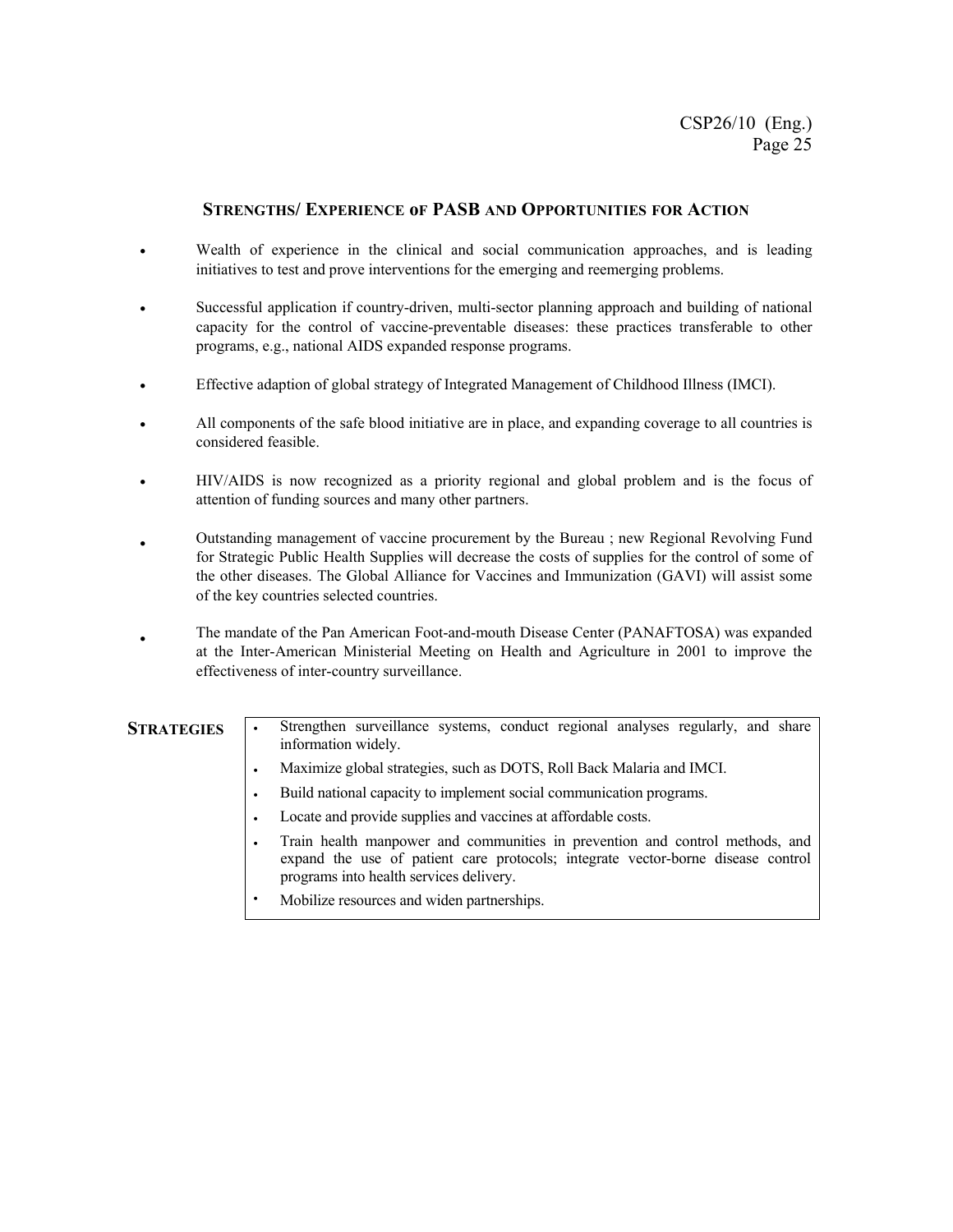### 6.3.2 *PREVENTION AND CONTROL OF NONCOMMUNICABLE DISEASES*

| <b>ISSUES</b><br><b>CHALLENGES</b> | Noncommunicable Diseases (NCD) are responsible for two-thirds of the mortality in<br>the Americas, and injuries are responsible for an additional 10%. This burden will<br>increase further with the increasing aging of populations.                                                                                                                                                                                                                                                                       |
|------------------------------------|-------------------------------------------------------------------------------------------------------------------------------------------------------------------------------------------------------------------------------------------------------------------------------------------------------------------------------------------------------------------------------------------------------------------------------------------------------------------------------------------------------------|
|                                    | The leading cause of death is cardiovascular disease, and the major risk factors are<br>hypertension, diabetes, cigarette smoking, high-saturated fat consumption, and<br>physical inactivity - all of them lifestyle related. The prevalence of hypertension and<br>diabetes type 2 range from 14% to 35% and 5% to 15%, respectively, and the two<br>problems often coexist.                                                                                                                              |
|                                    | The major burden of cancers is attributed to cancers of the cervix, lung, breast, and<br>stomach, the first two of which are considered "preventable". The major burden is<br>experienced by the poor and uneducated, particularly women; and treatment is<br>financially inaccessible, even when available. In the case of cancer of the cervix,<br>new modalities are being tested to increase the sensitivity of the screening methods<br>in developing countries.                                       |
|                                    | Social inequalities are observed in mortality from NCDs and cancers, depending on<br>levels of education and income. The changes in patterns of consumption of food due<br>to globalization and the drift to more sedentary lifestyles in urban areas multiply the<br>challenges faced. Risks tend to cluster in population groups and some risks are<br>common to more than one NCD.                                                                                                                       |
|                                    | In spite of the high economic costs of these morbidities and known cost-effective<br>interventions, countries are finding it difficult to integrate and incorporate prevention<br>and control practices. New approaches to financing of health care limit access to<br>nonmedical and continuing care.                                                                                                                                                                                                      |
|                                    | Injuries are a major cause of mortality and disability in the productive age groups.<br>The mortality and disability caused by violence and motor vehicle accidents have<br>significant economic and social consequences, and the cost of related health care is<br>also high. Violence against women is of particular concern. Social and rehabilitation<br>services are rudimentary, and the issue of disability from this and other injuries and<br>from other chronic problems is an emerging priority. |
|                                    |                                                                                                                                                                                                                                                                                                                                                                                                                                                                                                             |
| <b>OBJECTIVES</b><br>OF PASB       | In all countries, integrated prevention of NCDs established through application of community-<br>based initiative to reduce risk factors (CARMEN).                                                                                                                                                                                                                                                                                                                                                          |
| <b>TECHNICAL</b>                   | Increase surveillance, at national and regional levels, of NCDs, risk factors and injuries.                                                                                                                                                                                                                                                                                                                                                                                                                 |
| <b>COOPERATION</b>                 | In all countries, at least 60% of women between the ages of 35 and 59 would have been<br>screened and treated for cervical cancer.                                                                                                                                                                                                                                                                                                                                                                          |
|                                    | Improve quality of chronic care in at least five countries.                                                                                                                                                                                                                                                                                                                                                                                                                                                 |
|                                    | In 50% of the countries reduce mortality due to motor vehicle accidents by 20% in all<br>countries.                                                                                                                                                                                                                                                                                                                                                                                                         |
|                                    | Increase reporting of domestic violence by 200%.                                                                                                                                                                                                                                                                                                                                                                                                                                                            |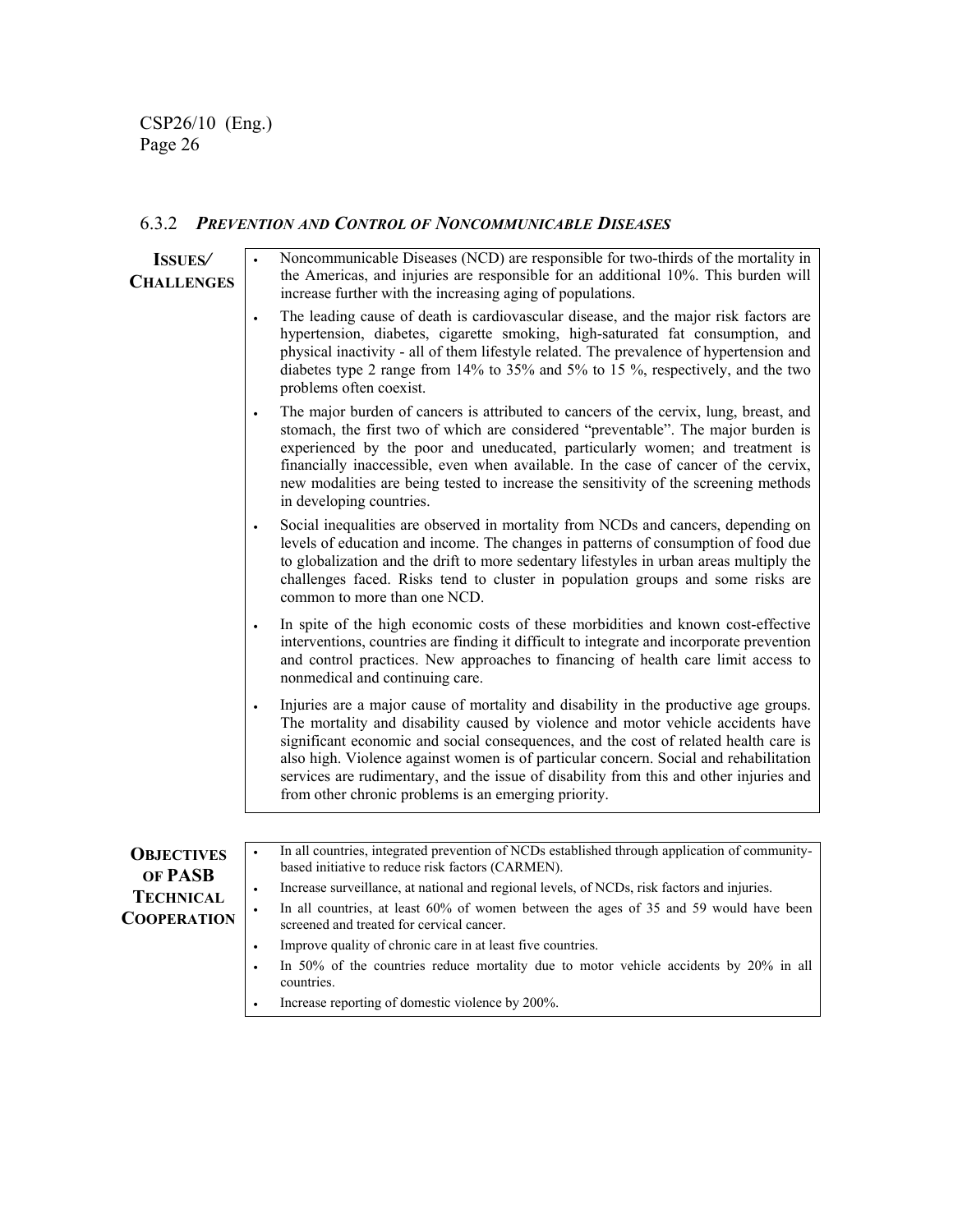#### **STRENGTHS/ EXPERIENCE OF PASB AND OPPORTUNITIES FOR ACTION**

- Successful experience with CARMEN in Latin America and approach recently adopted in the Caribbean.
- Participating in major partnerships, e.g., the Pan American Hypertensive Initiative and the Global Forum for the Prevention and Control of NCDs, which facilitates the use of common technical approaches and optimization of resources in countries.
- New technology for screening of cancer of the cervix expected to cost effectively increase coverage.
- Models of surveillance systems available and PASB collaborating centers experienced in technology assessments and risk factor surveys.

| <b>STRATEGIES</b> | Support adaption of integrated, community-based interventions; optimize coalitions<br>for this purpose.                                                          |
|-------------------|------------------------------------------------------------------------------------------------------------------------------------------------------------------|
|                   | Build national capacity for surveillance of risk factors and NCDs.                                                                                               |
|                   | Provide evidence of effectiveness of technology and reorient systems for the<br>incorporation of these into primary care systems.                                |
|                   | Implement complementary strategies as described in the priority area "Promotion of<br>Healthy Lifestyles and Social Environments".                               |
|                   | Collaborate with law enforcement agencies on legislation and incentives/disincentives<br>for safe driving.                                                       |
|                   | Promote recognition of domestic violence as a public health problem and the<br>adaptation of the multi-sectoral model for development of programs at all levels. |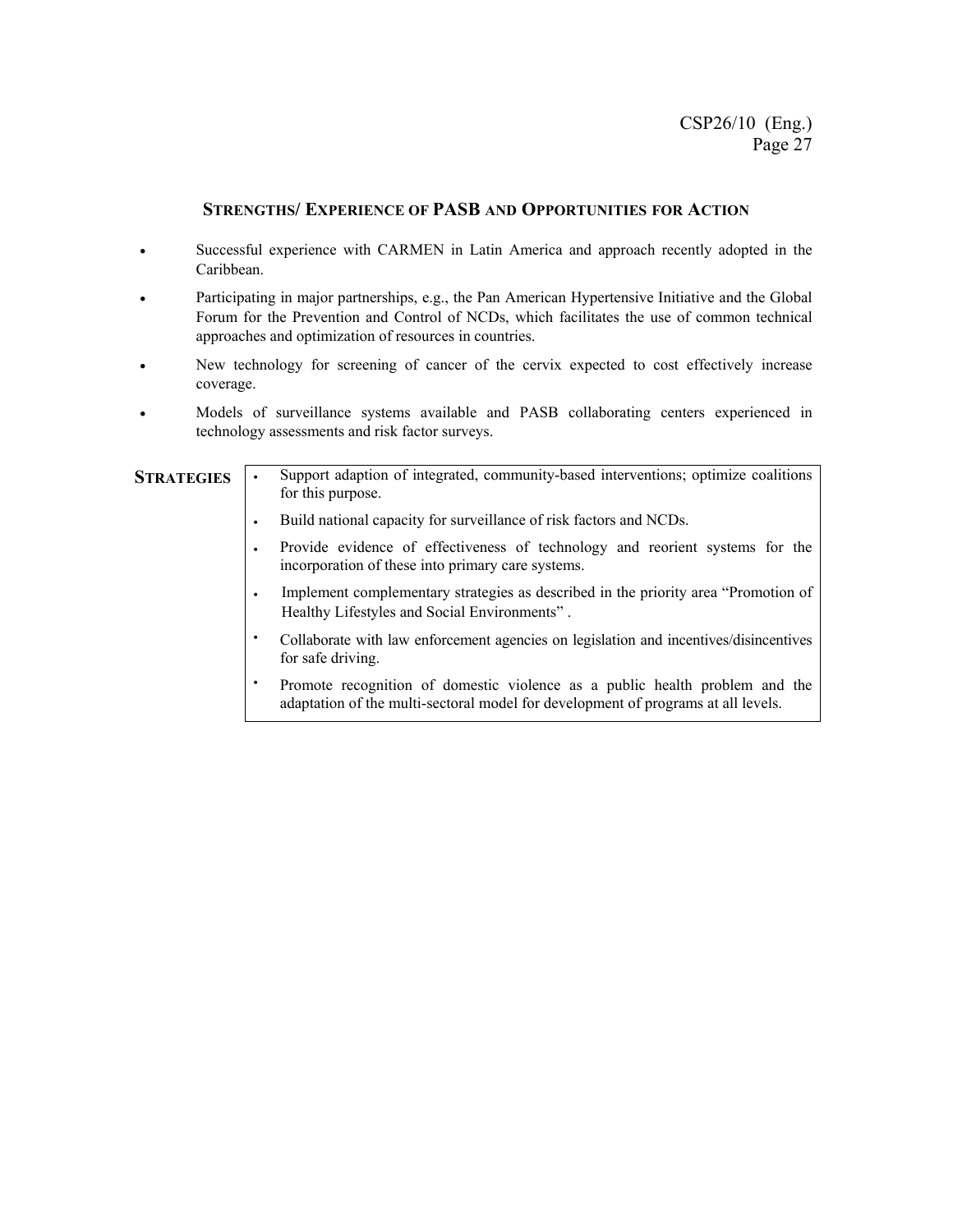#### 6.3.3 *PROMOTION OF HEALTHY LIFESTYLES AND SOCIAL ENVIRONMENTS*

#### **ISSUES***/*  **CHALLENGES**

Over the past few decades, most countries have seen an increase in the burden of diseases or problems that are caused by stressful lifestyles and health risk behaviors throughout the life cycle. Early pregnancies, STIs, HIV/AIDS, smoking and alcohol and illegal substance abuse are some of the problems that occur because of risky health choices by individuals. Violence, neglect, and abusive behavior, especially toward women and children, increasingly contribute to morbidity, mortality, and disability in the Region. There is increasing evidence that individual behavior change requires not only increased health knowledge and skills, but also enabling and supportive environments, public policies and health services. Further, there is need for integrated approaches that respond to the interrelatedness of behaviors of different age groups as demonstrated by the fact that children of parents who smoke are three times as likely to become smokers. Tobacco use contributes to the death of 854,000 people every year in the Americas. Tobacco promotion is largely unregulated, and slick and aggressive advertising campaigns entice children into believing that tobacco use is glamorous and a normal part of growing up. • Mental disorders and alcohol and substance abuse are key underlying causes of accidents, violence, depression, and suicide. Use of alcohol and other psychotropic substances, such as marijuana, cocaine, and heroine, is increasing and much more surveillance of this complex social behavior is needed. Mental disorders represent approximately 12% of the burden of disease in the Americas. Despite their significant contribution to the global burden of disease and their influence on the well-being of individuals and on the productivity of society, these disorders continue to be a neglected area in the health system. • Changing patterns of consumption and the lack of physical activity in adolescents and adults contribute to the emergence of obesity as a public health problem, which in turn contributes to the emergence of nutrition-related NCDs. This is superimposed on the long-standing problems of undernutrition in young children, including micronutrient deficiencies, and iron-deficiency anemia in women. The negative trends in sexual and reproductive lifestyles are reflected in teenage pregnancies and STIs. While there is increasing acceptance of the importance of healthy sexual and reproductive behavior, the situation varies greatly among countries.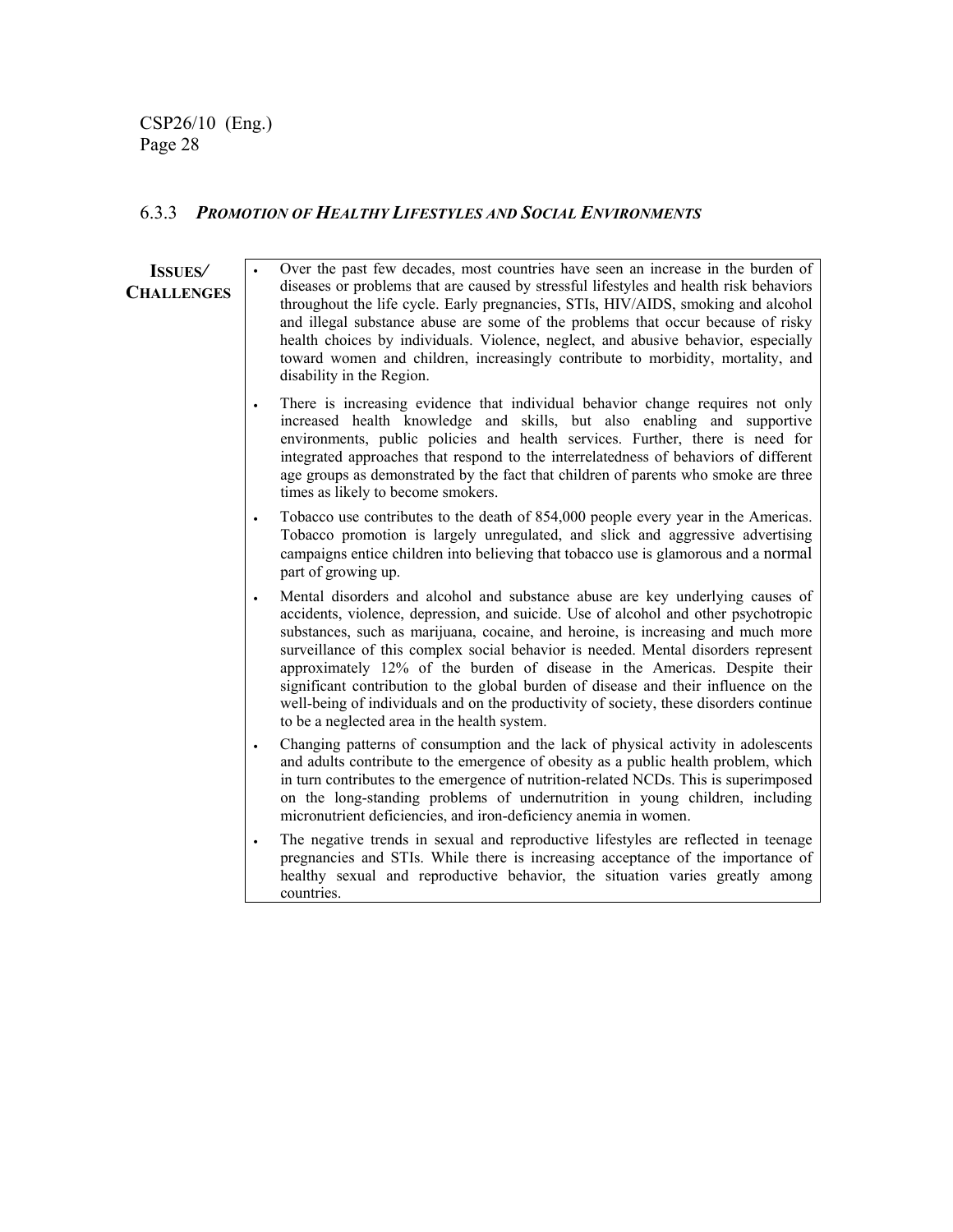| <b>OBJECTIVES</b><br>OF PASB<br><b>TECHNICAL</b> | Increase by 30% the number of countries that have undertaken at least 2 of the<br>following: creating smoke-free spaces, eliminating advertising of tobacco and<br>increasing the taxes on tobacco.  |
|--------------------------------------------------|------------------------------------------------------------------------------------------------------------------------------------------------------------------------------------------------------|
| <b>COOPERATION</b>                               | Increase by 30% the number of countries with policies and incentives for the<br>$\bullet$<br>reduction in consumption of alcohol and in substance use.                                               |
|                                                  | In 80% of the countries, increase the availability of life skills education programs to<br>$\bullet$<br>at least 50% of secondary schools.                                                           |
|                                                  | Mental health systems reformed in twelve more countries to protect the human rights<br>$\bullet$<br>of the mentally ill and to increase provision of community-based, primary mental<br>health care. |
|                                                  | Increase by 25% the number of schools at the primary and at the secondary levels in<br>$\bullet$<br>which physical education is mandatory throughout the school life.                                |
|                                                  | Increase the number of countries in which all commercial flour is fortified with<br>$\bullet$<br>bioavailable iron.                                                                                  |
|                                                  | In the 11 high-risk countries, increase the coverage of at least 3 doses of Vitamin A<br>$\bullet$<br>supplementation to at least 50% of children less than 3 years.                                 |
|                                                  | Increase by 30% the number of countries undertaking surveillance to identify trends<br>$\bullet$<br>in behavior and social conditions that influence lifestyles.                                     |

#### **STRENGTHS/ EXPERIENCES OF PASB AND OPPORTUNITIES FOR ACTION**

- Increased commitment of Member States to implement health promotion since Declaration of the Fifth Global Conference on Health Promotion in 2000 and increasing demand for technical support.
- Experience with a range of community-based, integrated strategies, such as creation of healthy settings, CARMEN, and with the multi-disciplinary team approach to community-based mental health care.
- Global priority and initiative on tobacco policy reform and effective strategies to reduce tobacco consumption.
- Two PAHO centers focusing on nutrition have a long and successful history of addressing the problem of undernutrition and have already expanded their mission to include the problem of obesity.
- Increasing focus on Essential Public Health Functions (EPHF) provides the opportunity for integrating health promotion.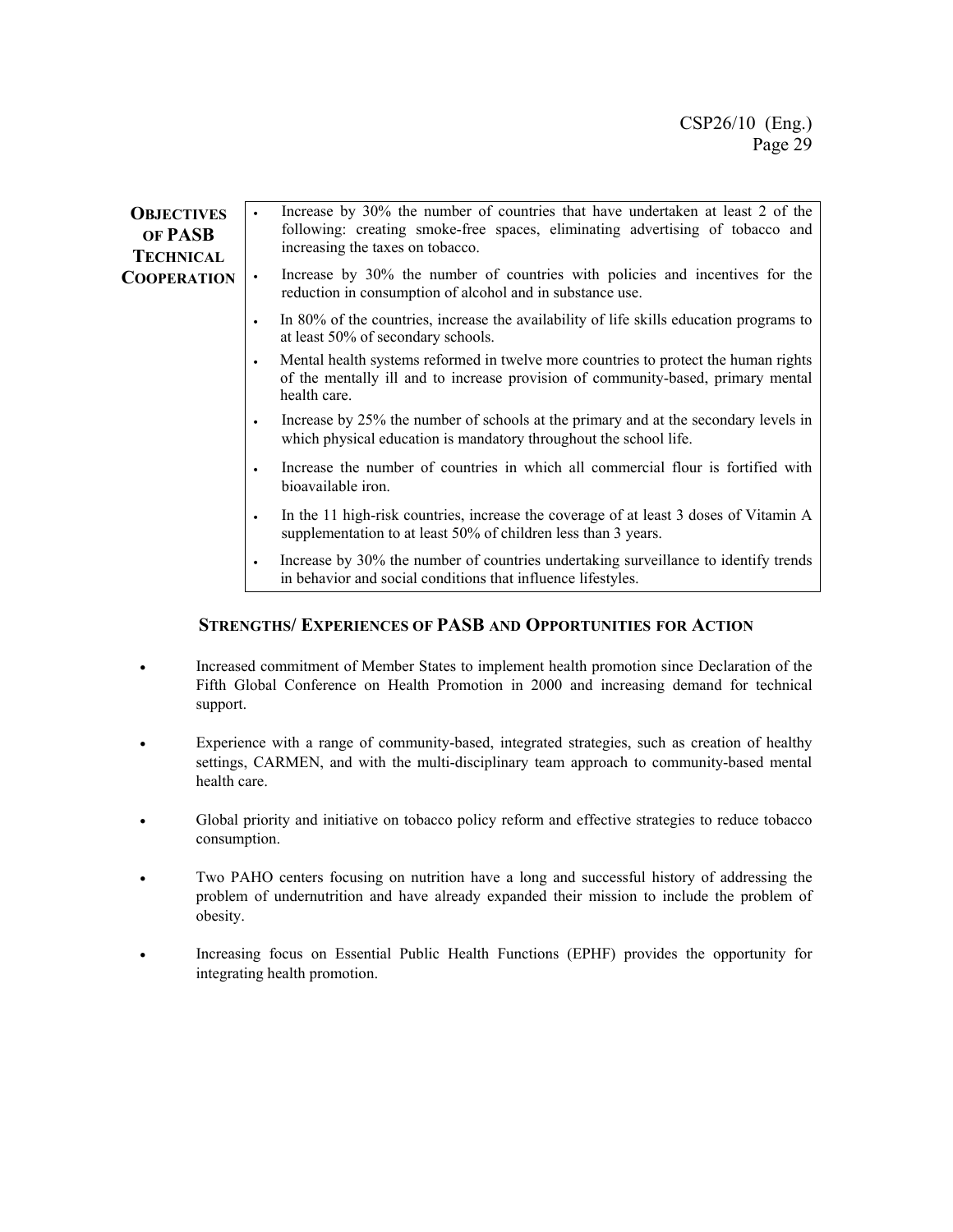| <b>STRATEGIES</b> |   | Integrate related health promotion programs within comprehensive programs for<br>prevention and control of NCDs.                                                        |
|-------------------|---|-------------------------------------------------------------------------------------------------------------------------------------------------------------------------|
|                   | ٠ | Assist countries to plan integrated health promotion programs with measurable<br>goals, emphasizing participation of citizens.                                          |
|                   |   | Advocate for and support implementation of specific healthy public policies and<br>promote evaluation research in this area.                                            |
|                   | ٠ | Expand network of settings-specific initiatives, such as healthy schools and healthy<br>municipalities, and mainstream these into related sectoral developmental plans. |
|                   | ٠ | Increase information, education and communication for public health and healthy<br>lifestyle decision-making to communities as well as official agencies.               |

#### 6.3.4 *HEALTHY GROWTH AND DEVELOPMENT*

#### **ISSUES***/*  **CHALLENGES**

• Attention needs to be focused on three particular phases in the life cycle in order to make available the full potential and creativity of a population towards national development: mothers, children, and adolescents.

- Maternal mortality is the most significant indicator of the existing inequities in social development policies and conditions. Eleven countries continue to have overall maternal deaths above 100 per 100,000 live births, and in other countries there are large geographic areas with equally high maternal mortality. It is estimated that more than 25,000 women die every year, due to largely preventable complications in pregnancy and childbirth. The challenge is to bring financially and culturally accessible care to disadvantaged groups of women. The death of a mother has a negative impact not only on the development of children, but also of the community, as females make up the majority of community development volunteers.
- While infant mortality continues to decrease in most countries, the quality of life has not substantially improved. Many children suffer from stunting and malnutrition and have low developmental scores. Little attention is paid to the psychological and emotional needs of children. This must be remedied if the rapidly increasing number of children in schools is to take full advantage of the education and development opportunities offered.
- The development of healthy lifestyles in adolescents is critical for the improvement of school performance and the development of creative and intellectual potential into income-producing activities. There must be a reduction in teen pregnancy and health risk behaviors, such as early onset of unprotected sexual activity, smoking, and use of alcohol and other substances that contributes to violence, suicide, and other intentional and unintentional injuries. In many countries, the required healthy public policies and supportive environments for the desired outcomes are missing.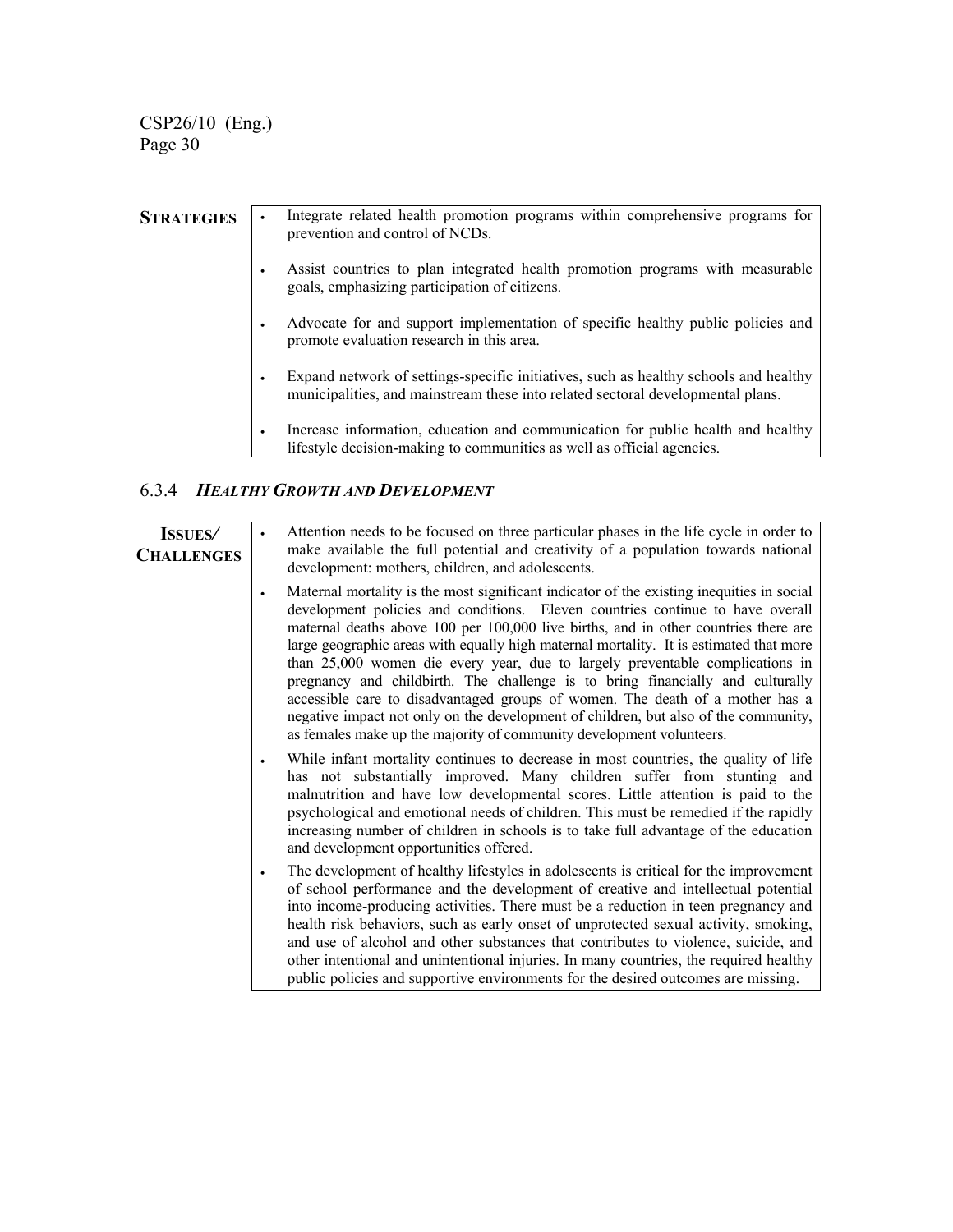| <b>OBJECTIVES</b><br>OF PASB           | Reduce the maternal mortality to no more than 100 per 100,000 live births or 20%<br>$\bullet$<br>of the 2000 level.                                                 |
|----------------------------------------|---------------------------------------------------------------------------------------------------------------------------------------------------------------------|
| <b>TECHNICAL</b><br><b>COOPERATION</b> | Increase the percentage of pregnant women seeking care in the first trimester by<br>٠<br>30% and the deliveries by skilled attendants to 90%.                       |
|                                        | Reduce perinatal mortality to 10% of the 2002 level.<br>Increase the number of countries carrying out developmental screening in<br>preschool-aged children by 25%. |
|                                        | Reduce the adolescent fertility rate (15-19 years of age) to 20% of the 2002 level.                                                                                 |

#### **STRENGTHS/ EXPERIENCE OF PASB AND OPPORTUNITIES FOR ACTION:**

- PASB can share experiences of successful strategies for reducing maternal and infant mortality rates, including innovative technologies introduced by the Latin American Center for Perinatology and Human Development (CLAP).
- Strong linkages exist with the education sector.
- Alliances and partnerships test innovative reproductive health services for in- and out-of-school youth.
- Health-promoting school initiatives complement service delivery approaches.

| <b>STRATEGIES</b> |   | Test new models of care to entice women to seek maternity care early and to<br>include stimulation and monitoring of bio-psychosocial development of children.                                                             |
|-------------------|---|----------------------------------------------------------------------------------------------------------------------------------------------------------------------------------------------------------------------------|
|                   | ٠ | Promote culturally sensitive, healthy eating habits for mothers and children and<br>provide nutrition supplements to low income families.                                                                                  |
|                   | ٠ | Promote healthy sexual behavior and integration of reproductive health services in<br>appropriate settings for adolescents, women, and men.                                                                                |
|                   | ٠ | Promote policies and services for supportive environments for nursing mothers,<br>child care, early childhood stimulation, and a wide range of programs to bridge<br>adolescent needs for education and income production. |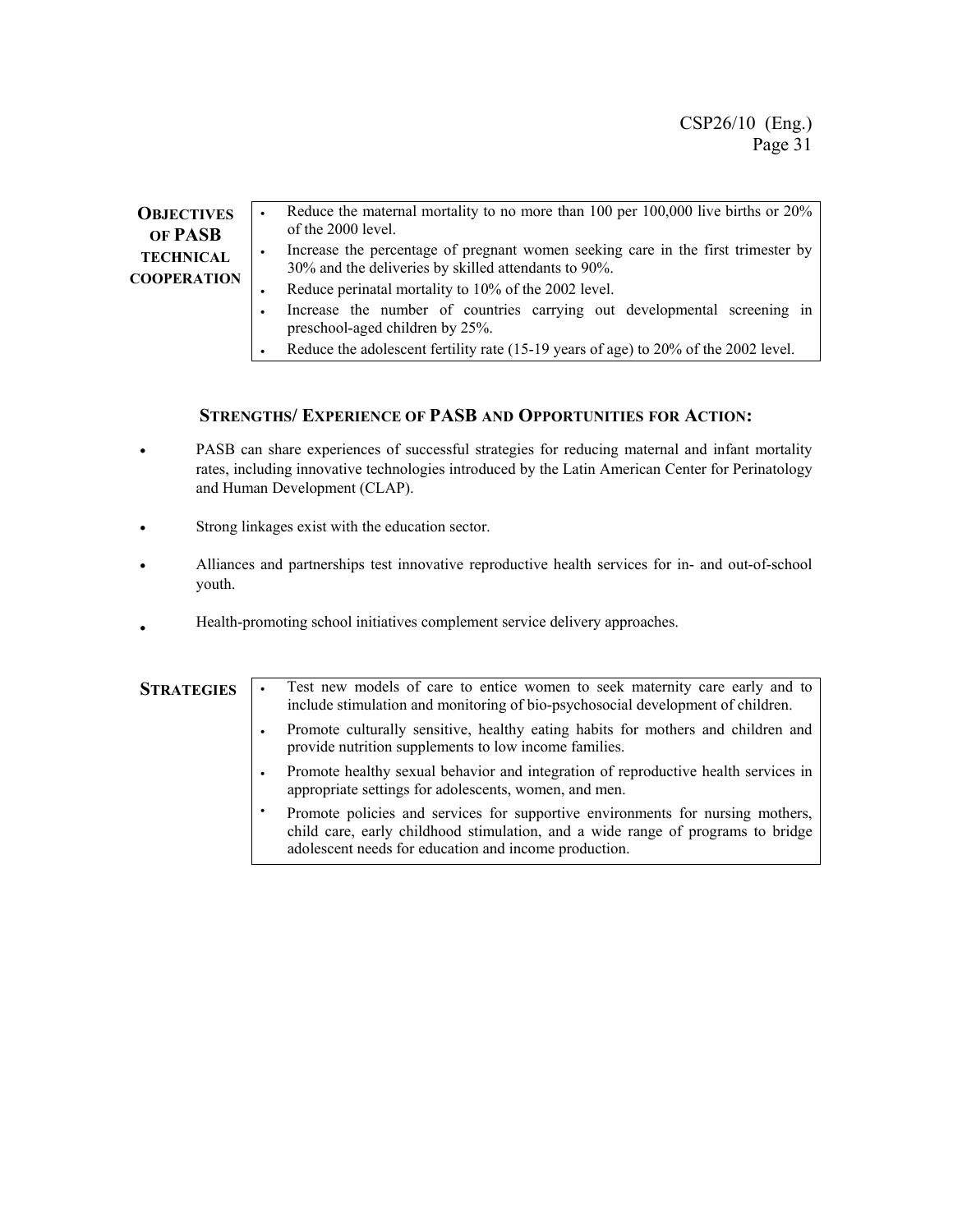# 6.3.5 *PROMOTION OF SAFE PHYSICAL ENVIRONMENTS*

| <b>ISSUES</b>                                                          | Improving the physical environment is critical to reducing the incidence and impact                                                                                                                                                                                                                                                                                                                                                                                                                                                                                                                                   |
|------------------------------------------------------------------------|-----------------------------------------------------------------------------------------------------------------------------------------------------------------------------------------------------------------------------------------------------------------------------------------------------------------------------------------------------------------------------------------------------------------------------------------------------------------------------------------------------------------------------------------------------------------------------------------------------------------------|
| <b>CHALLENGES</b>                                                      | of diarrheal and respiratory infections, vector-borne diseases, poisonings and<br>occupational related health problems. The environmental burden of disease is<br>estimated at 11% of the global burden in the Americas, of which water and<br>sanitation accounts for more than half. The other major causes, in order of priority,<br>are air pollution, agro-industrial waste and chemical pollution, food safety, and<br>workers' environments. Many countries do not conduct adequate surveillance, do<br>not identify the main sources of pollution, and their capacity to enforce regulations<br>is very weak. |
|                                                                        | Poor and rural populations are less likely to have adequate and safe water, and the<br>$\bullet$<br>poor are particularly at risk of indoor air pollution caused by inappropriate use of<br>cooking fuels. Urban populations and peri-urban settlements suffer the burden of<br>pollution caused by inadequate disposal of human and industrial waste.                                                                                                                                                                                                                                                                |
|                                                                        | Food safety has gained prominence throughout the Americas, especially in the<br>$\bullet$<br>tourism and hospitality sectors, and public debate in North America, on the use of<br>new biotechnologies in agriculture is driving demand for technical advice in this<br>area.                                                                                                                                                                                                                                                                                                                                         |
|                                                                        | With the growing role of the informal sector in many economies, ensuring that<br>work conditions are not detrimental to health is a challenge. Capacity for evaluating<br>risks in these environments is weak, and few countries monitor patterns of<br>occupational diseases. There is an urgent need for harmonization of work place<br>standards.                                                                                                                                                                                                                                                                  |
|                                                                        |                                                                                                                                                                                                                                                                                                                                                                                                                                                                                                                                                                                                                       |
| <b>OBJECTIVES</b><br>OF PASB<br><b>TECHNICAL</b><br><b>COOPERATION</b> | Towards the United Nations Millennium Development Goals and Vision 21 of<br>$\bullet$<br>Water for People, reduce by 25% the gaps in universal coverage and quality of<br>potable water and in sanitation services identified in the "PAHO/WHO/UNICEF<br>Regional Evaluation 2000".                                                                                                                                                                                                                                                                                                                                   |
|                                                                        | All countries will have established national policies, and local plans for the capitals<br>$\bullet$<br>and medium-sized cities for the effective management of solid waste.                                                                                                                                                                                                                                                                                                                                                                                                                                          |
|                                                                        | All countries-at-risk will have established programs for improving outdoor air<br>quality in urban areas prone to air pollution, and/or indoor air quality in poor<br>housing affected by the improper home use of fuel for cooking, heating, and cottage<br>industries.                                                                                                                                                                                                                                                                                                                                              |
|                                                                        | At least 15 countries will have effective implementation of sanitary surveillance of<br>$\bullet$<br>pesticides and have made improvements in the operational regulations for the<br>importation and use of pesticides.                                                                                                                                                                                                                                                                                                                                                                                               |
|                                                                        | In all countries, integrated food safety programs ensure as a minimum that all major<br>$\bullet$<br>commercial establishments practice hazard analysis critical control point (HACCP)<br>or other modern food safety approaches to handling of food.                                                                                                                                                                                                                                                                                                                                                                 |
|                                                                        | Increase by 50%, the number of countries undertaking risk assessment of<br>$\bullet$<br>environmental conditions of workers on a routine basis and in each country,<br>increase by 30% the number of registered workplaces with programs for the<br>promotion and protection of workers' health.                                                                                                                                                                                                                                                                                                                      |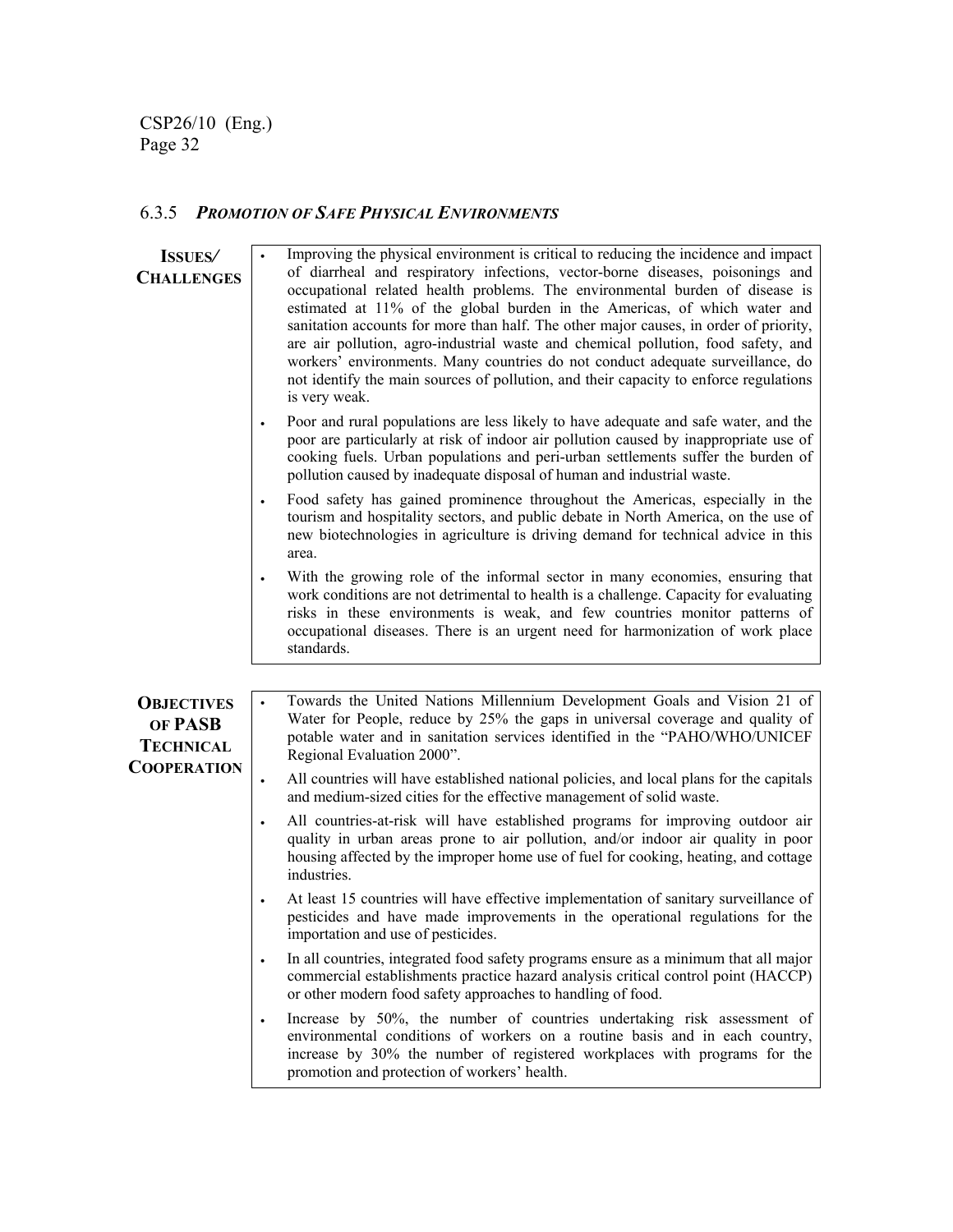#### **STRENGTHS/ EXPERIENCE OF PASB AND OPPORTUNITIES FOR ACTION**

- Technical leadership through Pan American Center for Sanitary Engineering and Environmental Sciences (CEPIS), for environmental toxicology, epidemiology, risk assessments; Pan American Institute for Food Protection and Zoonoses (INPPAZ), Caribbean Food and Nutrition Institute (CFNI), Caribbean Epidemiological Center (CAREC), and the Institute of Nutrition of Central America and Panama (INCAP), for food safety.
- Extensive network of collaborating centers and partnerships at many levels to bring additional and coordinated resources to countries and assist in building consensus on necessary policy changes.
- Regional information systems support monitoring of water and sanitation situations and can be accessed by multiple players.
- Risk evaluation management capabilities exist in many areas.

- **STRATEGIES** Support implementation of regional and national plans for the achievement of the UN Millenium Goals and " Agenda 21".
	- Design policies and plans for modernizing the environmental health sector, taking direction from state and health sector reforms.
	- Implement joint approaches on key issues as mandated by the Inter-American Meeting, at the Ministerial Level, on Health and Agriculture (RIMSA).
	- Promote intersectoral action between health and environment sectors to ensure incorporation of environmental issues into health development planning.

#### 6.3.6 *DISASTER PREPAREDNESS, MANAGEMENT AND RESPONSE*

**ISSUES***/*  **CHALLENGES**

- The Region of the Americas is prone to a range of natural disasters and bioterrorism is emerging as a priority. The economic and social costs of disasters are significant, and the recovery phase can be prolonged, often delaying development goals.
- The poorest segments of the population are disproportionately affected because of inappropriate location and construction of housing. A rapid multi-sectoral response capacity is needed to provide humanitarian assistance, to prevent spread of communicable diseases, and to maintain the mental health of populations in stressful post-disaster environments. In-country capacity has been increasing and response to emergencies evokes the ideal of Pan Americanism at its best. Continuous advocacy is needed to ensure that Governments finance the necessary institutional arrangements and the testing of preparedness plans.
- Mitigation remains a challenge, as countries do not see benefits unless a disaster has just occurred. Mitigation needs to focus on water utilities as well as health infrastructure and services. Financial resources for retrofitting are not easily mobilized.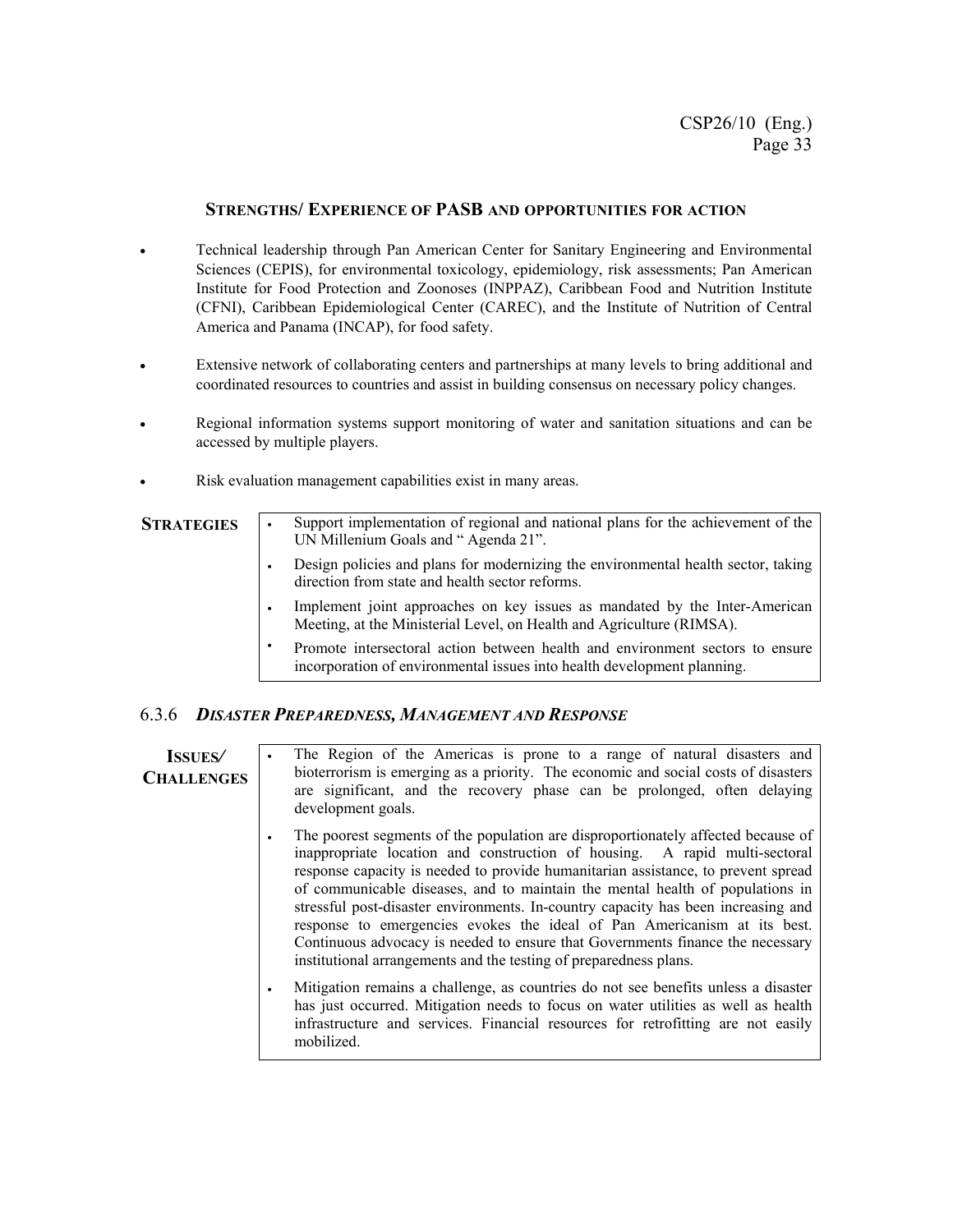| <b>OBJECTIVES</b><br>OF PASB           | Increase the national and intersectoral capacity for preparedness for and response<br>to natural and manmade disasters.                                     |
|----------------------------------------|-------------------------------------------------------------------------------------------------------------------------------------------------------------|
| <b>TECHNICAL</b><br><b>COOPERATION</b> | Building codes and other mitigation features for construction of new health and<br>utilities infrastructure operational in all at-risk countries.           |
|                                        | In all countries, plans and programs to address biological, chemical and<br>radiological (BCR) terrorism incorporated into national disaster plans.         |
|                                        | In all disaster situations, human, technological, and financial resources mobilized<br>and coordinated at the national and regional levels within 24 hours. |

#### **STRENGTHS/ EXPERIENCE OF PASB AND OPPORTUNITIES FOR ACTION:**

- Recognized leadership in regional and international coordination of health related response; outstanding record for effective mobilization of human and financial resources and efficient delivery of humanitarian projects.
- Extensive network of multi sectoral, multi-agency partnerships; ongoing collaboration with the defense sector, and experience in disease surveillance and diagnosis facilitate joint development and execution of projects related to bioterrorism.
- Timely sharing of experiences among countries of lessons learned from each disaster.
- Innovative approach to supplies management (SUMA), based on the concept of technical cooperation among countries, and including related software is now used in all WHO regions.
- Successful national capacity-building has taken place.

| <b>STRATEGIES</b> | Promote human resource development in health, environment, and other related<br>$\bullet$<br>sectors and agencies.                                                                                    |
|-------------------|-------------------------------------------------------------------------------------------------------------------------------------------------------------------------------------------------------|
|                   | Continue production and wide dissemination of training materials and update<br>guidelines.                                                                                                            |
|                   | Support development of building codes for health and water facilities and sensitize<br>policy-makers to mitigation issues. Continue promotion of SUMA and<br>development of inter-country SUMA teams. |
|                   | Develop guidelines on intelligence gathering and dissemination and on health<br>surveillance, for the local health community, in the immediate post-disaster period.                                  |
|                   | Strengthen capacity of PASB country offices and of the Disaster Task Force, and<br>integrate disaster management approach into emerging efforts to combat<br>bioterrorism.                            |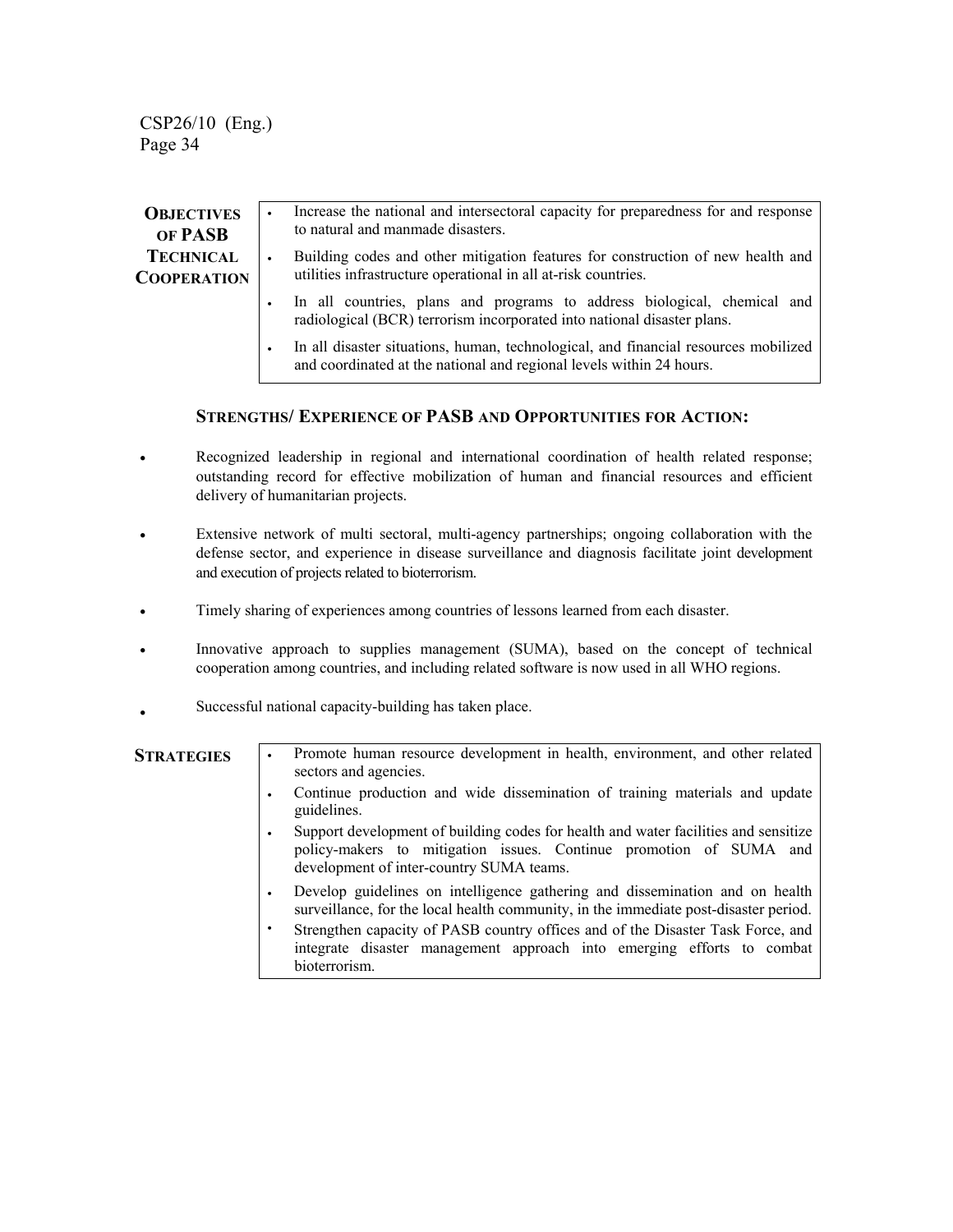### 6.3.7 *ENSURING UNIVERSAL ACCESS TO INTEGRATED, EQUITABLE AND SUSTAINABLE HEALTH SYSTEMS*

| <b>ISSUES</b><br><b>CHALLENGES</b>     | At the 1994 Summit of the Americas held in Miami, it was agreed that health reforms<br>should be built around five guiding principles: equity, effectiveness and quality,<br>efficiency, sustainability, and social participation. However, not all of these have been<br>incorporated into health sector reform projects.                                                                                                                                                                                                                                                                                                                                                                                                                                                                                                     |
|----------------------------------------|--------------------------------------------------------------------------------------------------------------------------------------------------------------------------------------------------------------------------------------------------------------------------------------------------------------------------------------------------------------------------------------------------------------------------------------------------------------------------------------------------------------------------------------------------------------------------------------------------------------------------------------------------------------------------------------------------------------------------------------------------------------------------------------------------------------------------------|
|                                        | The steering role of public health authorities and public health functions has been<br>$\bullet$<br>neglected, and reforms have not included objectives relevant to technical programs or<br>fully integrated health promotion. System and service planning and management are<br>not adequately interrelated.                                                                                                                                                                                                                                                                                                                                                                                                                                                                                                                 |
|                                        | New health financing approaches have been introduced to counter the decreasing<br>$\bullet$<br>participation of the State and to meet increasing and diverse demands. However, these<br>have often led to a greater burden on families and potential restriction of access for<br>the poor and those outside the formal sector. If the poor and other marginalized<br>groups are to benefit maximally from health care services, cultural and geographical<br>barriers will have to be removed, along with the financial ones.                                                                                                                                                                                                                                                                                                 |
|                                        | New technologies on the horizon will change the practice of diagnosis and treatment<br>$\bullet$<br>of various diseases. If these are not adequately deployed and properly managed, it is<br>possible that the equity gap will be increased for those who need the technology but<br>cannot pay. In a similar manner, the incorporation of drugs into the free market, will<br>require formulation of shared policies for guaranteeing the access of the neediest to<br>essential drugs and for monitoring the quality of drugs.                                                                                                                                                                                                                                                                                               |
|                                        | The health sector is a labor-intensive one and the poor performance in matching<br>profiles to health needs and in introducing new management approaches has crippled<br>many of the reforms. The trend is to put too much emphasis on training, and<br>countries need help with designing and implementing the necessary accompanying<br>organizational development changes. The introduction of electronic training programs<br>from countries outside the region will pose accreditation challenges, as will the<br>freedom of movement of professionals mandated within global trade agreements.<br>Attention will have to be paid to the development of emergency medical services to<br>$\bullet$<br>support disaster response needs. The linkages of these with primary and secondary<br>services must be strengthened. |
|                                        |                                                                                                                                                                                                                                                                                                                                                                                                                                                                                                                                                                                                                                                                                                                                                                                                                                |
| <b>OBJECTIVES</b><br>OF PASB           | In all countries, the reform of the health sector is reoriented to strengthen the steering<br>role of health authorities, and the essential public health functions.                                                                                                                                                                                                                                                                                                                                                                                                                                                                                                                                                                                                                                                           |
| <b>TECHNICAL</b><br><b>COOPERATION</b> | New manpower management approaches contribute to increased coverage and/or<br>$\bullet$<br>effectiveness and /or efficiency of the health services at national and institutional<br>levels.                                                                                                                                                                                                                                                                                                                                                                                                                                                                                                                                                                                                                                    |
|                                        | In all countries, social protection in health extended to the informal labor sector.<br>$\bullet$                                                                                                                                                                                                                                                                                                                                                                                                                                                                                                                                                                                                                                                                                                                              |
|                                        | More effective technology management and evaluation in one third of the countries;<br>$\bullet$<br>and increased access of the poor to selected services through the use of telemedicine<br>programs in at least half of these.                                                                                                                                                                                                                                                                                                                                                                                                                                                                                                                                                                                                |
|                                        | Increase connectivity among information systems that support health management<br>and planning at local, national, and subregional levels.                                                                                                                                                                                                                                                                                                                                                                                                                                                                                                                                                                                                                                                                                     |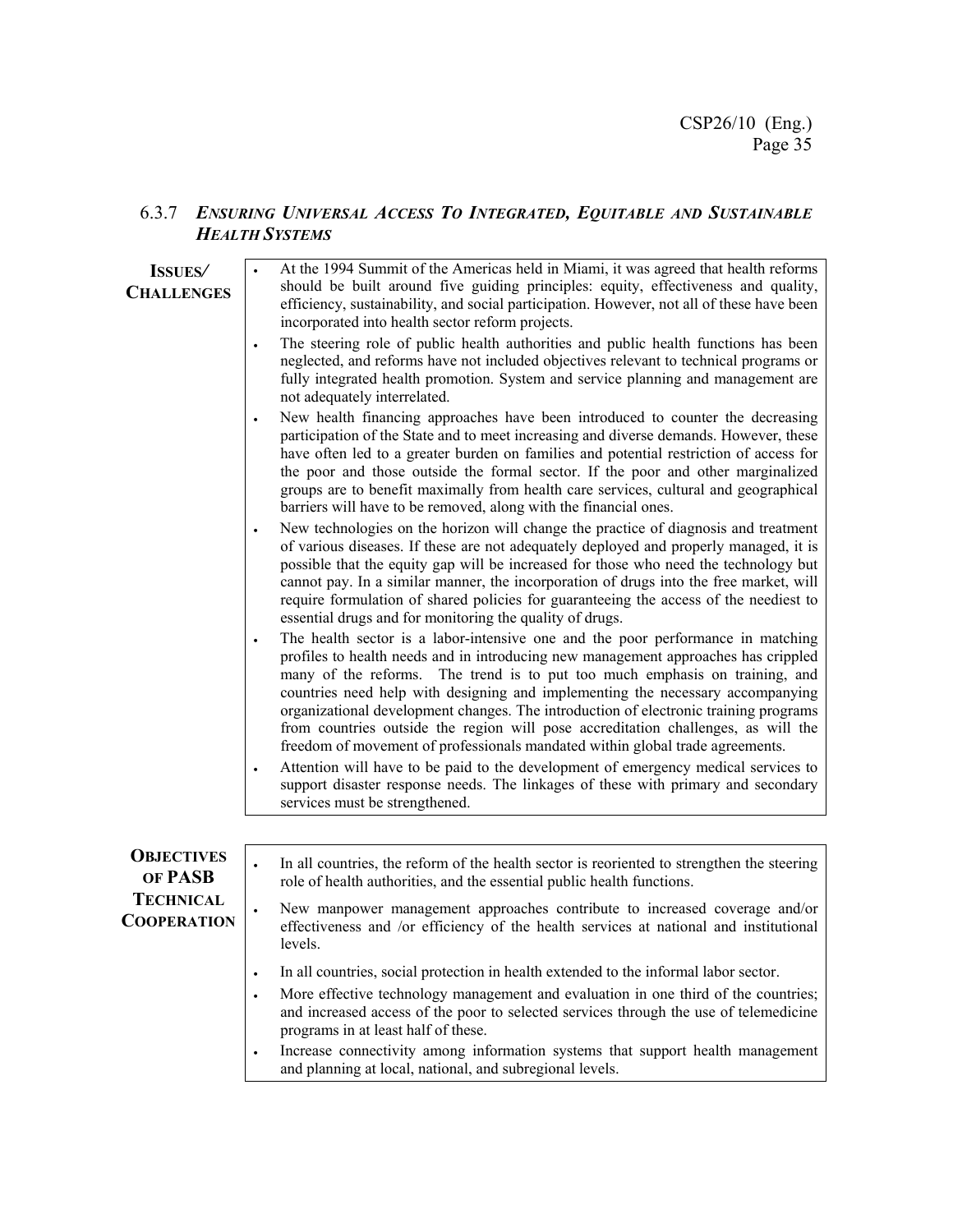#### **STRENGTHS/ EXPERIENCE OF PASB AND OPPORTUNITIES FOR ACTION:**

- Substantial demand of technical cooperation from countries continues, as the expected impact from health sector reforms has not been realized.
- PASB has developed analytical management tools for the health sector as a whole, as well as for individual services and on-line health sector profiles facilitate comparison of experiences.
- Experience with bridging the gap between researchers and policy-makers and programs.
- Monitoring of performance is linked to cooperation in the improvement of health systems and services.
- Influential support to the management of change through its long-term relationship with schools of public health in LAC countries, the Human Resource Management Clearing House, and the Virtual Campus in Public Health.
- Partnerships have been established with many high-level institutions, organizations, and donors in areas of drug and medical supplies, laboratories, blood banks, and radiology/radiotherapy.
- The Virtual Health Library brings information from relevant sources throughout the Region to the desks of health professionals and managers at the time of need.

| <b>STRATEGIES</b> | Building the capacity to apply tools for managing and monitoring of essential public<br>health services and functions.                                                     |
|-------------------|----------------------------------------------------------------------------------------------------------------------------------------------------------------------------|
|                   | Strengthen national capacity to organize, manage, and evaluate health systems,<br>including health sector reform processes and outcomes.                                   |
|                   | Foster national capacity to improve health services performance in order to reduce<br>inequities in access, utilization, and impact on health.                             |
|                   | Plan, manage, and develop health manpower as a critical component of reforms and of<br>the steering role of health authorities.                                            |
|                   | Foster national capacity to regulate and manage essential drugs and other supplies and<br>technologies, including improving connectivity among health information systems. |
|                   | Support implementation of quality standards for safe blood.                                                                                                                |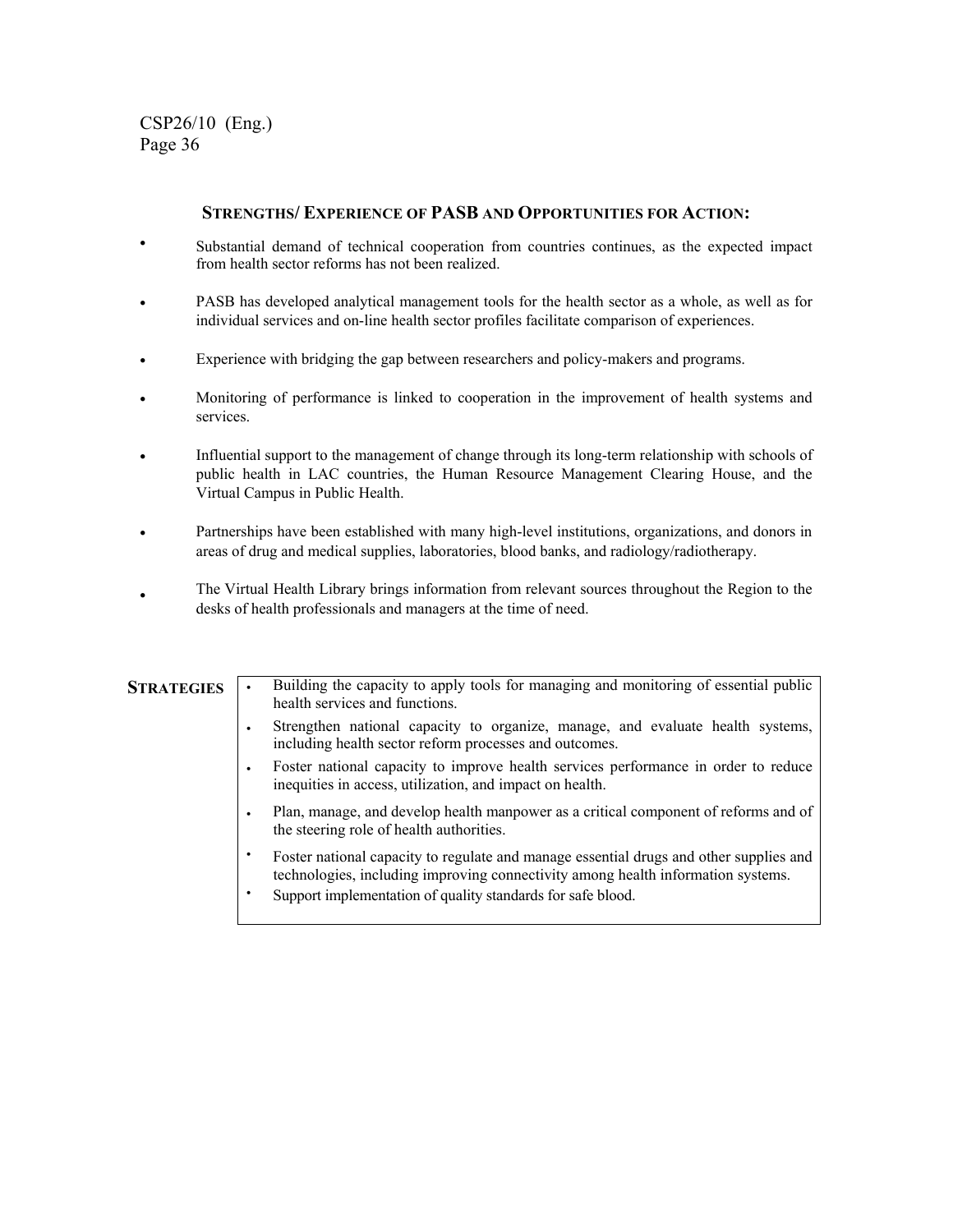### 6.3.8 *PROMOTION OF EFFECTIVE HEALTH INPUT INTO SOCIAL, ECONOMIC, ENVIRONMENT, AND DEVELOPMENT POLICIES*

| <b>ISSUES</b><br><b>CHALLENGES</b>                                     | There is a continual need for understanding the mutually supportive relationships<br>between health and human development at regional, subregional, and national levels.<br>To this end, the benefits and risks that globalization, trade, and integration can bring<br>to the health conditions of the American peoples needs to be assessed and information<br>shared with relevant partners.                                                                                  |
|------------------------------------------------------------------------|----------------------------------------------------------------------------------------------------------------------------------------------------------------------------------------------------------------------------------------------------------------------------------------------------------------------------------------------------------------------------------------------------------------------------------------------------------------------------------|
|                                                                        | Reducing the impact of poverty, gender, and ethnicity as determinants of inequities in<br>$\bullet$<br>the health situation and in access to health care needs to be integrated into all<br>programs. The skills of staff and national counterparts must be developed to undertake<br>the necessary analyses, to design policies, plans and projects for this purpose, and to<br>participate in multi-sectoral initiatives aimed at reducing these determinants.                 |
|                                                                        | There are still many areas in which the legal framework within which health policies<br>$\bullet$<br>and programs are developed is weak.                                                                                                                                                                                                                                                                                                                                         |
|                                                                        |                                                                                                                                                                                                                                                                                                                                                                                                                                                                                  |
| <b>OBJECTIVES</b><br>OF PASB<br><b>TECHNICAL</b><br><b>COOPERATION</b> | Increase the number of countries able to demonstrate inclusion of health priorities in<br>sustainable human development plans and/or in the negotiation and implementation of<br>trade and integration agreements at regional, subregional, and national levels.<br>Increase availability of information on the impact of policies adopted by the health<br>$\bullet$<br>sector and other development sectors on health inequities related to poverty, gender,<br>and ethnicity. |
|                                                                        | Double the number of countries with effective legislation for effective control of<br>$\bullet$<br>selected health risks and equitable safeguard of health as a human right.                                                                                                                                                                                                                                                                                                     |
|                                                                        | At least half of the countries report routinely on surveillance of inequities in health, as<br>$\bullet$<br>well as in access to and financing of health care initiatives related to poverty, gender,<br>and ethnicity at national and sub-national.                                                                                                                                                                                                                             |
|                                                                        | All countries of the Region, utilize analysis of national health expenditures and other<br>$\bullet$<br>key financial measures in formulation, monitoring and evaluation of health policies<br>and plans.                                                                                                                                                                                                                                                                        |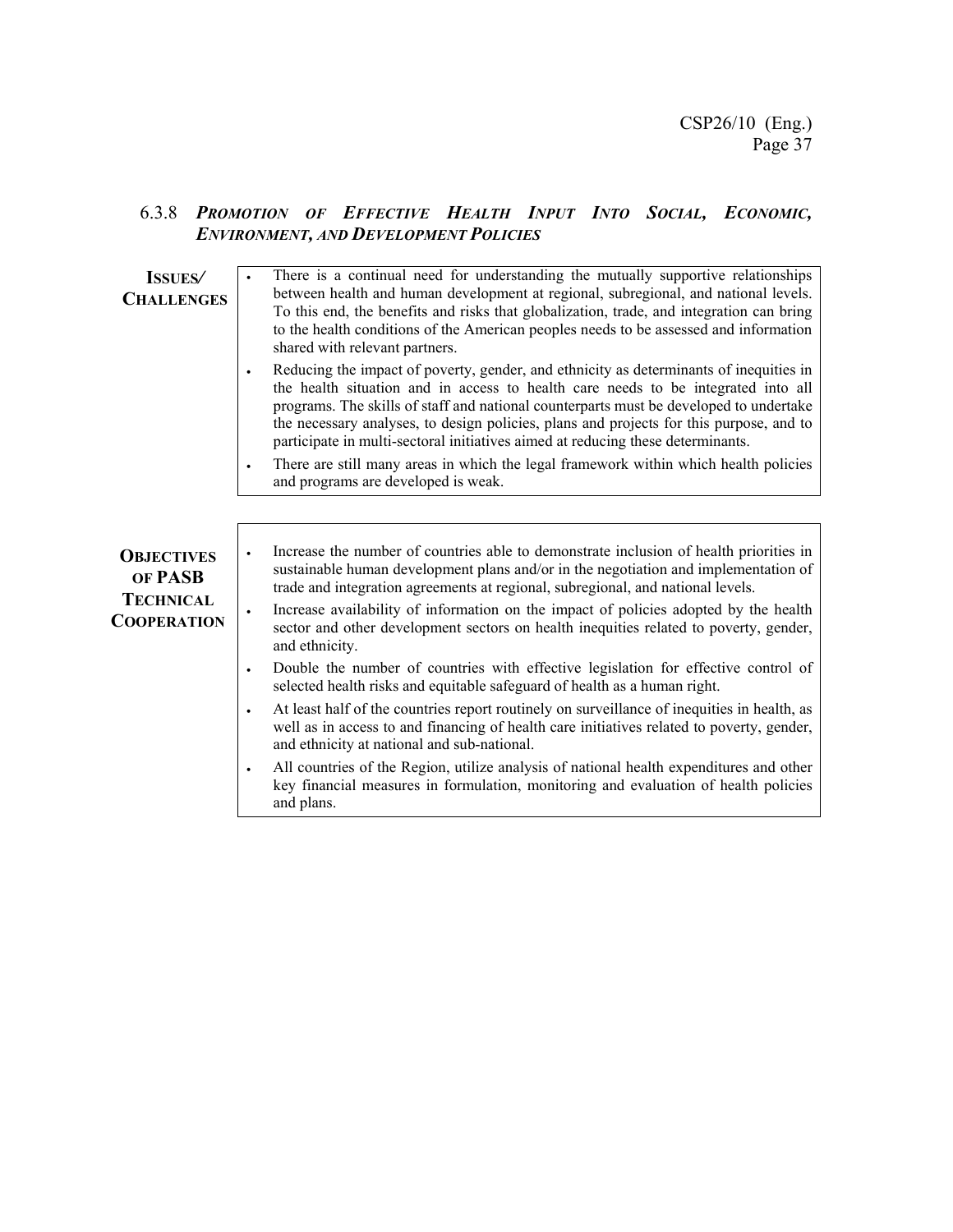#### **STRENGTHS/ EXPERIENCE OF PASB AND OPPORTUNITIES FOR ACTION**

- PASB has recognized analytical capacity in this area and there is increased demand for technical support from countries.
- Access to numerous databases: PASB's health legislation database and Virtual Health Library; national household surveys measuring health conditions related to poverty, gender, ethnicity. Initiatives underway for improvement in the design and utilization of household surveys.
- Opportunities exist for promoting the health sector participation in the negotiation of trade and integration agreements at the global, regional level, subregional levels.
- Increased momentum created by the report of the WHO Commission of Macroeconomics and Health and growing acceptance of health as a public good; the creation of the Global Health Fund also has clear implications for the Americas.
- LAC countries are beneficiaries of the HIPC Initiative, and other countries could eventually benefit from the Poverty Reduction Strategic Paper (PRSP) strategy.
- Opportunity has been created by the World Conference against Racism, Discrimination, Xenophobia and Related Intolerance – many agencies are interested in joint efforts to reduce ethnic inequities in health and development in the Region.

**STRATEGIES** • Strengthen capacity for the development of intersectoral actions at the national level to facilitate incorporation of the reduction of health inequities related to poverty, gender, and ethnicity as integral components of national development policies and plans.

- Enhance the capacity of the health sector to participate in the negotiation of trade and integration agreements at global, subregional, and regional levels;
- Promote research and disseminate information on the impact of policies adopted by the health and the health impact of policies adopted by the health and other development sectors.
- Cooperate in the development of policies, plans and legislation at national and regional levels, with a view to eliminating inequities and contributing to the strengthening of health as a human right.
- Strengthen national capacity in the application and use of national health expenditures/financing and national health accounts as the basis for policy-making.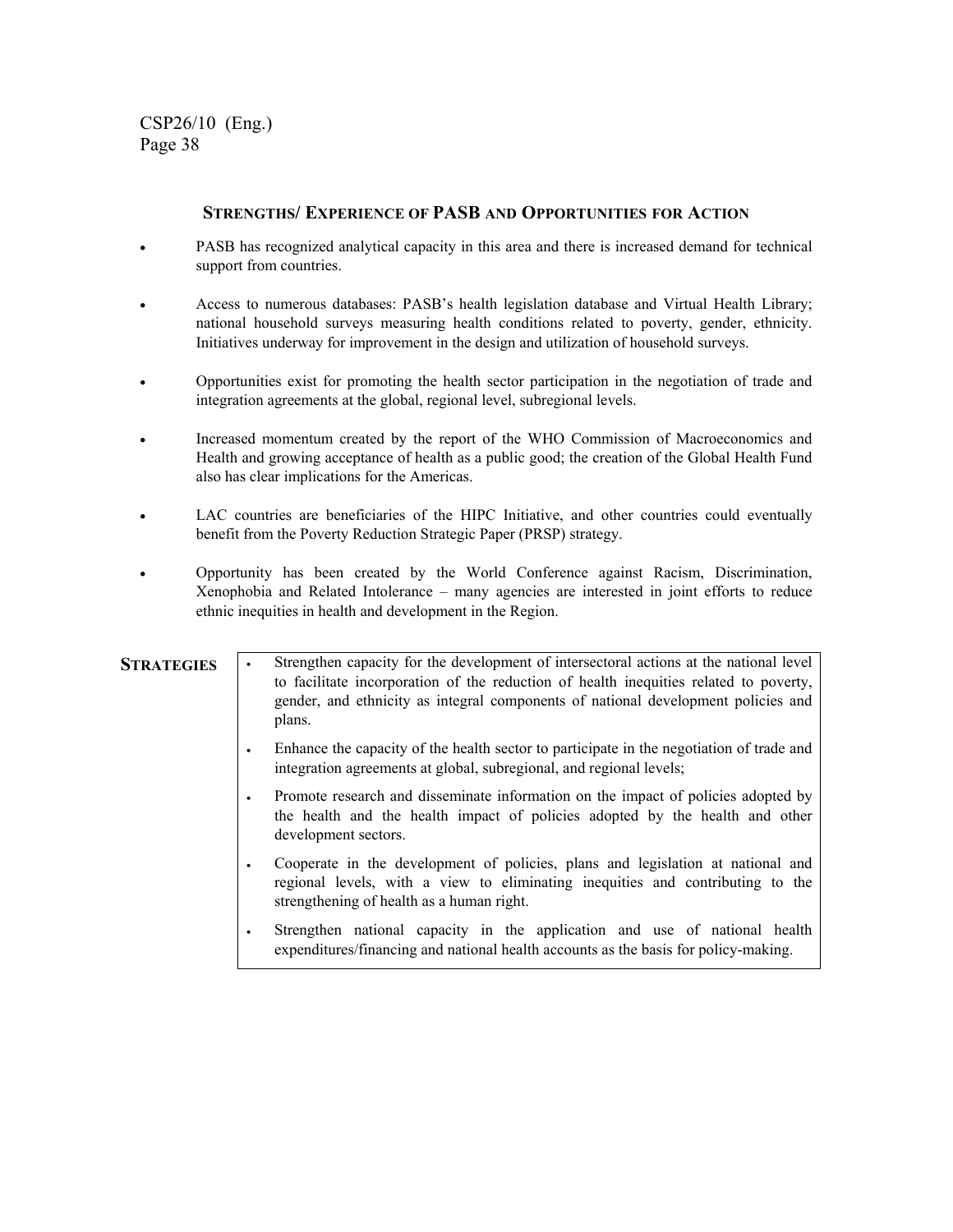#### **7. Critical Organizational Issues for PASB**

If PASB is to add value and increase effectiveness and efficiency when working on priorities for technical cooperation, it must address the following cross-organizational issues. These have been developed mainly through an internal participatory process, and it is noteworthy that the results bear some similarity to the "new ways of working" identified in the WHO General Programme of Work, 2002-2005. **The critical organizational issues are:** 

- 1. **Bridging the information and communication gap: maximizing the technology;**
- 2. **Better foresight;**
- 3. **Harnessing science and technology;**
- 4. **Positioning PASB to influence transnational and global issues;**
- 5. **Attracting and retaining a creative, competent, and committed work force; and**

#### 6. **Making PASB a high-performance organization.**

The Critical Organizational Issues focus the work of the Secretariat on key objectives in critical areas, the achievement of which will add value to and accelerate the attainment of the mission. While the first four issues may appear to be of a more technical nature, addressing these issues will necessitate support from and realignment of some of the administration and staff units. In addition it must be noted that these Critical Organizational Issues must be considered when developing all technical cooperation programs or projects, regardless of source of funds.

This section reviews the issues, sets objectives, and proposes strategies for dealing with them.

### **7.1** *Bridging the Information and Communication Gap: Maximizing the Technology*

Information and communication processes are supported by information technologies that are critical to the effective operation of the PASB in a knowledge society. They are implemented in environments of differing complexity, require specialized human and organizational resources, use computer-based technologies and telecommunications, and are dependent on fast-changing innovations and markets. The application of appropriate technologies and effective strategies by suitably trained staff can contribute to ensuring resource efficiency, improved quality and effectiveness of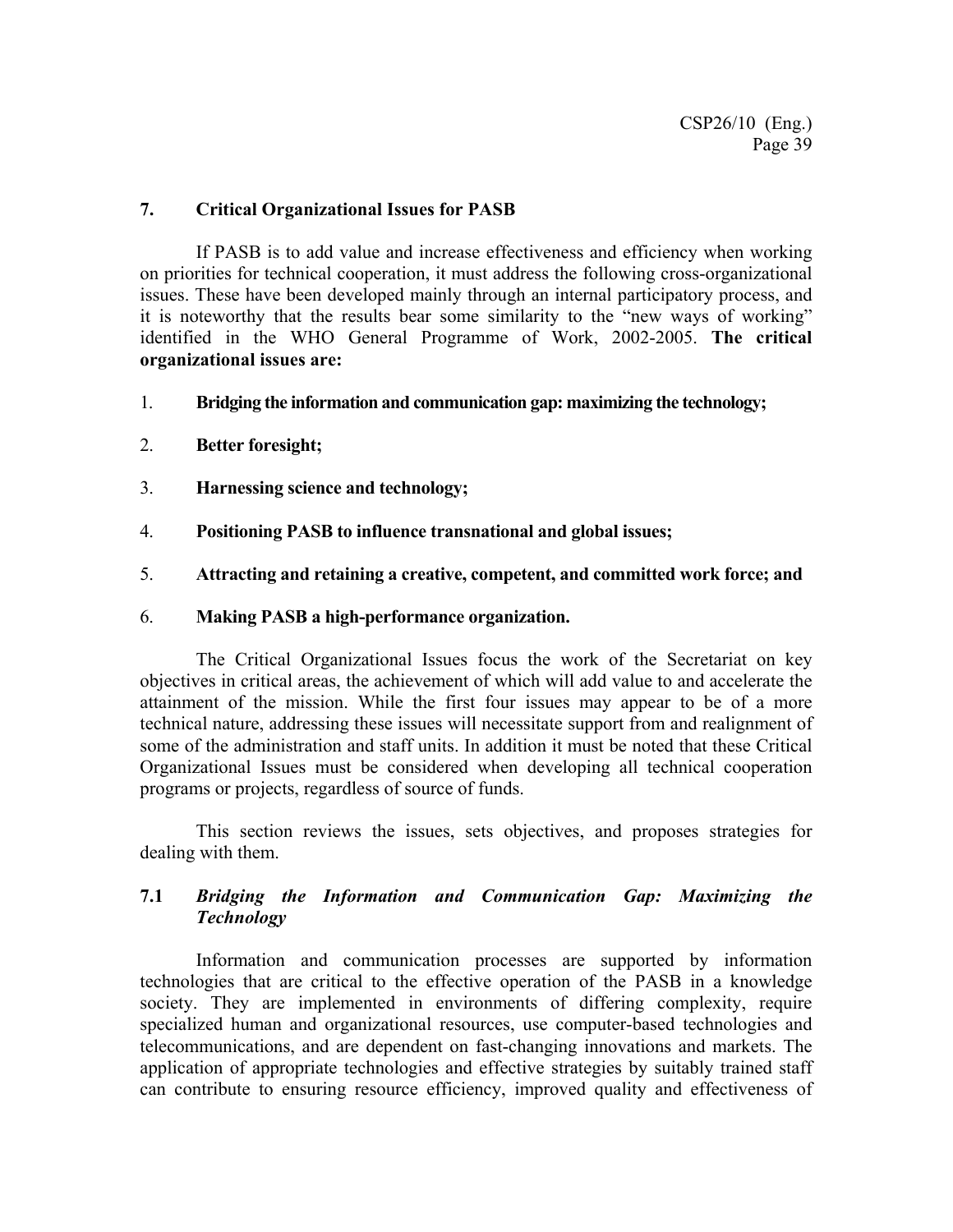management functions and more meaningful participation of countries and partners in process of technical cooperation. Advances in communication technologies create opportunities to promote health, prevent disease, and assist in health recovery. They also contribute to the empowerment of individuals and communities to become agents of change, and to influence public and political dialogue.

PASB must expand its ability to collect and disseminate information about health in the Americas. Timeliness and targeting of different publics will make the Bureau more effective as will integration of communication strategies in all phases of technical cooperation.

| <b>Organizational Development Goal</b><br>Communicate quality information in a timely manner to enhance process and impact of technical<br>cooperation. |                                                                                                                                                                                                                                             |  |
|---------------------------------------------------------------------------------------------------------------------------------------------------------|---------------------------------------------------------------------------------------------------------------------------------------------------------------------------------------------------------------------------------------------|--|
| <b>Organizational Development Objectives</b>                                                                                                            | <b>Strategies</b>                                                                                                                                                                                                                           |  |
| Customized and timely access to information and<br>knowledge meets the needs of staff and key<br>stakeholders.                                          | Establish and resource a knowledge management function<br>supported by integrated systems to ensure timeliness, access,<br>and quality.                                                                                                     |  |
|                                                                                                                                                         | Improve, update, and maximize existing communication<br>instruments/technologies to provide relevant and value-added<br>information to clients.                                                                                             |  |
| Communication strategies incorporated to support<br>execution of technical cooperation and policy level<br>decision-making.                             | Institute innovative mechanisms to ensure the continuous<br>upgrading of information and communication technologies,<br>related skills and applications to support a culture of<br>information-sharing for inter-programmatic and teamwork. |  |
|                                                                                                                                                         | Make use of technologies to engage clients in all stages of<br>technical cooperation.                                                                                                                                                       |  |
|                                                                                                                                                         | and make user-friendly online planning and<br>Expand<br>management systems throughout all levels of the Organization.                                                                                                                       |  |
|                                                                                                                                                         | Support capacity building in country offices and ministries of<br>health for the use of information technologies.                                                                                                                           |  |
| Public health information and information about<br>the Secretariat targeted to a wider range of publics.                                                | Mobilize expertise through increasing partnerships with<br>multilateral, government, research, and academic organizations,<br>centers of excellence, NGOs, and industry.                                                                    |  |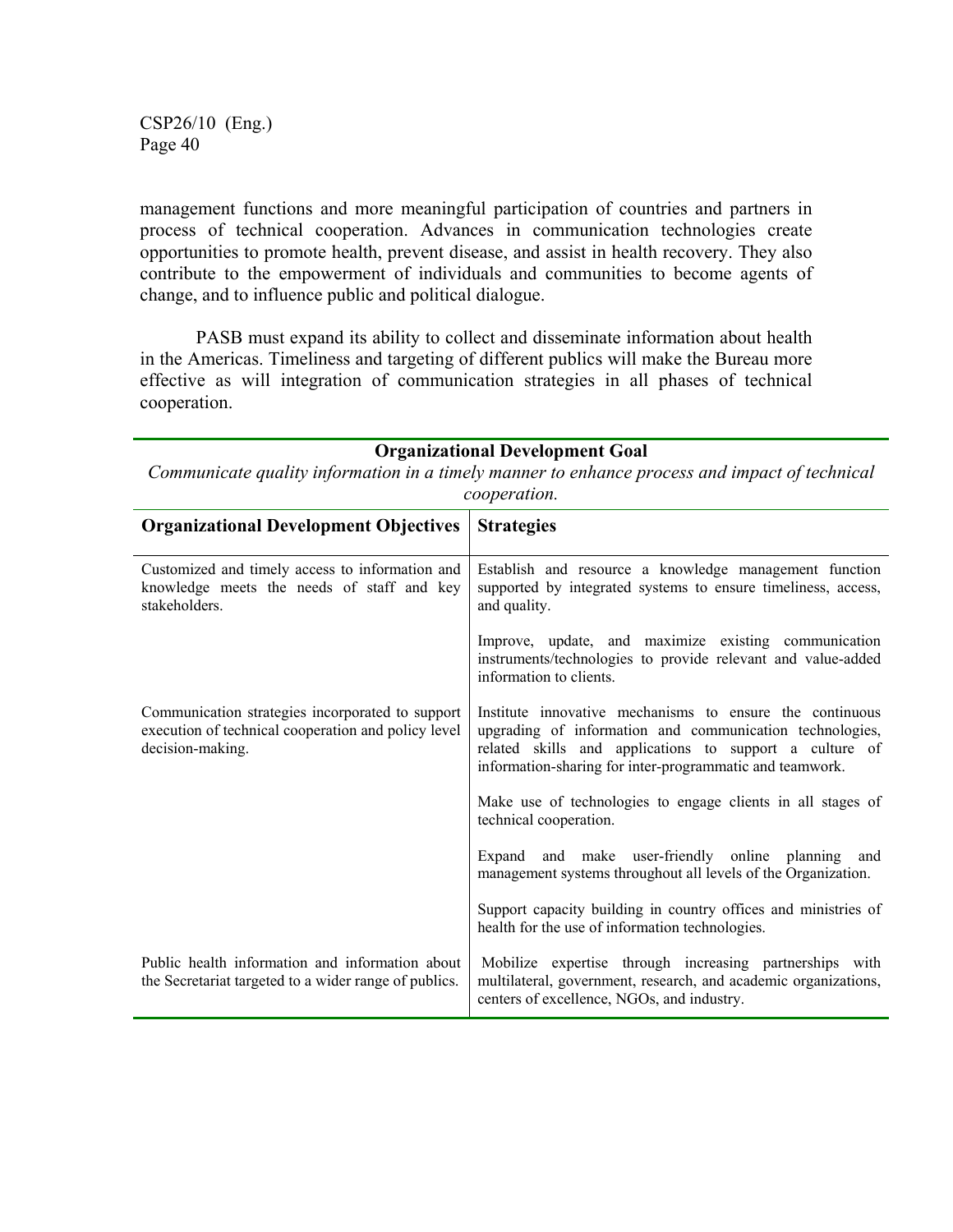#### **7.2** *Better Foresight*

Foresight can be defined as a process and the capacity that contribute to the understanding of the forces and relationships shaping the long-term future. The foresight capacity is closely linked to strategic thinking, a process that utilizes creativity, intuition, and intellectual innovation to shape the future of an organization or a community. Collective learning, ownership, and the incorporation of foresight methods in decisionmaking, policy, and program development are required features of the process. Foresight methods include scenarios, expert opinion, panels, Delphi surveys, environmental scanning, trend extrapolation, technological forecasting, risk management, social impact assessment, and cross-impact analysis. Better foresight can improve response preparedness, generate consensus about desirable futures, and spur action.

Today's national, regional, and global complexities and uncertainties confirm the critical nature of foresight in the identification of successful pathways to achieving the vision and mission.

#### **Organizational Development Goal**

*Generate and use strategic intelligence to anticipate and increase proactive responses to future challenges and to reap the benefit of opportunities*.

| <b>Organizational Development Objectives</b>                                                                                                                               | <b>Strategies</b>                                                                                                                                                                                                      |
|----------------------------------------------------------------------------------------------------------------------------------------------------------------------------|------------------------------------------------------------------------------------------------------------------------------------------------------------------------------------------------------------------------|
| Analyses of trends and events, their relationships,<br>and possible implications for PASB and public<br>health communicated systematically to staff and<br>clients.        | Develop, fund execute and evaluate an organization-wide<br>program to strengthen or develop related skills and<br>competencies;                                                                                        |
|                                                                                                                                                                            | Design and implement activities to encourage the<br>understanding and use of foresight methods and processes for<br>decision-making.                                                                                   |
| The development of technical and organizational<br>priorities, plans, policies and strategies benefits<br>from increased application of foresight approaches<br>and tools. | Formalize and monitor process to anticipate and manage<br>change as an integral part of the governance and managerial<br>processes, focused on understanding of possible futures and<br>their implications for action. |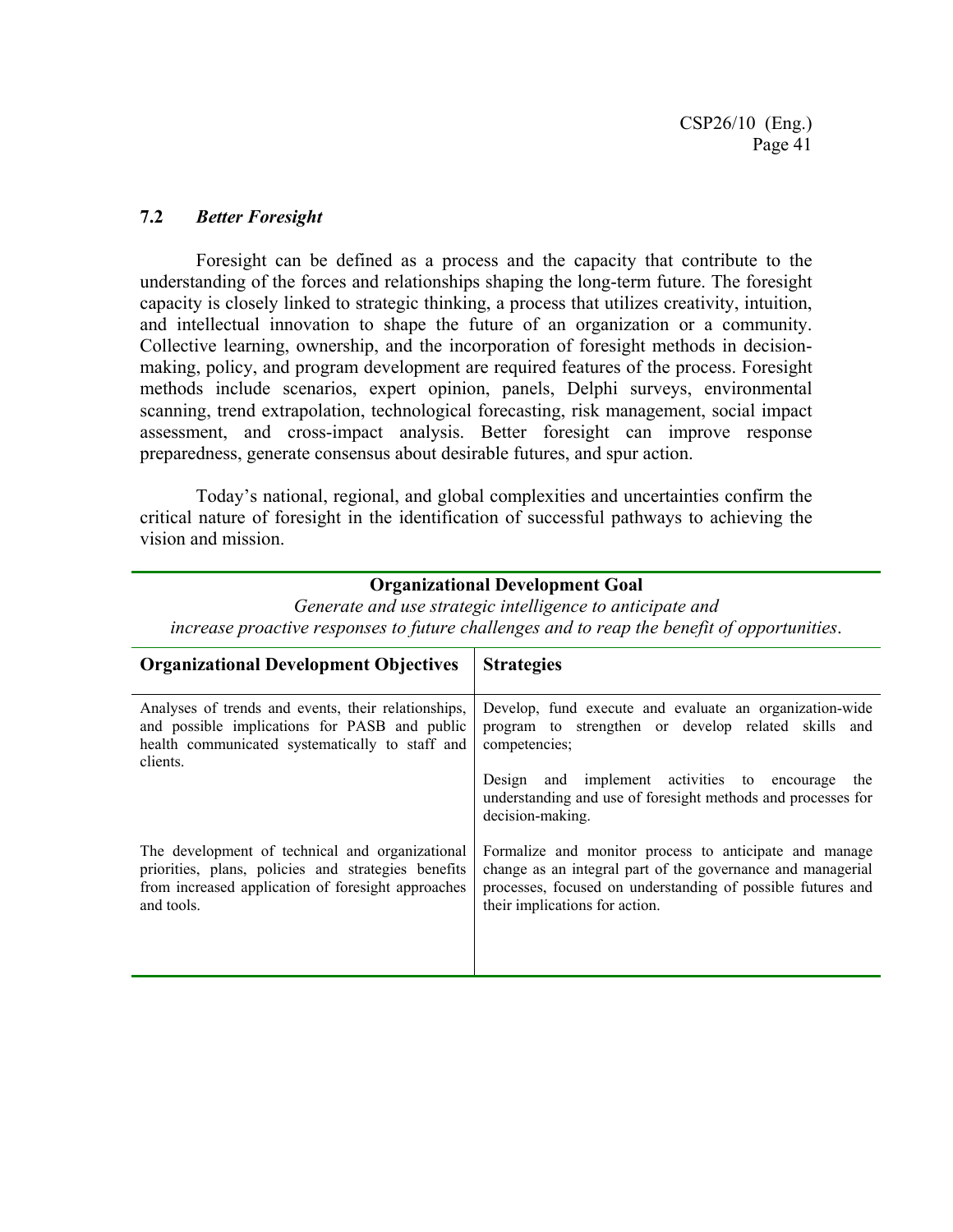#### **7.3** *Harnessing Science and Technology*

Science and technology have become major social, political and economic forces that affect health and the environment, and that influence our lives dramatically, sometimes in unexpected ways. Managing the products of science and technology has acquired unprecedented importance in moving organizations and nations toward a future of sustainability, equity, and global value. PASB needs to use the available technology and involve those who are most appropriate to discharge its functions. PASB must also be in the mainstream of science and technology networks whose resources become effective inputs for the advancement of health development, and be present in discussions where the priorities and benefits derived from science and technology are discussed. The LAC countries have often been isolated in the various fields of science and technology, with disparities in access to information, limited resources for investment in research, and limited capacity to incorporate research results in the development of policies, programs, and plans. In order for PASB to fulfill its role in information and knowledge management, it needs to generate capacity to broker and mobilize resources to align research agendas with current and future societal needs, improve internal coordination, and allocate budget resources to this priority.

#### **Organizational Development Goal**

| <b>Organizational Development Objectives</b>                                                                                                                                                                                    | <b>Strategies</b>                                                                                                                                                                                   |
|---------------------------------------------------------------------------------------------------------------------------------------------------------------------------------------------------------------------------------|-----------------------------------------------------------------------------------------------------------------------------------------------------------------------------------------------------|
| Active participation and recognized role of PAHO<br>as a promoter of science and technology forums<br>relevant to health development.                                                                                           | Widen partnerships to advocate health priorities and mobilize<br>national, regional, and international resources for research and<br>development of solutions for technical problems and processes. |
| Science and technology counterparts are included<br>in essential junctions of the technical cooperation<br>process; ethical, scientific, and technological<br>research and deployment are included in priority<br>health areas. | Establish a knowledge management function to address the<br>demands and needs related to the effective and ethical use of<br>scientific and technological information relevant to health.           |
| Science and technology capacities<br>become<br>fundamental for the Bureau's human resource<br>development.                                                                                                                      | Adopt and implement a policy on science and technology that<br>considers staff recruiting, recognition, stimuli, training, and<br>continuous education.                                             |

*Become a valued member of mainstream scientific and technological networks, harnessing knowledge to address regional health development*.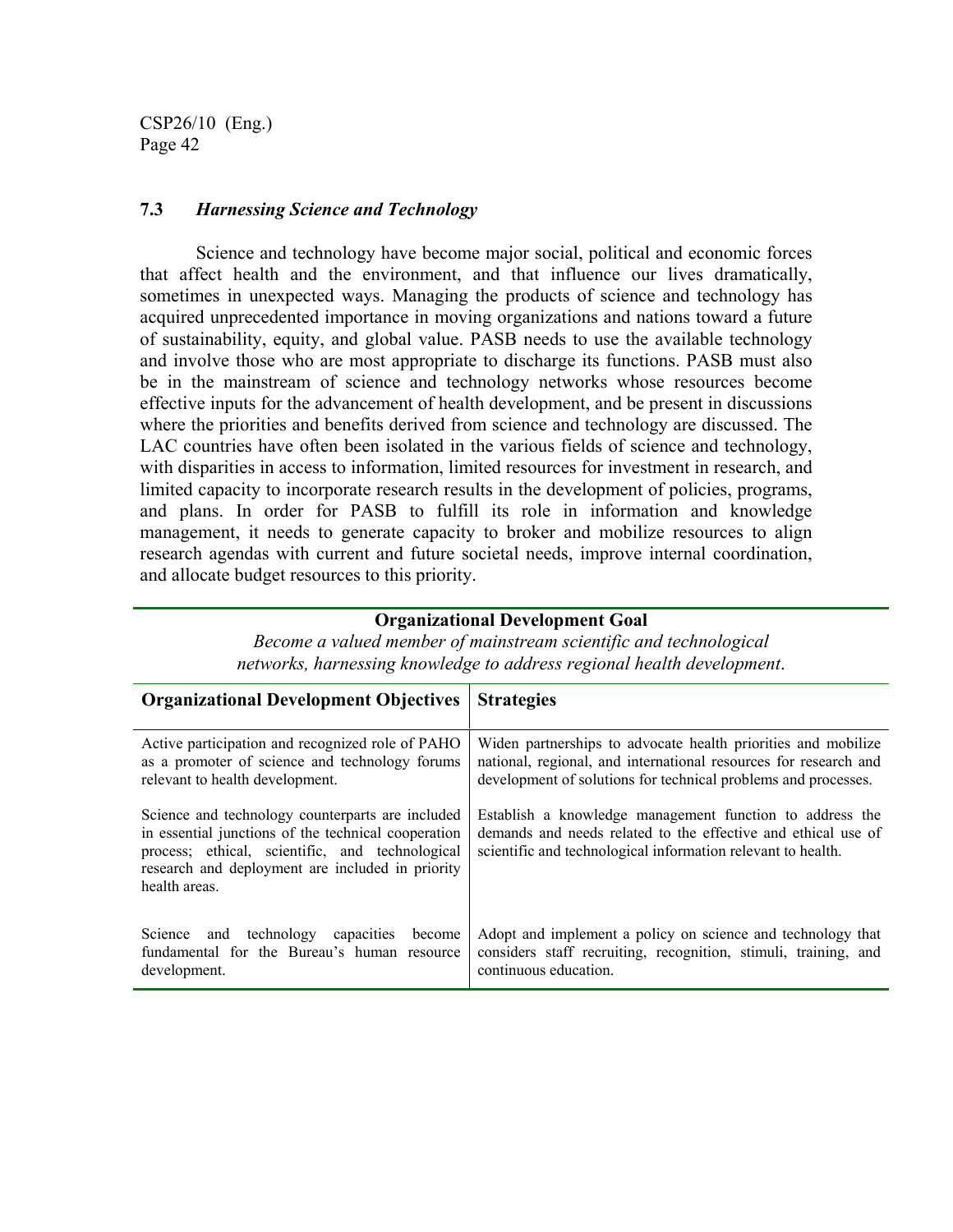#### **7.4** *Positioning PASB to Influence Transnational and Global Issues*

The number of social actors interested and involved in transnational and global health issues has increased, and this interest is manifested in a variety of country initiatives. The activities of professional and non-governmental groups and international organizations—regional and global—provide an operational and legal framework for tackling these issues. However, some of these entities are increasingly overwhelmed by challenges not envisioned two or more generations ago, or by their inability to evolve in processes that could better fulfill their roles and functions. For the past decade, many countries of the Region have engaged in full-scale trade liberalization, with the ultimate goal of boosting exports and attracting investments. Several Member States have embarked upon joint ventures, often with health and environmental effects for populations located near borders. Even when recognized, those effects have been difficult to manage, as Governments have increasingly less control over many global and transborder matters, and it has become more difficult for countries to grapple with them in isolation. Turning to regional organizations should be a natural first step for Member States. Therefore, the leadership of PASB in this area is critical to anticipate and support the countries in the management of these issues.

#### *and global issues that affect regional and national health*. **Organizational Development Objectives | Strategies** Health-relevant transborder and global issues are identified, understood, and communicated to target audiences. Maximize knowledge and skills to develop proposals, models, standards, and norms to address transnational topics that impact on health. Develop an effective communication system to keep clients and stakeholders informed of transnational issues and developments that may affect their national health. Member states and partners consider valuable the role of the PASB in the mobilization of political, financial, and technical resources to address transborder and global issues. Devise mechanisms to improve regional, political leadership and advocacy that emphasize interagency and intersectoral coordination to generate beneficial partnerships.

*Become a recognized leader in transnational* 

**Organizational Development Goal**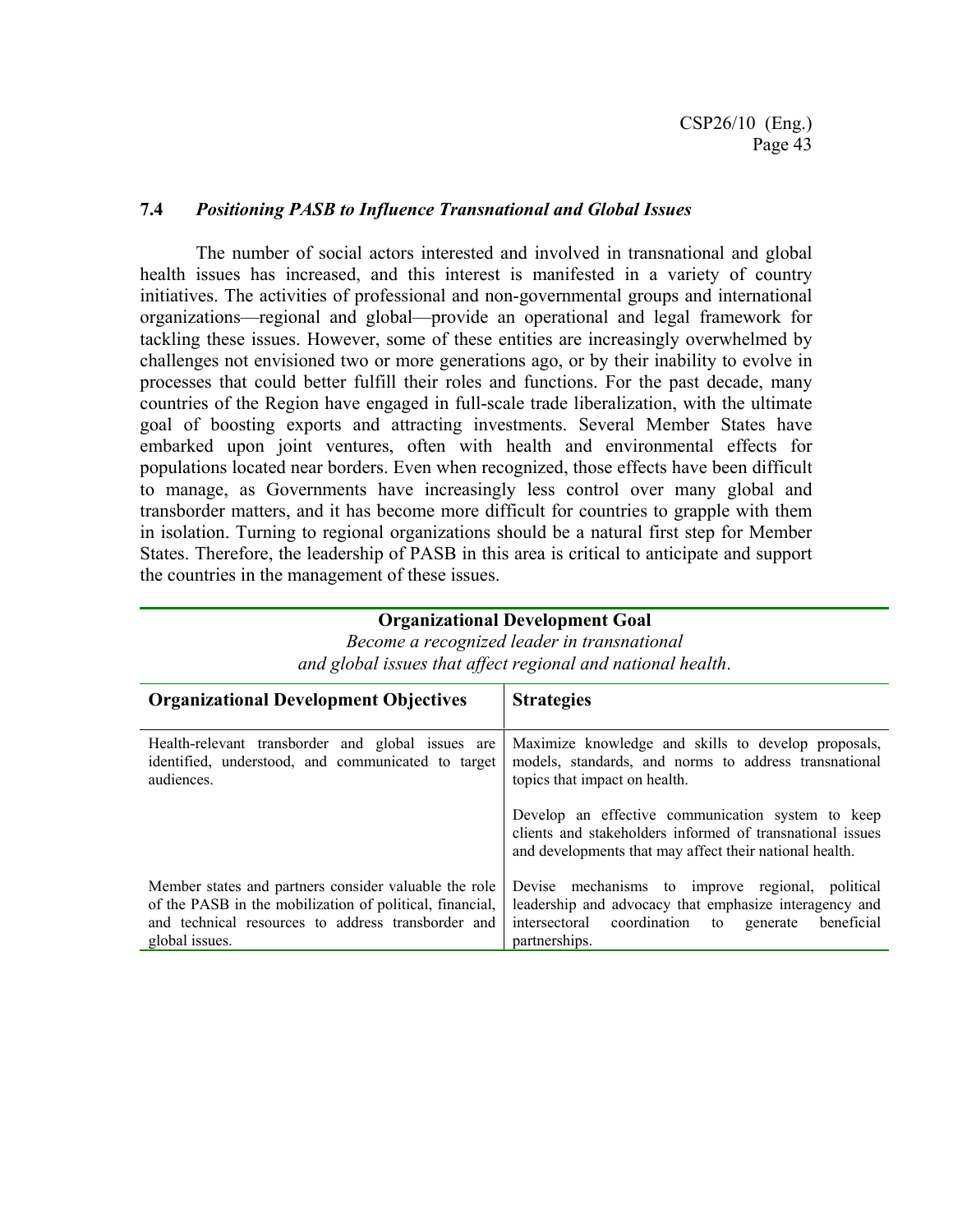#### **7.5** *Attracting and Retaining a Creative, Competent, and Committed Work Force*

The essential vehicle for PASB to become a major catalyst in health development is its work force, the Organization's most important and critical asset. A creative, competent, and committed workforce is required to provide technical excellence in rapidly changing environments with an increasing number of actors. Staff must possess maximum knowledge and optimal skills to perform their duties. They need to be life-long learners in areas relevant to their responsibilities and be able to generate and support innovative approaches to respond effectively and promptly to diverse country needs. The competence of the PASB work force must also include abilities that allow individuals to be efficient in technical cooperation in health. Staff needs to be proud of their work and satisfied with their work conditions, including career development opportunities and other benefits, in order to contribute in a meaningful way.

#### **Organizational Development Goal**

*Foster a creative, competent, and committed work force that is rated exceptional by its clients*.

| <b>Organizational Development Objectives</b>                                                                                                                                                          | <b>Strategies</b>                                                                                                                                                                                                                                                               |
|-------------------------------------------------------------------------------------------------------------------------------------------------------------------------------------------------------|---------------------------------------------------------------------------------------------------------------------------------------------------------------------------------------------------------------------------------------------------------------------------------|
| Strategic Plan for human resource development<br>(HRD) complements the Bureau's Strategic Plan and<br>promotes appropriate mix of skills to bring<br>multidisciplinary perspectives to address health | Shift from personnel administration to human resource<br>development; strengthen HRD planning and improve<br>succession planning.                                                                                                                                               |
| needs.                                                                                                                                                                                                | Establish mechanisms to recruit experienced staff from<br>diverse disciplines.                                                                                                                                                                                                  |
| Work designs, staff development, and rewards<br>support creative thinking, technical excellence, and<br>teamwork.                                                                                     | Develop the culture of a learning organization; continue and<br>realign comprehensive staff development, including<br>mechanisms to share information, perspectives, and<br>experiences and to update and improve knowledge, skills,<br>and competencies based on BPB and PPES. |
|                                                                                                                                                                                                       | Revise managerial and personnel evaluation processes to<br>facilitate multidisciplinary teamwork.                                                                                                                                                                               |
| Level of staff satisfaction and well-being increased<br>from levels of 2001 ROAD exercise.                                                                                                            | Monitor the level of staff satisfaction promoting staff rights,<br>conflict resolution, and effective communication across the<br>Organization; promote values of Secretariat to facilitate<br>effective interpersonal relationships and positive work<br>environments.         |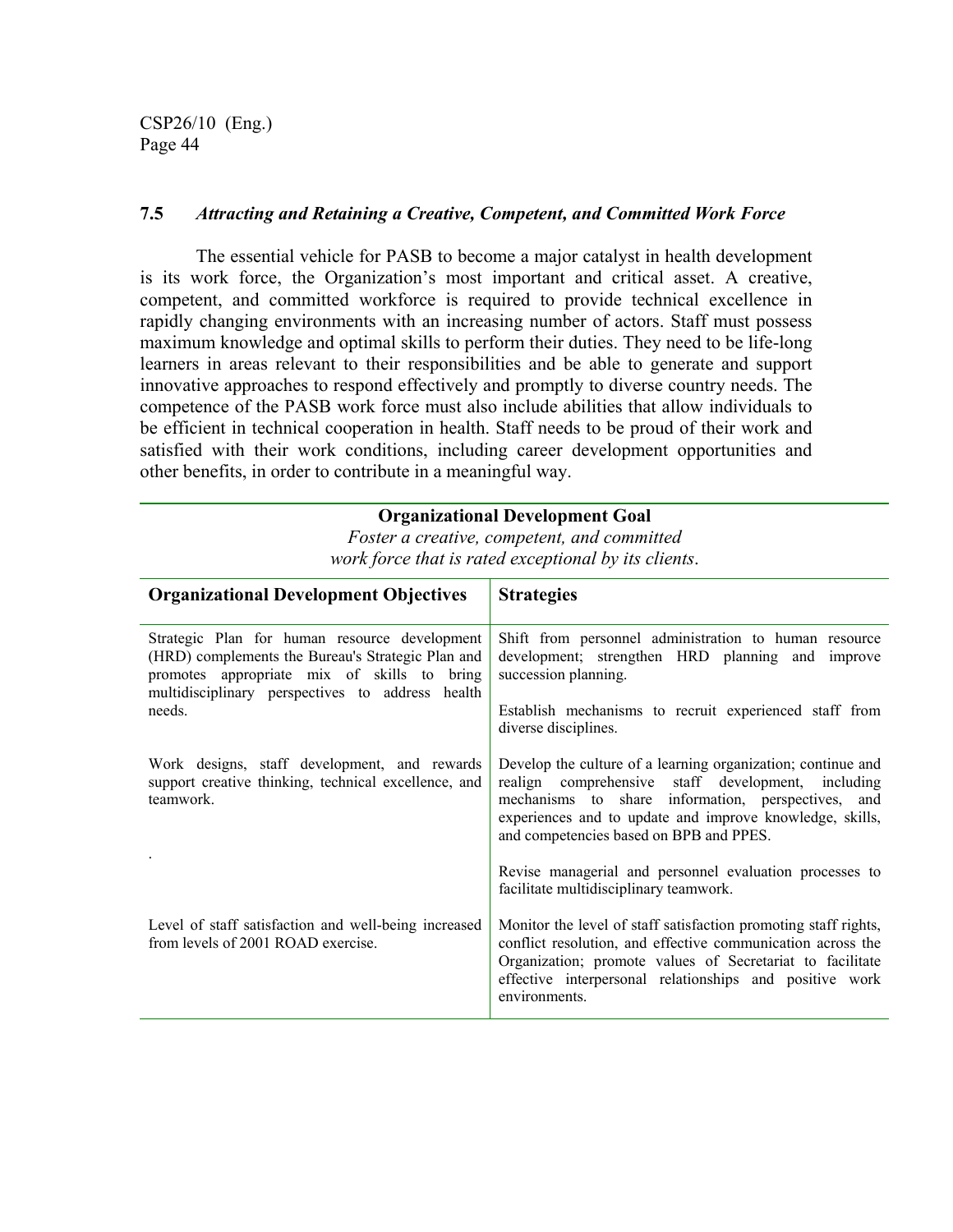#### **7.6** *Making PASB a High-Performance Organization*

Accountability for utilization of public resources has become a main concern of the public and other key stakeholders. In addition, the environment for technical cooperation in health has become competitive, as the number of actors has increased through emergence of new ones and/or by the diversification of the mission of existing ones. Maintaining and enhancing PAHO's value, leadership, and technical excellence for Member States will depend on its capacity to increase stakeholder satisfaction and demonstrate continuing improvements in the quality and levels of its performance. For this, a clear vision, mission, values, and defined priorities and objectives, must be complemented by a well-structured capability for evaluation, accountability, and communication to strengthen the work force's capacity and motivation. PASB needs to build on its experience in evaluation of delivery of technical cooperation, and focus on the optimization of resources. It also needs to establish and utilize effective performance measurement, monitoring, and benchmarking, and provide feedback to its staff and clients on the overall performance of the Organization.

#### **Organizational Development Goal**

*Be a high-performance organization and set benchmarks for similar international health agencies.*

| <b>Organizational Development Objectives</b>                                                                                                                             | <b>Strategies</b>                                                                                                                                                                                                                                                            |
|--------------------------------------------------------------------------------------------------------------------------------------------------------------------------|------------------------------------------------------------------------------------------------------------------------------------------------------------------------------------------------------------------------------------------------------------------------------|
| Increase the overall performance of PASB from<br>through<br>obtained<br>level<br>the<br>Rapid<br>the<br>Organizational Assessment<br>Diagnosis<br>and<br>(ROAD) in 2001. | Strengthen Organizational Development and the integration of<br>this with strategic planning through monitoring process that<br>adjustments; maintain<br>facilitate<br>periodic<br>effective<br>communication and feedback mechanisms.                                       |
|                                                                                                                                                                          | Develop and institutionalize interventions in the four priority<br>areas identified in the 2001 ROAD:<br>Clients/stakeholders satisfaction<br>٠<br>Technical cooperation outcome<br>٠<br>Secretariat-specific improvements<br>٠<br>Resource allocation and mobilization<br>٠ |
| Report performance regularly through expanded<br>range of performance indicators/criteria and foster<br>use of internal and external bench marking.                      | Design key performance indicators and data collection processes<br>with staff for measurement systems and ensure alignment with<br>the objectives of PASB technical cooperation and to address the<br>critical issues.                                                       |
|                                                                                                                                                                          | Increase program and thematic evaluations to support<br>performance management processes and integrate results of<br>monitoring and evaluation into managerial decision making.                                                                                              |
|                                                                                                                                                                          | Integrate existing individual performance measurement into the<br>overall performance measurement systems.                                                                                                                                                                   |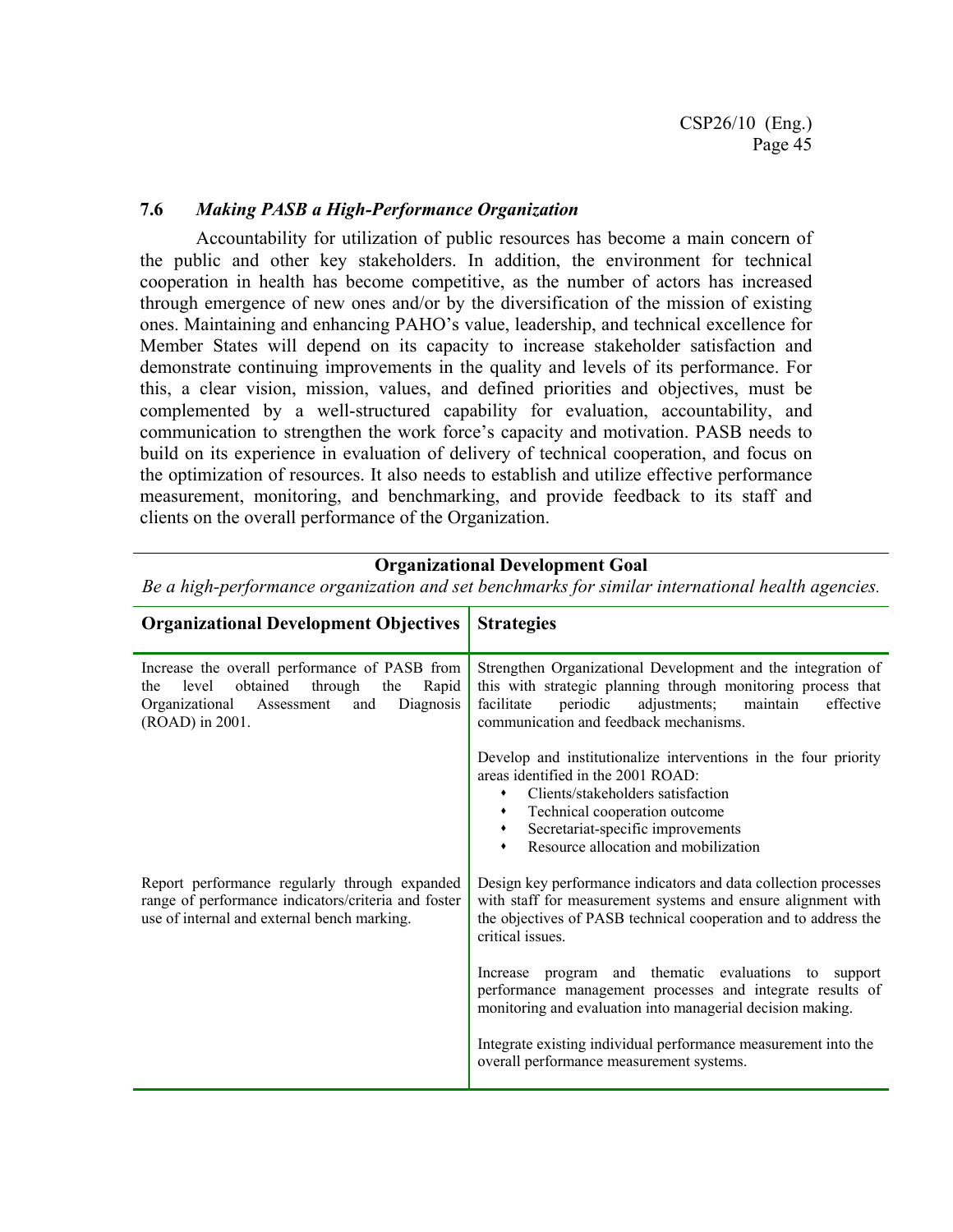#### **8. Implementation, Monitoring, and Evaluation of the Strategic Plan**

Once the Strategic Plan has been approved, an implementation framework will guide the rolling-out process. This will include revision of the programming guidelines, a communication and feedback strategy; revision of the regional budget policy; and creation of an environment-scanning database for the continuous monitoring of trends. Sustainability of the strategic planning approach will require building capacity for strategic thinking and planning throughout the Secretariat and the continuous promotion of the values, vision and mission by the managers.

The Strategic Plan will be the basis for the programming process that takes place every two years in PAHO and produces the Biennial Program Budget (BPB) for approval by the Governing Bodies. Each unit/area of work will be expected to demonstrate how the Strategic Plan is driving the mix and design of the projects. Specifically, the priorities and objectives for technical cooperation and the organizational development objectives to address the critical issues will guide the analysis of the program budget proposals.

At present, the Plan contains primarily outcome objectives and broad strategies. While most of these are specific and realistic, they need to be further refined and to be complemented by performance indicators for the Secretariat. This will call for intensive work with the teams responsible for execution to identify appropriate performance measurements and details of the data collection and analysis approaches for monitoring progress

Through the programming process, the Secretariat will describe the short-term objectives that must be achieved as a contribution to achieving the longer-term performance measures and objectives within the Strategic Plan. Thus, the biennial indicators at the expected result/output and purpose/short-term outcome levels will be milestones by which the Strategic Plan will be monitored. Through the programming process of the AMPES (among several sources of information) the Secretariat will be able to identify inputs and activities throughout the Bureau and the ability to link all levels will facilitate the more detailed levels of performance measurement desired.

The development of Country Cooperation (mid-term) Strategies (CCS) will provide the opportunity for a wide range of actors to participate in the process of reconciling the national health priorities with the collective objectives of the countries of the Region and of the technical cooperation. The CCS and the UNDAF processes will feed off of one another depending on the timing of the individual processes in each country.

General approaches that will be encouraged in the design and delivery of the technical cooperation include: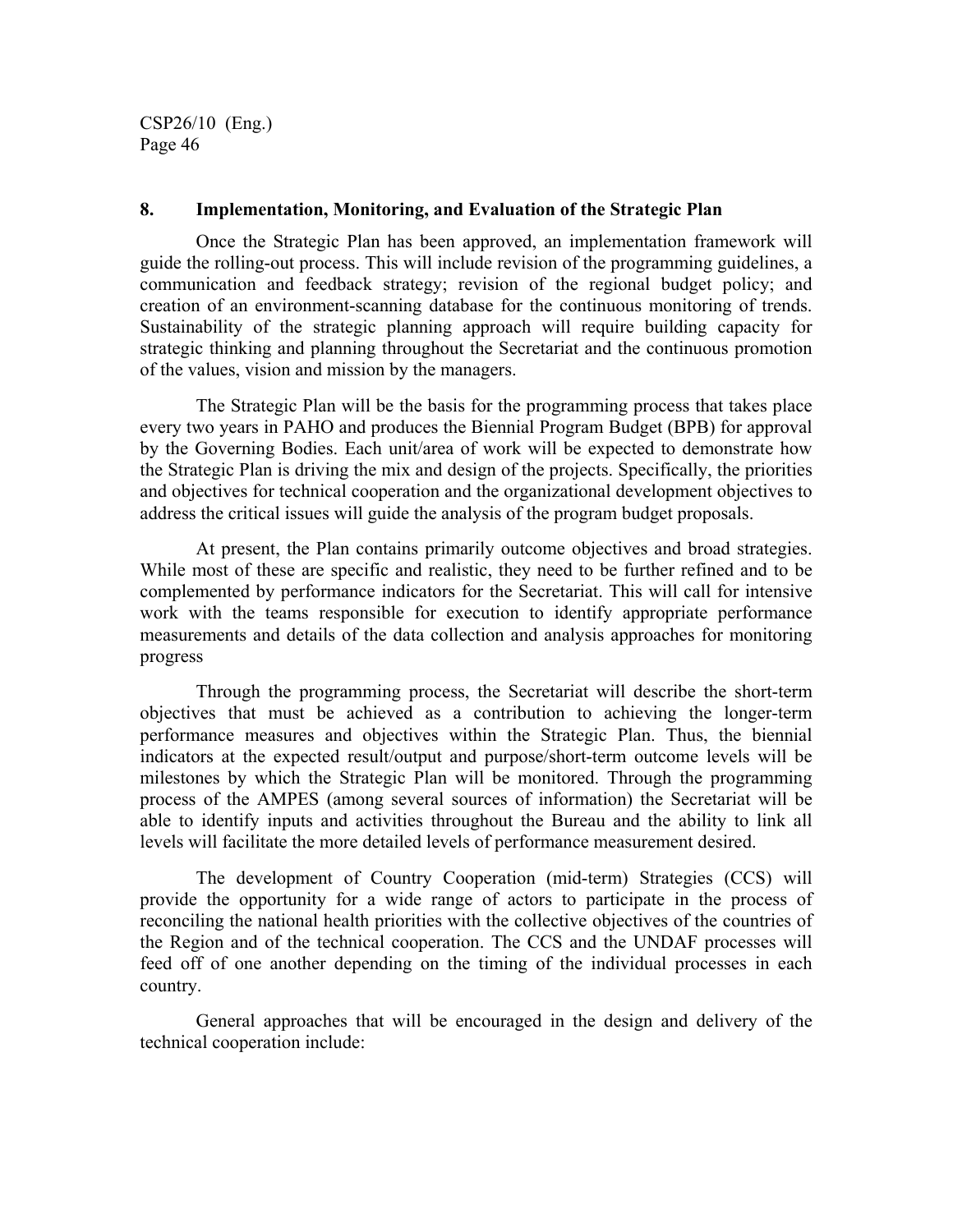- Integrating health promotion strategies in the response to multi-dimensional health development issues;
- Joint initiatives with agencies in the UN and Inter-American systems and with a wide range of other partners, supported by creative mechanisms to maximize the strengths of each agency. Expansion of the Shared Agenda will benefit from the clearly defined objectives of the Plan;
- Weaving of the strategies to address critical organizational objectives into the programs of all units;
- Technical Cooperation among Countries (TCC) to take advantage of the increased institutional and human resource strengths in the countries;
- Support to sub-regional bodies for the development and execution of complementary plans for the achievement of the objectives of TC; and
- Inter-programmatic work by multi-disciplinary teams.

The Secretariat will build on the experience gained through the use of the logical approach to project design and introduce incentives to further reorient the managerial culture towards the results-based focus and shared responsibility for design and execution of projects by multi-disciplinary teams.

The implementation of the Plan will be supported with funds from two sources: the Regular Budgets (RB) of PAHO and WHO and extra-budgetary (EB) funds. Early in the first year of the planning period, the regional budget and resource allocation policy will be reviewed to ensure that it supports the priorities and more focused approach of the Plan.

Details of the monitoring and evaluation framework will also be finalized early in the planning period and submitted to the Sub-Committee for Planning and Programming. This framework will involve appropriate measures of each objective, the identification of sources of data, and the definition of data collection and analysis processes. It will also identify the frequency of additional studies and program evaluations which will be important in order to identify the factors that influence performance, to evaluate the strategies within the Plan and to verify independently that the desired impacts have been achieved.

#### **9. Action by the Pan American Sanitary Conference**

 The Pan American Sanitary Conference is being requested to review, discuss, and approve the Strategic Plan for the PASB for the period 2003-2007 and in doing so agree that the Objectives of the Technical Cooperation reflect the key common areas that will be the focus of attention of the Member States during the 5-year period.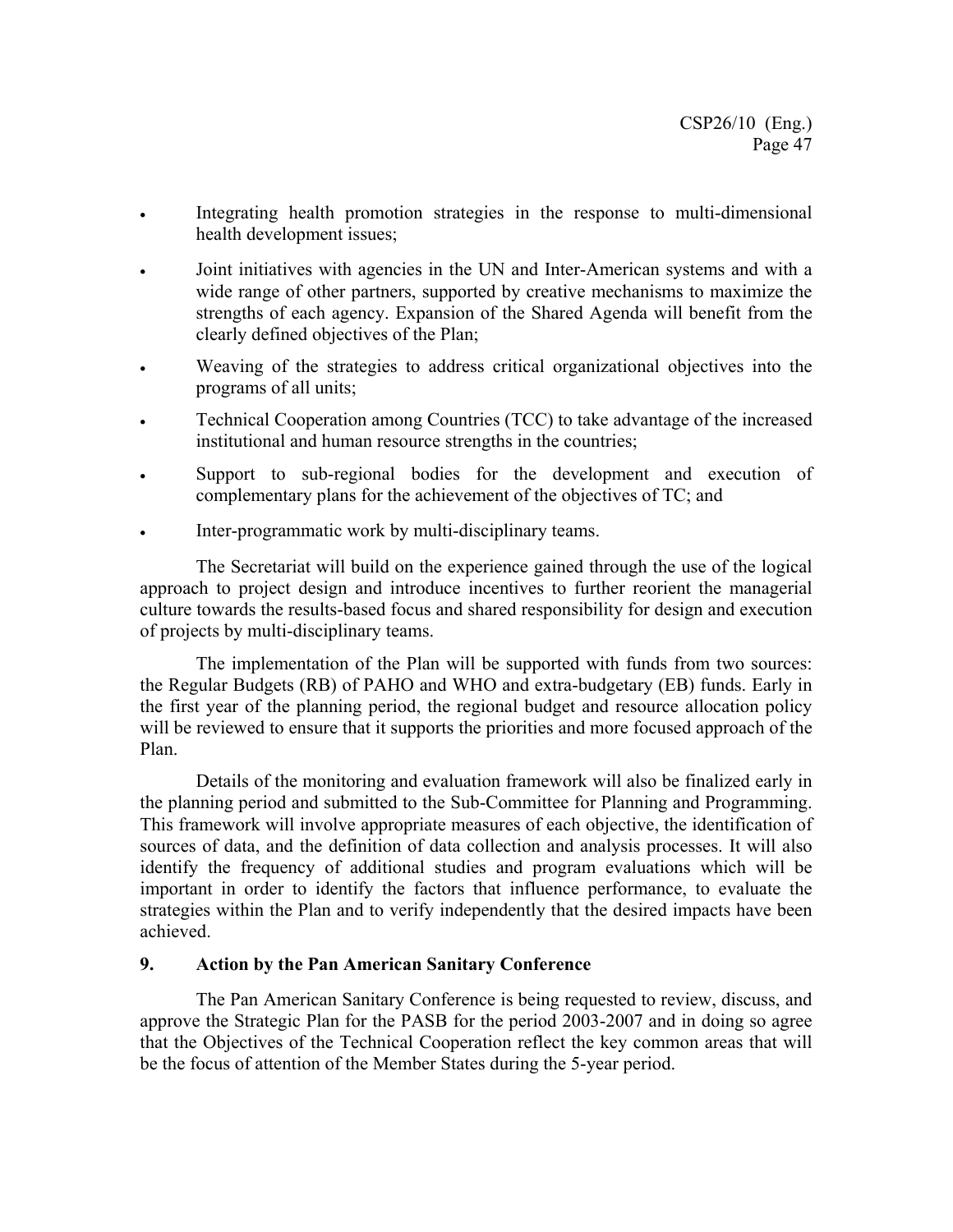The Conference is also invited to consider the annexed resolution CE130.R1 recommended by the Executive Committee.

Annex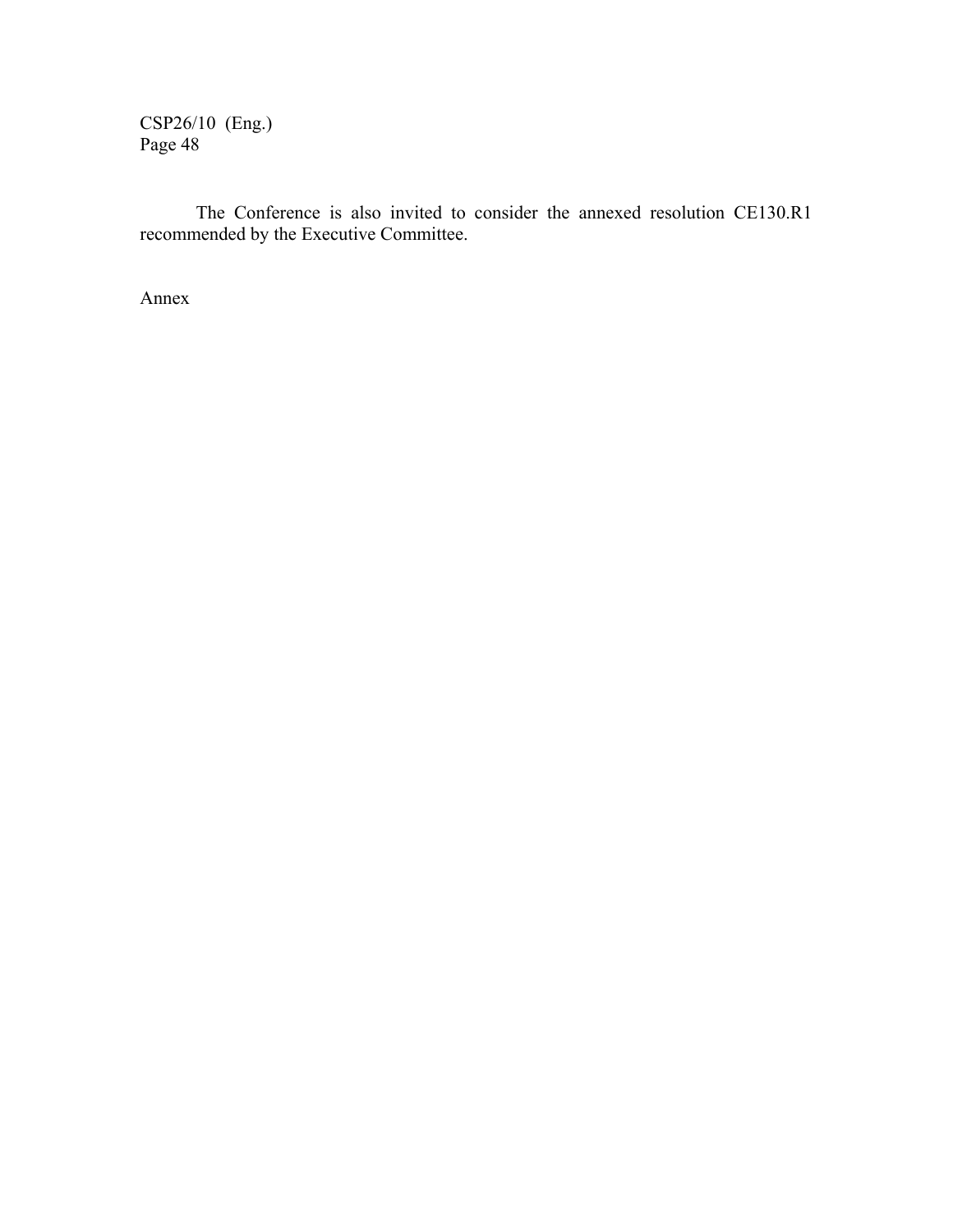

PAN AMERICAN HEALTH ORGANIZATION WORLD HEALTH ORGANIZATION



# **130th SESSION OF THE EXECUTIVE COMMITTEE**

*Washington, D.C., USA, 24-28 June 2002*

Annex

# *RESOLUTION*

# *CE130.R1*

### **STRATEGIC PLAN FOR THE PAN AMERICAN SANITARY BUREAU, 2003-2007**

# *THE 130th SESSION OF THE EXECUTIVE COMMITTEE,*

Having considered the Strategic Plan for the Pan American Sanitary Bureau, 2003-2007 (Document CE130/12);

Noting with satisfaction the changes in the planning process and as a result the new emphasis on addressing critical organization wide issues in order to achieve the priorities of technical cooperation, and

Anticipating that the Secretariat will take into consideration the comments of the Executive Committee in the finalization of the Plan,

#### *RESOLVES:*

To recommend to the Pan American Sanitary Conference the adoption of a resolution along the following lines:

#### *THE 26th PAN AMERICAN SANITARY CONFERENCE,*

Having reviewed the Strategic Plan for the Pan American Sanitary Bureau, 2003- 2007 (Document CSP26/10);

Mindful of the constitutional function of the Pan American Sanitary Conference in determining the general policies of the Organization; and